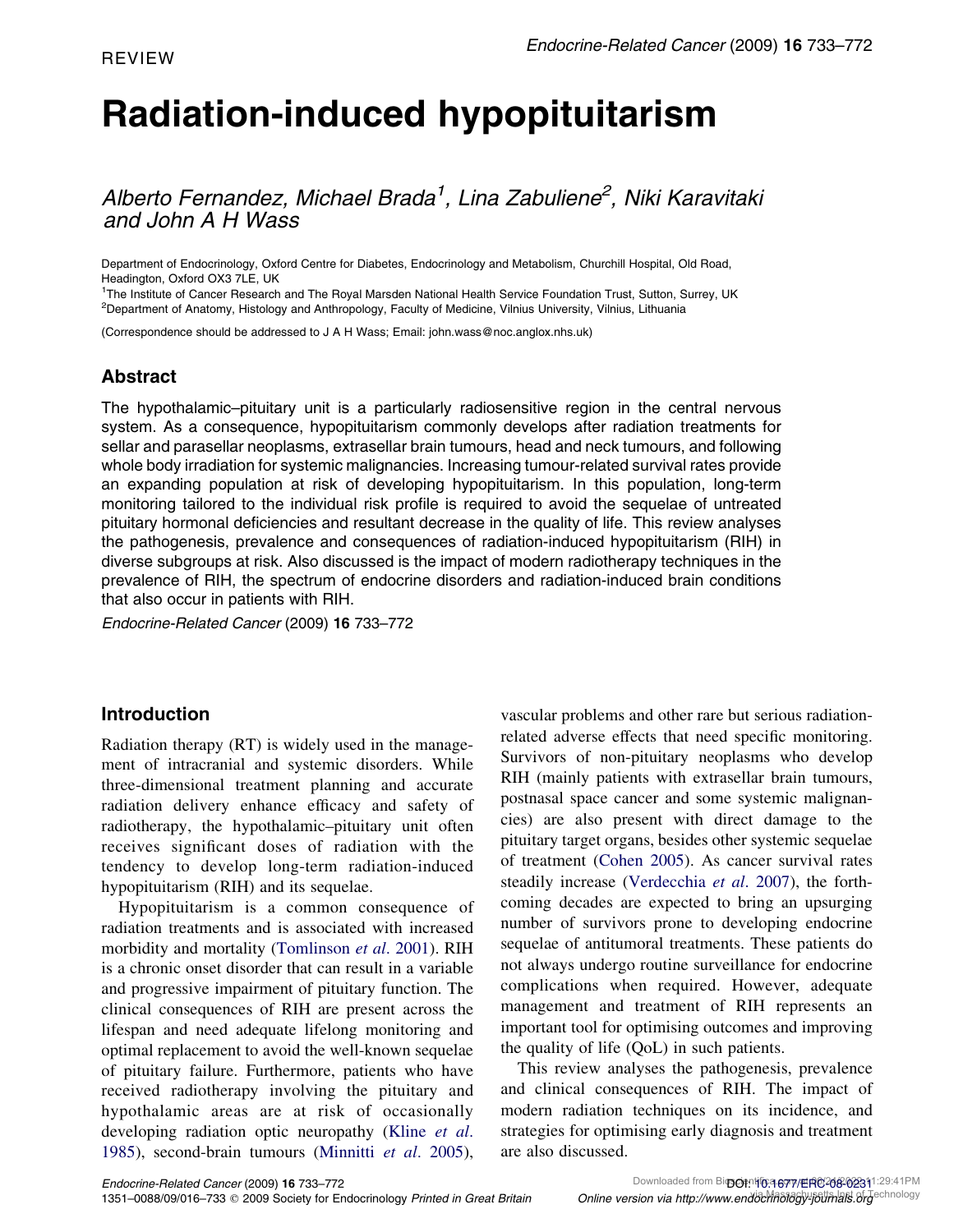# Common indications of radiotherapy resulting in RIH

RIH is a common consequence of RT for the conditions shown in Table 1. Tumours developing in the sellar and parasellar regions have a distinct clinical behaviour when compared with other brain tumours; nasopharyngeal carcinomas (NPC) and haematological malignancies are separately described.

The most common sellar neoplasms requiring radiation treatment are pituitary adenomas, which include non-functioning tumours, somatotroph, corticotroph adenomas and prolactinomas. Radiotherapy prevents tumour growth either when surgery is contraindicated or in the presence of a significant tumour remnant, usually in the cavernous sinuses. Radiotherapy is also used to treat refractory hormonal hypersecretion when medical and surgical approaches have not been successful ([Plowman 2002,](#page-36-0) [Petrovich](#page-36-0) et al.  $2003a,b$  $2003a,b$ . The most common radiotherapy regimen for pituitary adenomas is fractionated radiotherapy using a total dose of 45 Gy administered in 25 fractions of 1.8 Gy. Although single-fraction radiotherapy (SFR), also known as radiosurgery, with doses averaging 15–30 Gy has also been used, its value is debated (Brada & Jankowska 2008). The combination of tumour compression of the pituitary parenchyma, surgical damage and the vicinity of the hypothalamic–pituitary unit to the radiation target makes RIH a common event, present in 50–100% of patients. [Tables 2](#page-2-0) and [3](#page-6-0) show the incidence of RIH in diverse series of pituitary tumours depending on the radiation technique and the hypersecretion features.

RT for other sellar and parasellar tumours also results in RIH. Craniopharyngiomas are tumours with a remarkable incidence of hypopituitarism in different treatment stages [\(Karavitaki](#page-32-0) et al. 2005). The tumour invasiveness, the difficulty of total removal, and the contribution of radiotherapy (average total dose 50–60 Gy), make hypopituitarism virtually universal in these patients. RIH also presents the following RT

| Type of neoplasm             | <b>Subtypes</b>                                                                                                                     | Most common endocrine sequelae                                                                                                                                                                                                                                                                                                              |
|------------------------------|-------------------------------------------------------------------------------------------------------------------------------------|---------------------------------------------------------------------------------------------------------------------------------------------------------------------------------------------------------------------------------------------------------------------------------------------------------------------------------------------|
| Pituitary adenomas           | Non-functioning adenomas<br>Corticotroph adenomas<br>Somatotroph adenomas<br>Prolactinomas                                          | Partial or complete pituitary failure (Littley et al. 1989)                                                                                                                                                                                                                                                                                 |
| Parasellar tumours           | Craniopharyngiomas<br>(Karavitaki et al. 2005)<br>Meningiomas (Bassiouni et al. 2006)<br>Germinomas                                 | Partial or complete hypopituitarism<br>(Karavitaki et al. 2005)<br>Damage to thyroid gland from scattered radiation<br>(dysfunction, oncogenesis)                                                                                                                                                                                           |
|                              | Chordomas/chondrosarcomas<br>Haemangiopericytomas<br>Pituicytoma<br>Gliomas                                                         | Tumour or surgical-related hypothalamic dysfunction<br>(water balance, appetite, thermogenesis)                                                                                                                                                                                                                                             |
| Non-parasellar brain tumours | Gliomas<br>Meningiomas<br>Pinealomas<br><b>Medulloblastomas</b><br><b>Brain metastases</b><br>Schwannomas<br>Vascular malformations | 41% present some degree of RIH (Agha et al. 2006)<br>38.2% can present with hypopituitarism after non-<br>pituitary intracranial surgery (Schneider et al. 2006)<br>Scattered radiation to the thyroid bed can result in<br>increased incidence of thyroid dysfunction and<br>oncogenesis (Madanat et al. 2007)                             |
| Haematological malignancies  | Acute lymphoblastic leukaemia,<br>lymphomas                                                                                         | Total body irradiation (18-24 Gy): GHD,<br>pubertal timing disruption<br>Radiation and/or chemotherapy-induced<br>primary gonadal damage<br>Radiation and/or chemotherapy-induced thyroid<br>dysfunction and oncogenesis (Sklar et al. 2000)                                                                                                |
| Postnasal space tumours      | Nasopharyngeal carcinomas                                                                                                           | Radiotherapy (total dose 50-60 Gy): some<br>degree of RIH in 62% (Lam et al. 1991)<br>Primary thyroid damage: thyroid dysfunction<br>(Garcia-Serra et al. 2005) and oncogenesis<br>(Mihailescu et al. 2002)<br>Hyperparathyroidism: risk reported after<br>radiotherapy for benign head and neck<br>conditions only (Schneider et al. 1995) |

Table 1 Neoplasms associated with treatment-related endocrine sequelae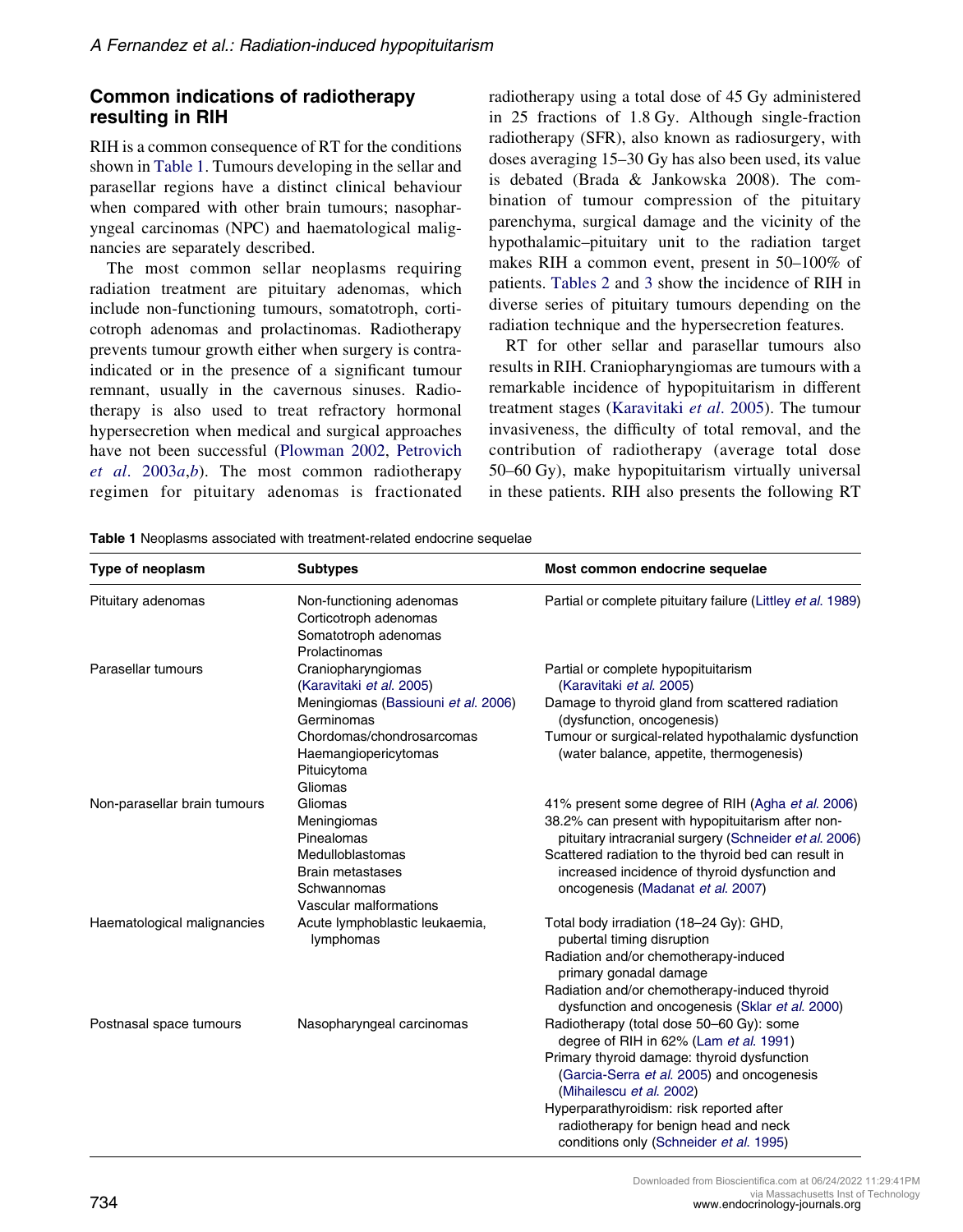| Reference                 | Radiation technique <sup>a</sup>                                                       | <b>Patients</b>                                                                                    | <b>Previous therapies</b>                                                | Follow-upb       | Hypopituitarism                                                                  |
|---------------------------|----------------------------------------------------------------------------------------|----------------------------------------------------------------------------------------------------|--------------------------------------------------------------------------|------------------|----------------------------------------------------------------------------------|
| Conventional radiotherapy |                                                                                        |                                                                                                    |                                                                          |                  |                                                                                  |
| Littley et al. (1989)     | CRT 37-42.5 Gy in<br>15-16 fractions                                                   | 165 Patients<br><b>75 NFA</b><br>39 Acro<br>18 PRL<br>15 Cranio<br>4 CD<br>14 Other                | 142 Surgery<br>2 Ventriculoatrial shunt<br>1 Cyst aspiration<br>3 Biopsy | 8 years          | 100% GHD<br>96% GT<br>84% ACTH<br>49% TSH                                        |
| Brada et al. (1993)       | CRT 45-50 Gy in<br>25-30 fractions                                                     | 411 Patients<br><b>252 NFA</b><br>62 Acro<br><b>60 PRL</b><br>7 CD<br>1 TSHoma<br>1 Gonatrophinoma | 82% Surgery                                                              | 19 years         | 50% Hypopituitarism                                                              |
| Constine et al. (1993)    | CRT 39.6-72 Gy to<br>pituitary gland<br>In 9 pts, also craniospinal<br><b>RT 31 Gy</b> | 32 Patients<br>21 Gliomas<br>5 Medulloblastomas<br>2 Ependymomas<br>4 Other                        | 8 Chemotherapy                                                           | 7 years          | GHD not evaluated<br>61% GT<br>35% ACTH<br>47% TSH<br>10% Primary hypothyroidism |
| Tsang et al. (1994)       | CRT 45 Gy                                                                              | 128 Patients with NFA                                                                              | 100% Surgery                                                             | 8.3 years        | GHD not evaluated<br>13% GT<br>15% ACTH<br><b>23% TSH</b>                        |
| Zierhut et al. (1995)     | CRT 45.5 Gy in 25 fractions                                                            | 138 Patients<br><b>70 NFA</b><br>50 Acro<br><b>11 PRL</b><br>7 CD                                  | 88% Surgery                                                              | 6.5 years        | 19% GHD<br>27% GT<br>19.5% ACTH<br>12.5% TSH                                     |
| Tsang et al. (1996)       | CRT 50 Gy in 25 fractions                                                              | 145 Patients<br>52 Acro<br>64 PRL<br>29 CD                                                         | 128 Surgery                                                              | 7.3 years        | GHD not evaluated<br>10% GT<br>10% ACTH<br><b>22% TSH</b>                        |
| Rush & Cooper (1997)      | CRT 45 Gy in 25 fractions                                                              | 70 Patients<br>40 NFA<br>6 Acro<br>24 PRL                                                          | 34% Dopamine agonist<br>100% Surgery                                     | 8 years (median) | GHD not evaluated<br>9% GT<br>27.4% ACTH<br>40% TSH                              |

<span id="page-2-0"></span>Table 2 Incidence of radiation-induced hypopituitarism in pituitary tumours treated with different radiation techniques

Endocrine-Related Cancer

(2009)

 $\vec{5}$ 

733–772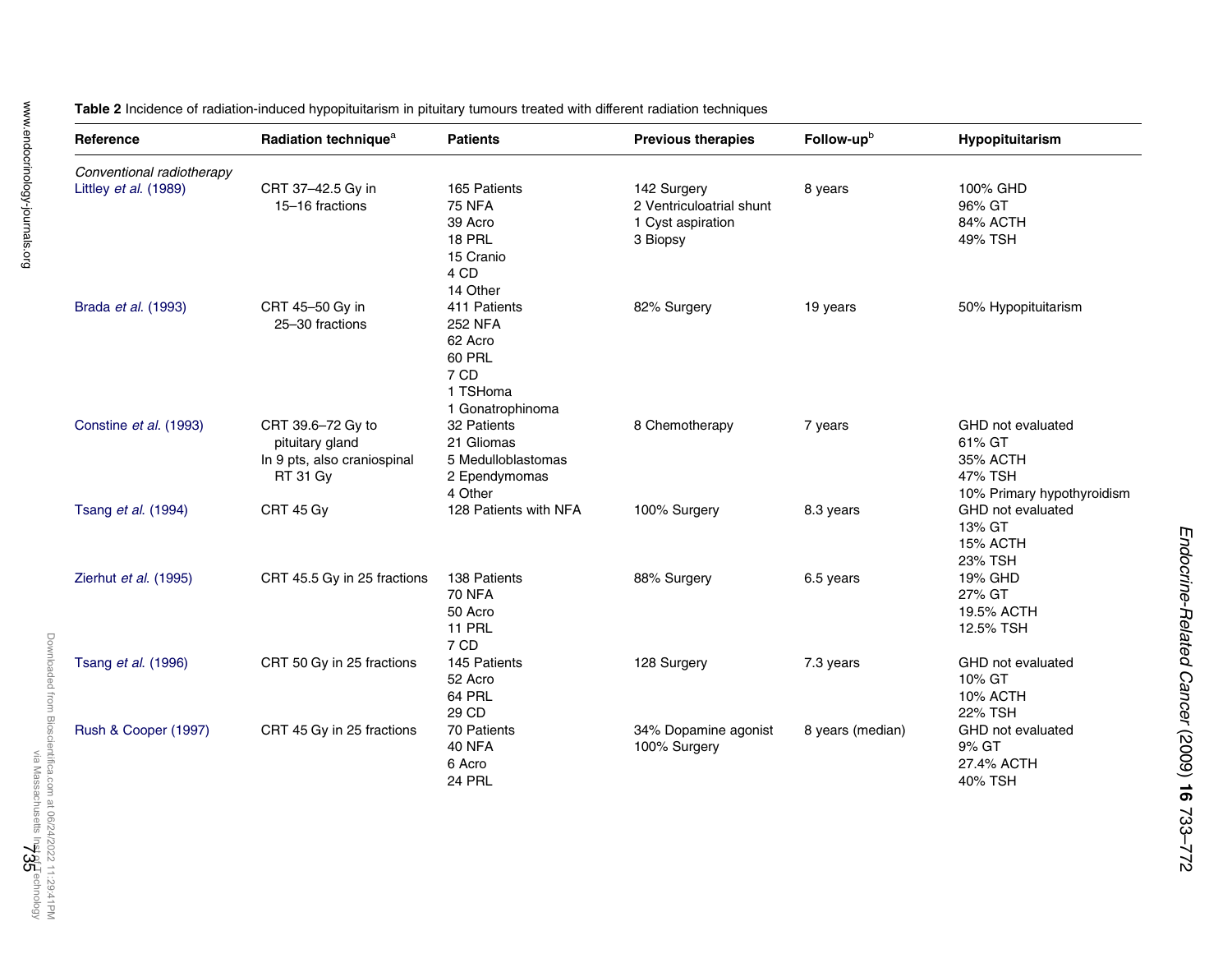| Reference                              | Radiation technique <sup>a</sup>                      | <b>Patients</b>                                                                                                   | <b>Previous therapies</b>         | Follow-up <sup>b</sup> | Hypopituitarism                                                         |
|----------------------------------------|-------------------------------------------------------|-------------------------------------------------------------------------------------------------------------------|-----------------------------------|------------------------|-------------------------------------------------------------------------|
| Langsenlehner et al. (2007)            | CRT 50.4 Gy                                           | 87 Patients<br>61 NFA<br>11 Acro<br><b>12 PRL</b><br>2 CD<br>1 TSHoma                                             | 100% Surgery                      | 10.5 years             | 98% GHD<br>96% GT<br>59% ACTH<br>64% TSH                                |
| Minniti et al. (2007b)                 | CRT 45-50 Gy in<br>25-28 fractions                    | 40 Patients with CD                                                                                               | 100% Surgery                      | 9 years (median)       | 77% Hypopituitarism<br>(56% after CRT)                                  |
| Stereotactic fractionated radiotherapy |                                                       |                                                                                                                   |                                   |                        |                                                                         |
| Jalali et al. (2000)                   | SFRT 45-50 Gy in 25-30<br>fractions                   | 22 Patients<br><b>13 NFA</b><br>5 Acro<br>4 PRL                                                                   | 100% Surgery<br>4 Medical therapy | 0.7 years (median)     | GHD not evaluated<br>25% GT<br>20% ACTH<br><b>19% TSH</b>               |
| Milker-Zabel et al. (2001)             | 20 pts SFRT (52.2 Gy)<br>5 pts LINAC (15 Gy)          | 25 Patients with Acro                                                                                             | 96% Surgery                       | 5 years                | 12% Hypopituitarism<br>(all after FSRT)                                 |
| Colin et al. (2005)                    | SFRT 50.4 Gy in 25-30<br>fractions                    | 110 Patients<br>63 NFA<br>31 Acro<br>4 PRL<br>10 CD                                                               | 81% Surgery                       | 8 years                | GHD not evaluated<br>GT 13.9%<br>ACTH 28.6%<br>TSH 32.3%                |
| Paek et al. (2005)                     | SFRT, median dose 50.0 Gy                             | 68 Patients with NFA                                                                                              | 96% Surgery                       | 2.5 years              | 6% Hypopituitarism                                                      |
| Minniti et al. (2006)                  | SFRT 45 Gy in 25<br>fractions in 94%<br>of patients   | 92 pts (44 F), median<br>age 50 years<br>67 NFA<br>18 Acro<br>5 PRL<br>2 CD                                       | 100% Surgery                      | 2.7 years              | 11% Partial hypopituitarism<br>11% Complete hypopituitarism             |
| Kong et al. (2007)                     | LINAC SFRT 50.4 Gy in 25<br>fractions<br>GKRS 25.1 Gy | 125 Patients<br>SFRT: 64 pts (42 NFA,<br>1 CD, 15 Acro, 6 PRL)<br>GKRS: 61 pts (29 NFA, 7 CD,<br>15 Acro, 10 PRL) | 93.6% Surgery                     | 5 years                | 11.6% New pituitary<br>deficiencies (90%<br>presented<br>in SFRT group) |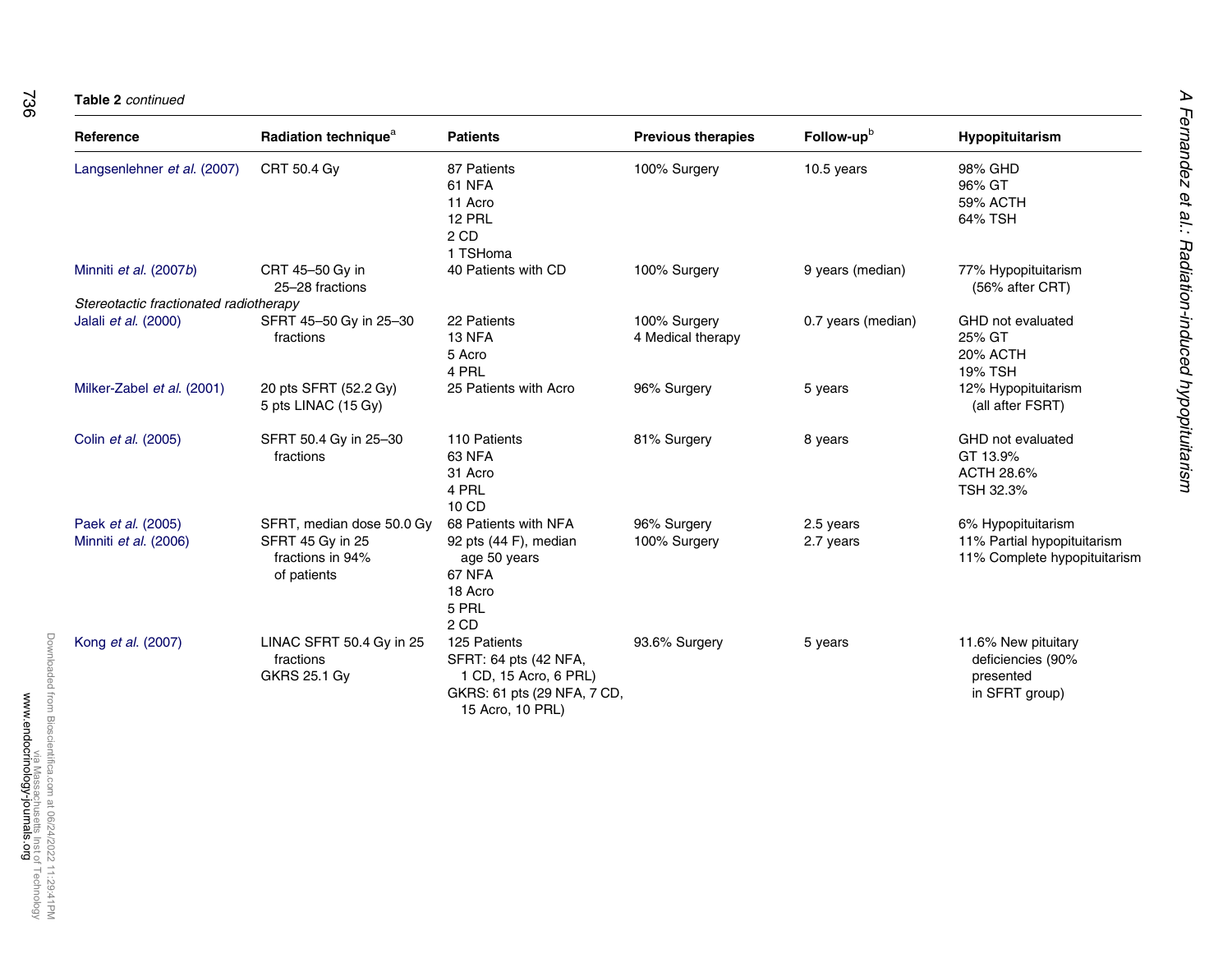#### Table 2 continued

| Reference                                | Radiation technique <sup>a</sup> | <b>Patients</b>                                                   | <b>Previous therapies</b>                                                           | Follow-upb | Hypopituitarism                                  |
|------------------------------------------|----------------------------------|-------------------------------------------------------------------|-------------------------------------------------------------------------------------|------------|--------------------------------------------------|
| Gamma knife single-fraction radiotherapy |                                  |                                                                   |                                                                                     |            |                                                  |
| Lim et al. (1998)                        | <b>GKRS 25.4 Gy</b>              | 65 Patients<br><b>22 NFA</b><br>20 Acro<br>4 CD<br><b>19 PRL</b>  | 51% Surgery                                                                         | 2.12 years | 1.5% New hypopituitarism                         |
| Martinez et al. (1998)                   | GKRS 22.3 Gy                     | 30 Patients<br>14 NFA<br>7 Acro<br>5 PRL<br>3 CD                  | 50% Surgery<br><b>10% CRT</b>                                                       | 2.5 years  | 3.3% New hypopituitarism                         |
| Morange-Ramos et al. (1998) GKRS 28 Gy   |                                  | 25 Patients<br>6 CD<br>15 Acro<br>4 PRL                           | 36% Surgery<br>4% CRT                                                               | 1.7 years  | 16% New hypopituitarism                          |
| Izawa et al. (2000)                      | GKRS 22.5 Gy                     | 79 Patients<br><b>23 NFA</b><br>29 Acro<br><b>15 PRL</b><br>12 CD | 51% Surgery                                                                         | 2.3 years  | 0% Hypopituitarism                               |
| Höybye et al. (2001)                     | GKRS, maximum dose<br>60-240 Gy  | 18 Patients with CD                                               | 5% Bilateral<br>adrenalectomy<br>10% Surgery<br><b>55% GKRS</b>                     | 16.8 years | 100% GHD<br>33% GT<br><b>50% ACTH</b><br>56% TSH |
| Feigl et al. (2002)                      | GKRS 15 Gy                       | 92 Patients<br>61 NFA<br><b>18 PRL</b><br>9 Acro<br>4 ACTH        | 100% Surgery                                                                        | 4.6 years  | 13% GHD<br>21.7% GT<br>8.7% ACTH<br>23.9% TSH    |
| Attanasio et al. (2003)                  | GKRS 20 Gy                       | 30 Patients with Acro                                             | 10% Somatostatin<br>analogues 90%<br>Surgery + somatostatin<br>analogues<br>13% CRT | 3.8 years  | 0% GHD<br>5.3% GT<br>7.6% ACTH<br>0% TSH         |
| Degerblad et al. (2003)                  | GKRS 30-35 Gy                    | 11 Patients with CD                                               | 18% Previous GKRS                                                                   | 6.8 years  | 81% GHD<br>45% GT<br>45% ACTH<br>54% TSH         |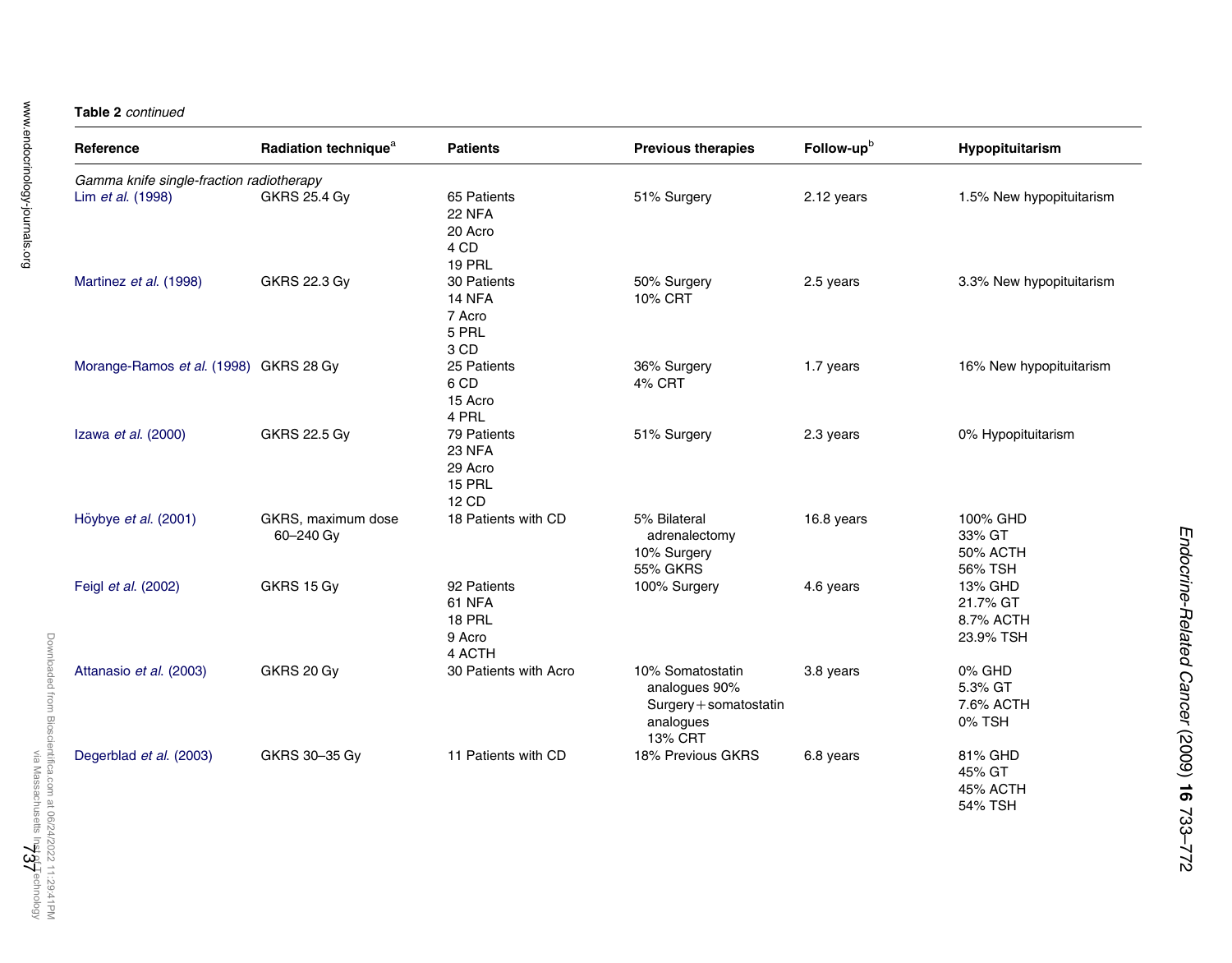738

| $D = 5 - 1 - 1$          | <b>Dealet</b> |
|--------------------------|---------------|
| <b>Table 2</b> continued |               |

| Reference                          | Radiation technique <sup>a</sup>                             | <b>Patients</b>                                                                                                   | <b>Previous therapies</b>                              | Follow-up <sup>b</sup> | <b>Hypopituitarism</b>                                                  |
|------------------------------------|--------------------------------------------------------------|-------------------------------------------------------------------------------------------------------------------|--------------------------------------------------------|------------------------|-------------------------------------------------------------------------|
| Pollock & Carpenter (2003)         | GKRS 16 Gy                                                   | 33 Patients<br>All NFA                                                                                            | 96% Surgery<br>33% Radiosurgery                        | 5 years                | 28% GHD<br>25% GT<br>11% ACTH<br>8% TSH                                 |
| Kong et al. (2007)                 | LINAC SFRT 50.4 Gy<br>in 25 fractions<br><b>GKRS 25.1 Gy</b> | 125 Patients<br>SFRT: 64 pts (42 NFA,<br>9 CD, 15 Acro, 6 PRL)<br>GKRS: 61 pts (29 NFA,<br>7 CD, 15 Acro, 10 PRL) | 93.6% Surgery                                          | 5 years                | 11.6% New pituitary<br>deficiencies (90%<br>presented in<br>SFRT group) |
| LINAC single-fraction radiotherapy |                                                              |                                                                                                                   |                                                        |                        |                                                                         |
| Milker-Zabel et al. (2001)         | 20 pts SFRT (52.2 Gy)<br>5 pts LINAC (15 Gy)                 | 25 Patients with Acro                                                                                             | 96% Surgery                                            | 5 years                | 12% Hypopituitarism<br>(all after FSRT)                                 |
| Swords et al. (2003)               | LINAC 20 Gy                                                  | 142 Patients<br>37 NFA<br>64 Acro<br>17 CD<br>9 Nelson syndrome<br><b>13 PRL</b><br>2 TSHoma                      | 100% CRT<br>90% Surgery                                | 1.3 years              | 0% Hypopituitarism                                                      |
| Voges et al. (2006)                | LINAC 20 Gy                                                  | 142 Patients<br>37 NFA<br>64 Acro<br>17 CD<br>9 Nelson syndrome<br><b>13 PRL</b><br>2 TSHoma                      | 96.5% Surgery<br>2.8% Iodine brachytherapy<br>6.3% CRT | 4.6 years              | 12.3% Hypopituitarism                                                   |

CRT, external beam conventional radiotherapy; GKRS, Gamma-knife radiosurgery; SFRT, stereotactic fractionated radiotherapy; LINAC, linear accelerator radiosurgery; GHD, GH deficient; GT, gonadotrophin deficient; ACTH, ACTH-deficient; TSH, TSH-deficient; NFA, non-functioning adenoma of the pituitary gland; Acro, acromegaly; PRL, prolactinoma; CD, Cushing's disease; Cranio, craniopharyngioma.<br>
<sup>a</sup>Radiation delivery technique, margin total doses and number of fractions are specified.

<sup>b</sup>The length of follow-up describes the period of time when pituitary function testing was performed after radiation exposure. This is calculated as a mean unless specified otherwise.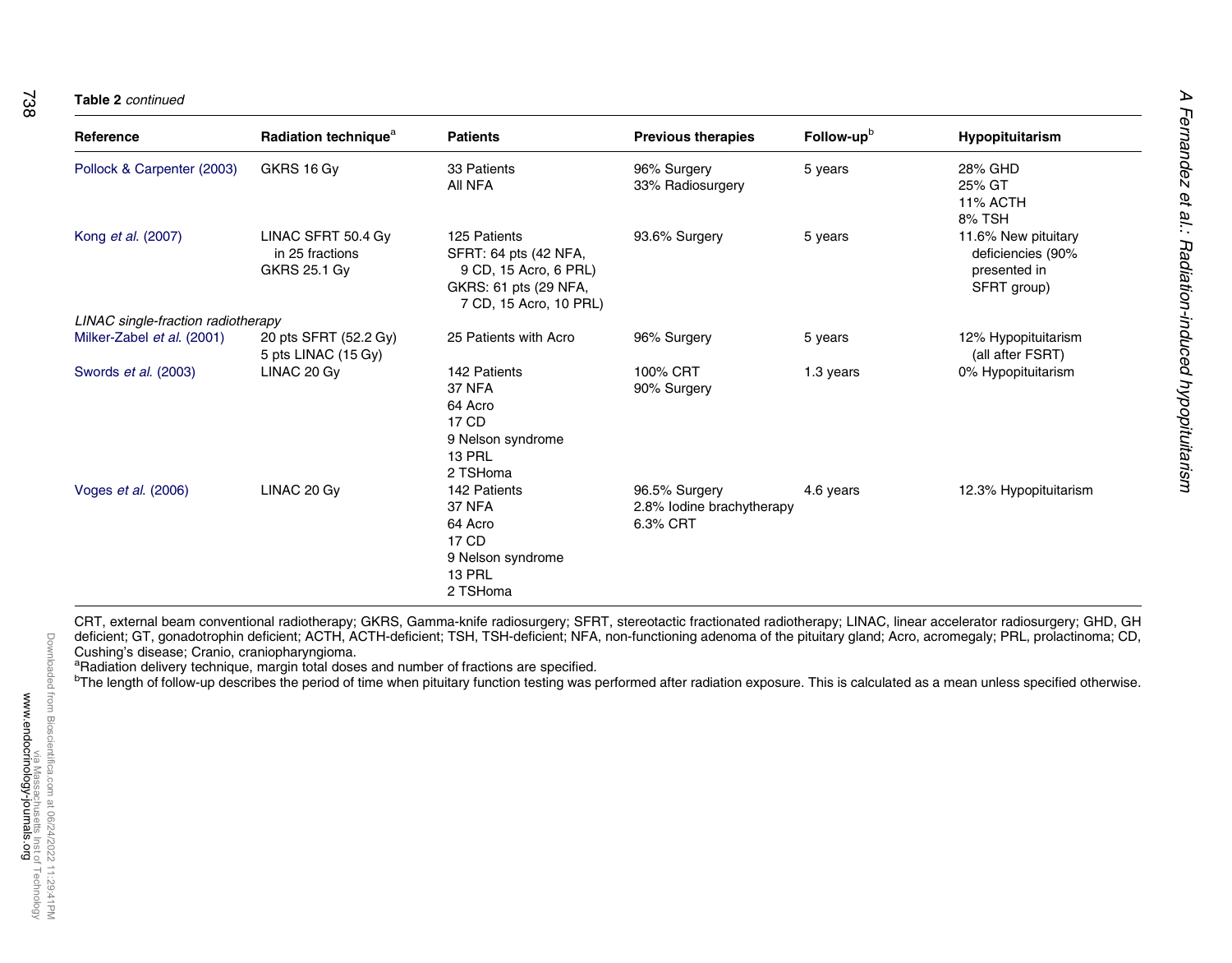<span id="page-6-0"></span>Table 3 Incidence of radiation-induced hypopituitarism in different pituitary tumours classified according to secretory features

| Reference                             | Radiation technique <sup>a</sup>                                                      | <b>Patients</b>     | <b>Previous therapies</b>                                      | Follow-upb            | Hypopituitarism <sup>c</sup>                                           | Therapeutic efficacy <sup>d</sup>                        |
|---------------------------------------|---------------------------------------------------------------------------------------|---------------------|----------------------------------------------------------------|-----------------------|------------------------------------------------------------------------|----------------------------------------------------------|
| Cushing's disease                     |                                                                                       |                     |                                                                |                       |                                                                        |                                                          |
| Conventional radiotherapy             |                                                                                       |                     |                                                                |                       |                                                                        |                                                          |
| Littley et al. (1990)                 | CRT 20 Gy in 8<br>fractions                                                           | 24 Patients with CD | No previous therapy                                            | 7.7 years<br>(median) | 67% GHD<br>14% GT<br>12% ACTH<br>0% TSH                                | During follow-up:<br>46% BRR (45%<br>relapse)            |
| Estrada et al. (1997)                 | CRT 50 Gy in 25-30<br>fractions                                                       | 30 Patients with CD | 100% Surgery                                                   | 3.5 years<br>(median) | 57% GHD<br>33% GT<br>17% TSH<br>3% ACTH                                | During follow-up:<br><b>BRR 82%</b>                      |
|                                       | Nagesser et al. (2000) CRT 30 Gy in 15 frac-<br>$tions + unilateral$<br>adrenalectomy | 86 Patients         | Unilateral adrenalectomy                                       | 21.4 years            | 36% Hypopituitarism<br>58% GHD<br>23% GT<br>31% ACTH<br>9% TSH         | During follow-up:<br>BRR 64% (17%<br>relapse)            |
| Minniti et al. (2007b)                | CRT 45-50 Gy in<br>25-28 fractions                                                    | 40 Patients with CD | 100% Surgery                                                   | 9 years<br>(median)   | 77% Hypopituitarism (56%<br>after CRT)                                 | 10-year-PFS: 93%<br>10-year BRR 84%                      |
| Gamma-knife radiosurgery              |                                                                                       |                     |                                                                |                       |                                                                        |                                                          |
| Höybye et al. (2001)                  | GKRS, maximum dose 18 Patients with CD<br>60-240 Gy                                   |                     | 5% Bilateral adrenalectomy<br>10% Surgery<br><b>55% GKRS</b>   | 16.8 years            | 100% GHD<br>33% GT<br><b>50% ACTH</b><br>56% TSH                       | During follow-up:<br><b>BRR 83%</b>                      |
| Degerblad et al.<br>(2003)            | GKRS 30-35 Gy                                                                         | 11 Patients with CD | 18% Previous GKRS                                              | 6.8 years             | 81% GHD<br>45% GT<br>45% ACTH<br>54% TSH                               | Not assessed                                             |
| Castinetti et al. (2007) GKRS 29.5 Gy | (median margin<br>dose)                                                               | 40 Patients         | 72.5% Surgery<br>5% CRT                                        | 4.5 years             | 15% Hypopituitarism                                                    | During follow-up:<br>BRR 42.5%                           |
| Jagannathan et al.<br>(2007)          | GKRS 23 Gv                                                                            | 90 Patients with CD | 99% Surgery<br>3% CRT<br>1% LINAC<br>1% GKRS                   | 3.7 years             | 22% Hypopituitarism<br>7% GHD<br>10% TSH<br>No data on GT or ACTH      | During follow-up:<br>BRR 54% (20%<br>relapse)<br>PFS 94% |
| LINAC radiosurgery                    |                                                                                       |                     |                                                                |                       |                                                                        |                                                          |
| Devin et al. (2004)                   | LINAC 14.7 Gy                                                                         | 35 Patients with CD | 99% Surgery<br>3% CRT<br>23% Adrenalectomy during<br>follow-up | 3.7 years             | 40% Hypopituitarism<br>16% GHD<br>24% GT<br>11% ACTH<br><b>22% TSH</b> | During follow-up:<br>BRR 49% (19%<br>relapse)<br>PFS 91% |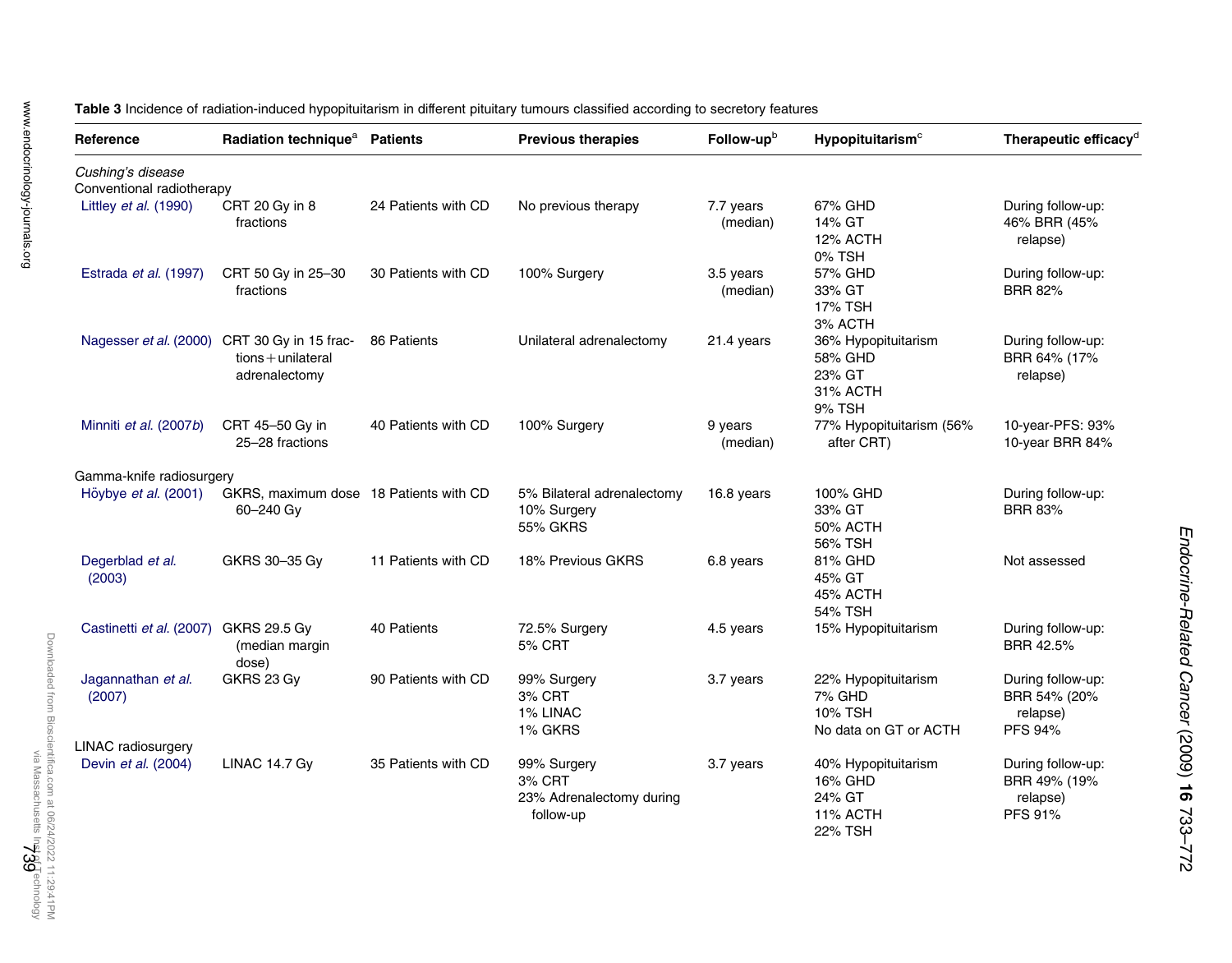#### **Table 3** continued

| Reference                  | Radiation technique <sup>a</sup>                 | <b>Patients</b>                                                                                 | <b>Previous therapies</b>                                                         | Follow-upb             | Hypopituitarism <sup>c</sup>                                                                                                               | Therapeutic efficacy <sup>d</sup>                                    |
|----------------------------|--------------------------------------------------|-------------------------------------------------------------------------------------------------|-----------------------------------------------------------------------------------|------------------------|--------------------------------------------------------------------------------------------------------------------------------------------|----------------------------------------------------------------------|
| Nelson's syndrome          |                                                  |                                                                                                 |                                                                                   |                        |                                                                                                                                            |                                                                      |
| Conventional radiotherapy  |                                                  |                                                                                                 |                                                                                   |                        |                                                                                                                                            |                                                                      |
| Howlett et al. (1989)      | CRT 45 Gy in 25<br>fractions                     | 15 Patients with<br>Nelson's syndrome<br>21 Patients with non-<br>adrenalectomised<br><b>CD</b> | Not specified                                                                     | 9.6 years<br>(median)  | 6.7% Hypopituitarism<br>0% GHD<br>6.7% GT<br>0% ACTH<br>6.7% TSH                                                                           | During follow-up:<br>PFS 93%                                         |
| Gamma-knife radiosurgery   |                                                  |                                                                                                 |                                                                                   |                        |                                                                                                                                            |                                                                      |
| Pollock & Young<br>(2002)  | GKRS 20 Gy                                       | 11 Patients                                                                                     | 100% Bilateral adrenalectomy 3.1 years<br>100% Pituitary surgery<br><b>5% CRT</b> |                        | 9% Hypopituitarism                                                                                                                         | During follow-up:<br><b>PFS 78%</b>                                  |
| Mauermann et al.<br>(2007) | GKRS 25 Gy                                       | 23 Patients                                                                                     | 100% Bilateral adrenalectomy 1.75 years<br><b>22% CRT</b>                         |                        | 40% Hypopituitarism<br>30% GHD<br>0% GT<br>0% ACTH                                                                                         | During follow-up:<br>PFS 80%                                         |
| Acromegaly                 |                                                  |                                                                                                 |                                                                                   |                        |                                                                                                                                            |                                                                      |
| Conventional radiotherapy  |                                                  |                                                                                                 |                                                                                   |                        |                                                                                                                                            |                                                                      |
| Gutt et al. (2001)         | CRT 50 Gy (median<br>dose) in 25-30<br>fractions | 41 Patients                                                                                     | 80% Surgery                                                                       | 12.8 years<br>(median) | 44% Hypopituitarism,<br>6 years after radiotherapy<br>7-year cumulative risk of<br>hypopituitarism: 63%                                    | During follow-up:<br><b>BRR 34%</b>                                  |
| Jenkins et al. (2006)      | CRT 45 Gy (median<br>dose)                       | 696 Patients with Acro 71% Surgery                                                              |                                                                                   | 7 years<br>(median)    | 10-year actuarial rates<br>58% GT (40% before CRT)<br>50% ACTH (35% before RT)<br>44% TSH (17% before radio-<br>therapy)<br>No data on GHD | 10-year BRR:<br>60% normal GH day<br>curve<br>63% Normal IGF-I       |
| Minniti et al. (2005)      | CRT 45 Gy in 25<br>fractions                     | 47 Patients                                                                                     | 100% Surgery                                                                      | 12 years<br>(median)   | 82% Hypopituitarism (77% of<br>which developed after<br>radiotherapy)<br>75% GT<br>70% TSH<br>68% ACTH<br>No data on GHD                   | 15-year PFS 100%<br>15-year BRR 77%<br>normal GH nadir<br>after OGTT |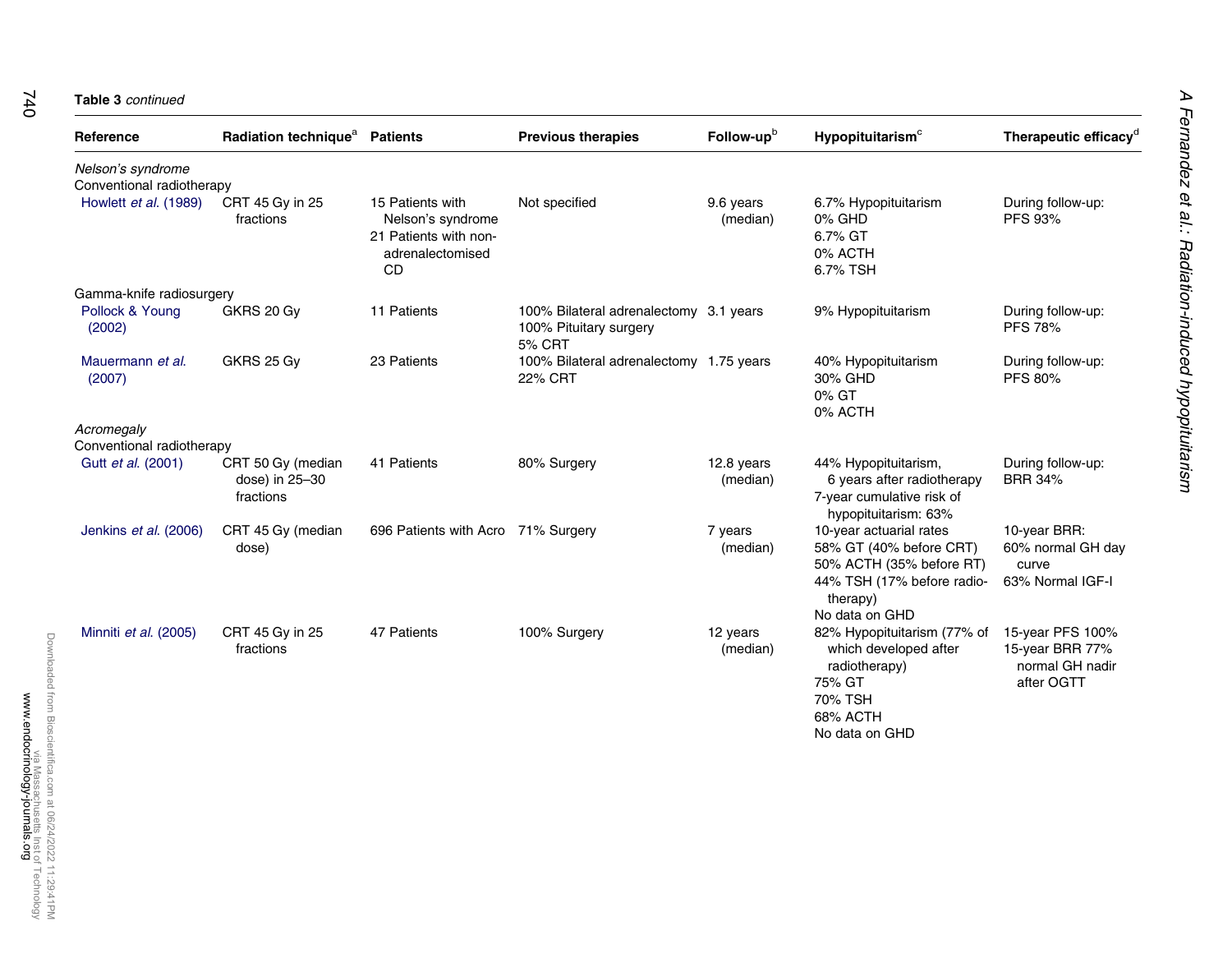| Reference                                        | Radiation technique <sup>a</sup>                                                      | <b>Patients</b>                                      | <b>Previous therapies</b>                                                                  | Follow-upb             | $H$ ypopituitarism $\textdegree$                                  | Therapeutic efficacy <sup>d</sup>                                                                                 |
|--------------------------------------------------|---------------------------------------------------------------------------------------|------------------------------------------------------|--------------------------------------------------------------------------------------------|------------------------|-------------------------------------------------------------------|-------------------------------------------------------------------------------------------------------------------|
| Gamma-knife radiosurgery                         |                                                                                       |                                                      |                                                                                            |                        |                                                                   |                                                                                                                   |
| Attanasio et al. (2003) GKRS 20 Gy               |                                                                                       | 30 Patients with Acro                                | 10% Somatostatin analogues 3.8 years<br>90% Surgery + somatostatin<br>analogues<br>13% CRT |                        | 0% GHD<br>5.3% GT<br>7.6% ACTH<br>0% TSH                          | 5-year PFS: 100%<br>5-year BRR: 37%<br>normal GHDC (45%<br>on medication)                                         |
| Castinetti et al. (2005) GKRS 25.8 Gy            |                                                                                       | 82 Patients                                          | 77% Surgery                                                                                | 4.1 years              | 17% New-onset hypo-<br>pituitarism                                | 4-year PFS: 100%<br>4-year BRR: 17%<br>normal OGTT nadir<br>and IGF-I (23% on<br>somatostatin<br>analogues)       |
| Jezková et al. (2006)                            | GKRS 32 Gy                                                                            | 96 Patients                                          | 74% Surgery<br>11.5% CRT                                                                   | 3.6 years              | 41% GT<br>14% ACTH<br>31.7% TSH<br>No data on GHD                 | 5-year PFS: 100%<br>5-year BRR: 45%<br>normal OGTT nadir<br>and IGF-I                                             |
| Milker-Zabel et al.                              | LINAC radiosurgery and fractionated radiotherapy<br>20 pts SFRT (52.2 Gy) 25 Patients |                                                      | 96% Surgery                                                                                | 5 years                | 12% Hypopituitarism (all after                                    | 5-year PFS: 100%                                                                                                  |
| (2001)                                           | 5 pts LINAC (15 Gy)                                                                   |                                                      |                                                                                            | (median)               | FSRT)                                                             | 5-year BRR: 80%<br>SFRT (31% on<br>somatostatin<br>analogues)<br>100% LINAC (40% on<br>somatostatin<br>analogues) |
| Non-functioning adenomas                         |                                                                                       |                                                      |                                                                                            |                        |                                                                   |                                                                                                                   |
| Conventional radiotherapy<br>Brada et al. (1993) | CRT 45-50 Gy in<br>25-30 fractions                                                    | 411 Pituitary adeno-<br>mas (252 NFA, 131            | 82% Surgery                                                                                | 10.8 years<br>(median) | 10-year hypopituitarism rate:<br>30%                              | 10-year PFS 97%                                                                                                   |
|                                                  |                                                                                       | secreting adenomas,<br>28 unknown status)            |                                                                                            |                        | 19-year hypopituitarism rate:<br>50%                              | 20-year PFS 92%                                                                                                   |
| Tsang et al. (1994)                              | CRT 45 Gy in 25<br>fractions                                                          | 128 Patients with NFA                                | 100% Surgery                                                                               | 8.3 years              | GHD not evaluated<br>13% GT<br>15% ACTH<br>23% TSH                | 10-year PFS 87%                                                                                                   |
| Zierhut et al. (1995)                            | CRT 45.5 Gy in 25<br>fractions                                                        | 138 Patients (70 NFA,<br>58 secreting adeno-<br>mas) | 88% Surgery                                                                                | 6.5 years              | 27% Hypopituitarism (in all<br>pituitary adenoma sub-<br>types)   | 5-year PFS 95%                                                                                                    |
| Langsenlehner et al.<br>(2007)                   | CRT 50.4 Gy (median<br>dose) in 25-30<br>fractions                                    | 87 Patients (61 NFA,<br>26 secreting<br>adenomas)    | 100% Surgery                                                                               | 10.5 years<br>(median) | 88% Hypopituitarism (in all<br>the pituitary adenoma<br>subtypes) | 5-year PFS 98.7%<br>15-year PFS 93%                                                                               |

Downloaded from Bioscientifica.com at 06/24/2022 11:29:41PM<br>Pownloaded from Bioscientifica.com at 06/24/2022 11:29:41PM Downloaded from Bioscientifica.com at 06/24/2022 11:29:41PM

via Massachusetts Inst of Technology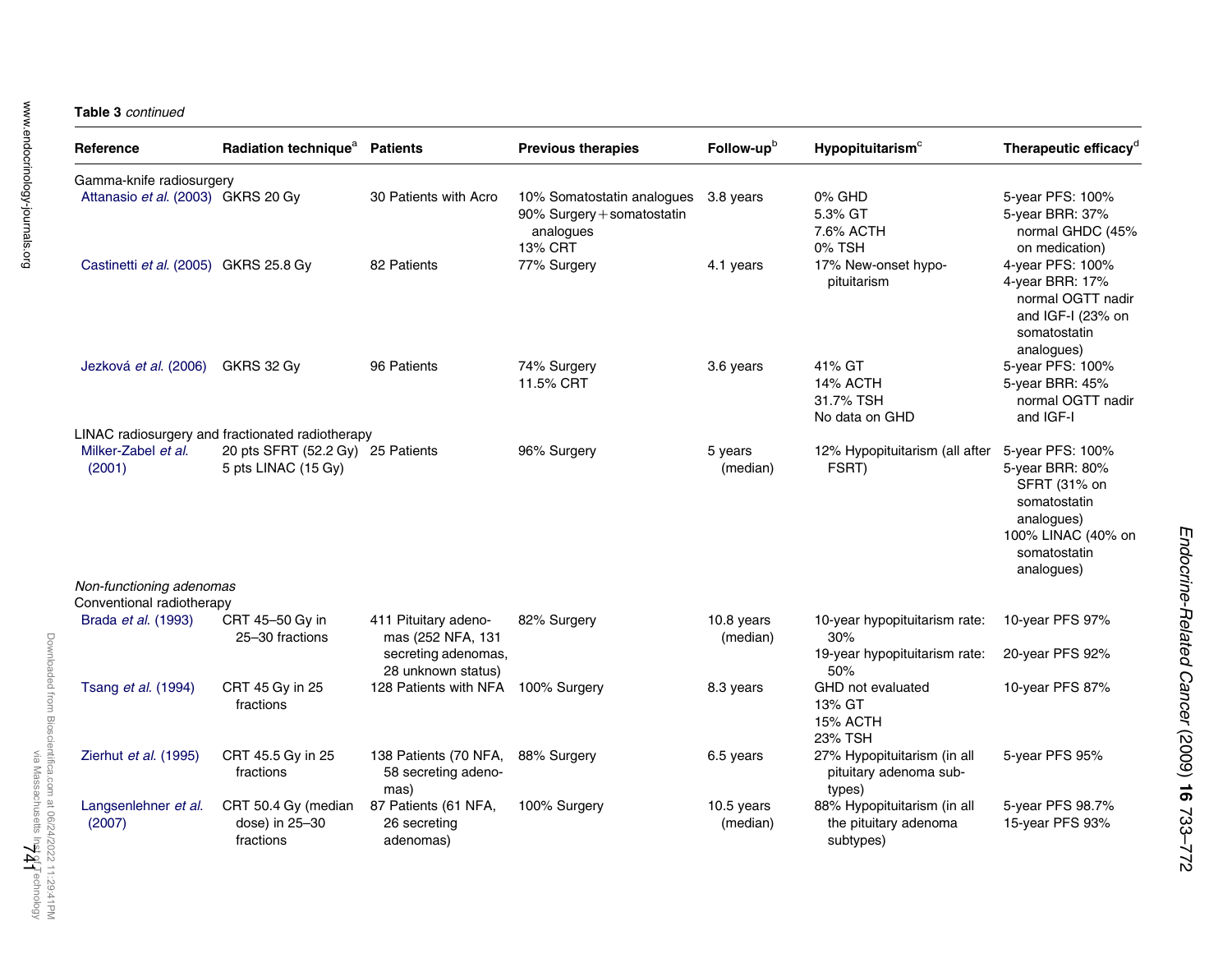#### **Table 3** continued

| Reference                                    | Radiation technique <sup>a</sup>                                               | <b>Patients</b>                                                        | <b>Previous therapies</b>                                  | Follow-upb            | Hypopituitarism <sup>c</sup>                                                                                                                                                  | Therapeutic efficacy <sup>d</sup>                                                                   |
|----------------------------------------------|--------------------------------------------------------------------------------|------------------------------------------------------------------------|------------------------------------------------------------|-----------------------|-------------------------------------------------------------------------------------------------------------------------------------------------------------------------------|-----------------------------------------------------------------------------------------------------|
| Gamma-knife radiosurgery                     |                                                                                |                                                                        |                                                            |                       |                                                                                                                                                                               |                                                                                                     |
| Pollock & Carpenter<br>(2003)                | GKRS 16 Gy                                                                     | 33 Patients with NFA                                                   | 96% Surgery<br>33% Radiosurgery                            | 5 years               | 28% GHD<br>25% GT<br>11% ACTH<br>8% TSH                                                                                                                                       | 5-year PFS 97%                                                                                      |
| Losa et al. (2004)                           | GKRS 17 Gy                                                                     | 54 Patients with NFA                                                   | 100% Surgery                                               | 3.4 years             | 24% Hypopituitarism<br>12.5% GT<br>8.6% ACTH<br>2.3% TSH                                                                                                                      | 5-year PFS 88.2%                                                                                    |
| Iwai et al. (2005)                           | GKRS 14 Gy (median<br>dose)                                                    | 31 Patients with NFA                                                   | 100% Surgery<br>3% CRT                                     | 5 years<br>(median)   | 6.5% Hypopituitarism                                                                                                                                                          | 5-year PFS 93%                                                                                      |
| LINAC stereotactic fractionated radiotherapy |                                                                                |                                                                        |                                                            |                       |                                                                                                                                                                               |                                                                                                     |
| Colin et al. (2005)                          | <b>SFRT, 50.4 Gy</b><br>(median dose) in 30<br>fractions                       | 110 Pituitary adeno-<br>mas (63 NFA, 47<br>secreting<br>adenomas)      | 81% Surgery                                                | 6.8 years<br>(median) | 4-year hypopituitarism rate:<br>28.5%<br>8-year hypopituitarism rate:<br>35%<br>14% GT, 32% ACTH, 29%<br>TSH at the end of follow-up<br>(median 6.8 years). No data<br>on GHD | During follow-up:<br>PFS 98.7% after a<br>median of 6.8 years                                       |
| Paek et al. (2005)                           | SFRT, median dose<br>50.0 Gv                                                   | 68 Patients with NFA                                                   | 96% Surgery                                                | 2.5 years             | 6% Hypopituitarism                                                                                                                                                            | 5-year PFS 98%                                                                                      |
| Minniti et al. (2006)                        | SFRT 45 Gy in 25<br>fractions (95%) or<br>50 Gy in 30 fractions 60 NFA<br>(5%) | 92 Patients with pitu-<br>itary adenomas<br>32 Secreting adeno-<br>mas | 100% Surgery                                               | 2.7 years             | 22% Hypopituitarism<br>9% GHD<br>7% GT<br>3% ACTH<br>6% TSH                                                                                                                   | 1-year PFS 99%<br>5-year PFS 98%                                                                    |
| Prolactinomas                                |                                                                                |                                                                        |                                                            |                       |                                                                                                                                                                               |                                                                                                     |
| Conventional radiotherapy                    |                                                                                |                                                                        |                                                            |                       |                                                                                                                                                                               |                                                                                                     |
| Grossman et al.<br>(1984)                    | CRT 45 Gy in 25<br>fractions                                                   | 36 Patients with<br>prolactinoma                                       | 100% Dopamine agonists<br>before and after<br>radiotherapy | 4.2 years             | 68% GHD<br>15% GT<br>0% ACTH<br>3% TSH                                                                                                                                        | During follow-up:<br>30% normal prolactin<br>30% PFS during follow-<br>up (skull X-ray, CT<br>scan) |
| Tsagarakis et al.<br>(1991)                  | CRT 45 Gy in 25<br>fractions                                                   | 36 Patients with<br>prolactinoma                                       | 100% Dopamine agonists<br>before and after<br>radiotherapy | 8.5 years             | 94% GHD<br>23% GT<br>14% ACTH<br><b>14% TSH</b>                                                                                                                               | During follow-up:<br>50% prolactin<br>normalisation<br>97% Tumour PFS                               |

A Fernandez et al.: Radiation-induced hypopituitarism

A Fernandez et al.: Radiation-induced hypopituitarism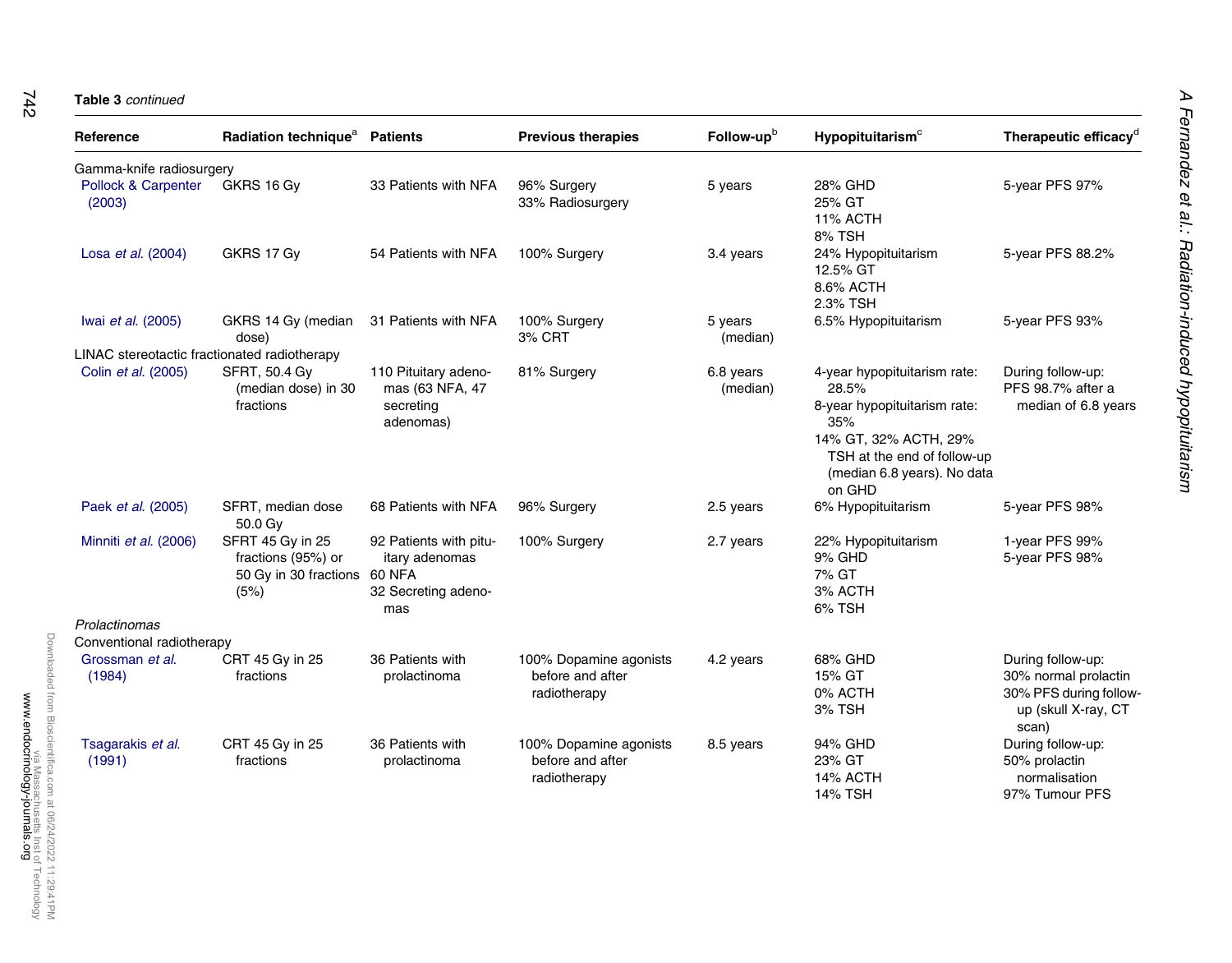#### Table 3 continued

| Reference                                 | Radiation technique <sup>a</sup>                                                                           | <b>Patients</b>                                                                                                        | <b>Previous therapies</b>                                                                                                                                                                                | Follow-up <sup>b</sup>           | Hypopituitarism <sup>c</sup>                                                               | Therapeutic efficacy <sup>d</sup>              |
|-------------------------------------------|------------------------------------------------------------------------------------------------------------|------------------------------------------------------------------------------------------------------------------------|----------------------------------------------------------------------------------------------------------------------------------------------------------------------------------------------------------|----------------------------------|--------------------------------------------------------------------------------------------|------------------------------------------------|
| Gamma-knife radiosurgery                  |                                                                                                            |                                                                                                                        |                                                                                                                                                                                                          |                                  |                                                                                            |                                                |
| Pouratian et al. (2006) GKRS 19 Gy        |                                                                                                            | prolactin normalisa-<br>tion $(1)$<br>imaging<br>parameters (2)                                                        | 23 Patients followed for Group 1: 57% Dopamine<br>Agonist at time of GKRS,<br>83% surgery, 17% CRT<br>28 Patients followed for Group 2: 57% Dopamine<br>agonist at time of GKRS,<br>85% surgery, 14% CRT | 4.6 years (1)<br>4.8 years $(2)$ | 29% Hypopituitarism<br>7% GHD<br>7% ACTH<br>17.5% TSH                                      | 5-year BRR 26%<br>5-year PFS 89%               |
|                                           | LINAC radiosurgery and fractionated radiotherapy                                                           |                                                                                                                        |                                                                                                                                                                                                          |                                  |                                                                                            |                                                |
| Mitsumori et al. (1998) 18 Patients LINAC | $15 \,\mathrm{Gy}$<br>(4 Prolactinomas)<br>30 Patients SFRT<br>45 Gy in 25 fractions<br>(11 prolactinomas) | 48 Pituitary adenomas<br><b>15 PRL</b><br>7 CD<br>6 Acro<br>1 TSHoma<br><b>19 NFA</b>                                  | No data on dopamine agonists 3 years<br>100% Surgery<br>8% CRT                                                                                                                                           |                                  | 21.6% Hypopituitarism<br>22.9% in LINAC<br>20.1% in SFRT                                   | During follow-up:<br><b>BRR 47%</b><br>PFS 91% |
| <b>LINAC</b> radiosurgery                 |                                                                                                            |                                                                                                                        |                                                                                                                                                                                                          |                                  |                                                                                            |                                                |
| Yoon et al. (1998)                        | LINAC 21 Gy                                                                                                | 24 Pituitary macroade-<br>nomas<br><b>11 PRL</b><br>2 Acro<br>1 CD<br>8 NFA<br>2 Mixed GH and PRL<br>secreting tumours | 96% Surgery                                                                                                                                                                                              | 4 years                          | 29% Hypopituitarism<br>8% Panhypopituitarism<br>4% GT<br>17% TSH<br>No data on ACTH or GHD | During follow-up:<br><b>BRR 84%</b><br>PFS 96% |

CRT, conventional radiotherapy; GKRS, Gamma-knife radiosurgery; SFRT, stereotactic fractionated radiotherapy; LINAC, linear accelerator radiosurgery; GHD, GH deficiency; GT, gonadotrophin deficiency; ACTH, ACTH-deficiency; TSH, TSH-deficiency.

<sup>a</sup>Radiotherapy technique, fractionation strategy, total margin dose and number of fractions are specified.

<sup>b</sup>Mean post-radiotherapy follow-up period is described unless otherwise specified.

crowing post-radiotively conset hypopituitarism during post-radiotherapy follow-up interval are described.

 $\sigma$ Biochemical remission rates (BRR) and tumoral progression-free survival rates (PFS) are described in actuarial rates where available. If actuarial rates are not calculated in the study, the therapeutic efficacy end-points refer to those achieved at any moment of the study follow-up interval.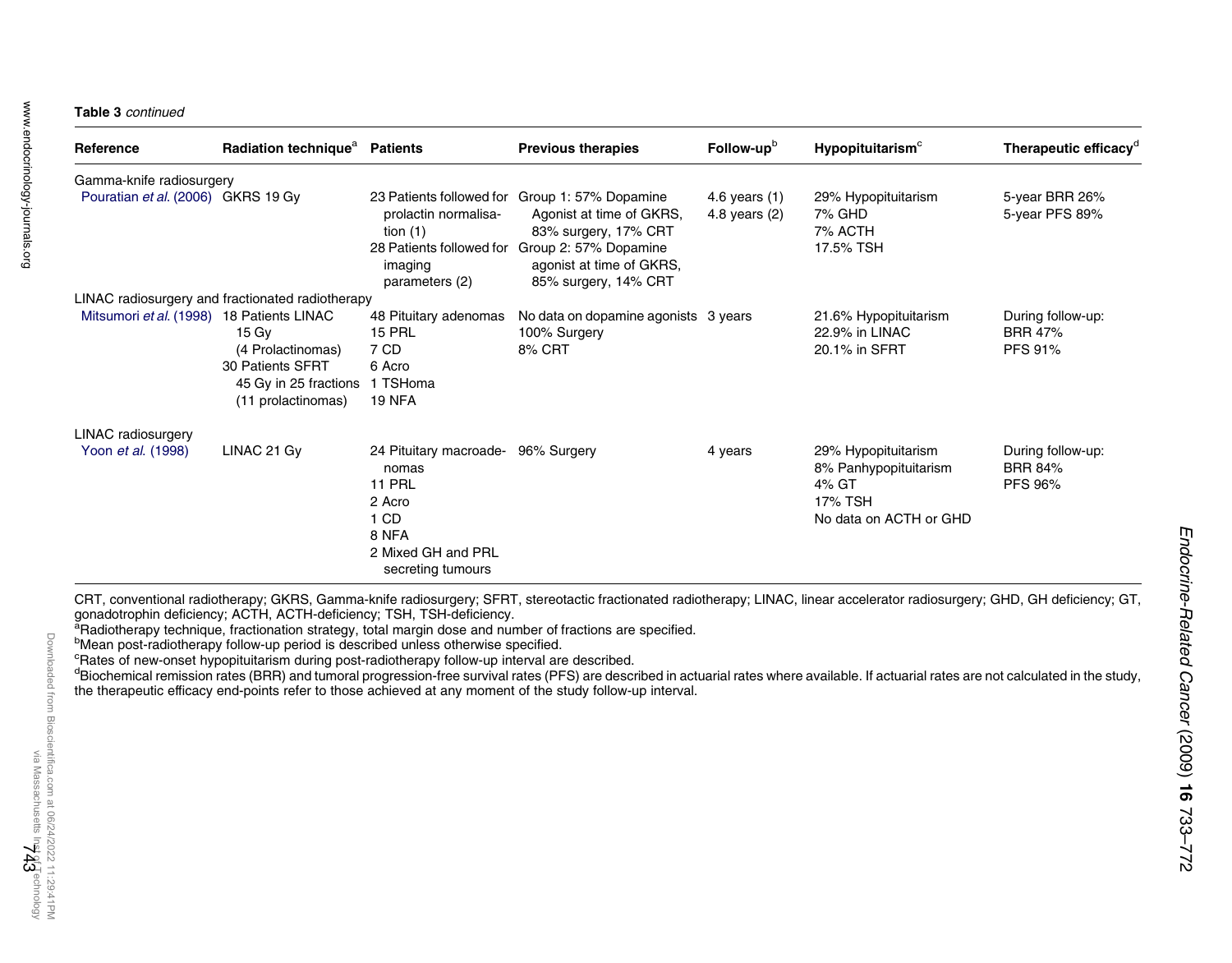for meningiomas, gliomas, chordomas, pineal tumours and chondrosarcomas lying in parasellar location (Smith et al[. 2006\)](#page-37-0).

RIH can also result from radiation used for nonparasellar brain tumours and systemic malignancies. Endocrine sequelae in cancer survivors may be due to the direct effect of the malignancy and radiation treatment on hypothalamic, pituitary, thyroid and gonadal function and due to the effects of chemotherapy [\(Gleeson & Shalet 2004](#page-31-0)). Childhood cancer survivors have a decreased QoL, and their 30-years cumulative incidence of chronic health conditions is 73.4% with a 24% incidence of endocrine sequelae ([Oeffinger](#page-35-0) et al. [2006\)](#page-35-0), although other series report incidence figures as high as 41% ([Stevens](#page-38-0) *et al.* 1998). The severity of RIH is related to the radiation doses given while whole body irradiation regimens to a dose of 18 Gy result merely in isolated GH deficiency (GHD; [Clayton & Shalet 1991](#page-29-0)), higher dose schedules, such as those used for NPC (40–60 Gy falling on the hypothalamic–pituitary unit) result in 62% incidence of pituitary deficiencies, which involve the GH, gonadotroph, corticotroph and thyrotroph axes (Lam et al[. 1991\)](#page-33-0).

# Pathophysiology of radiation-induced toxicity in the hypothalamic–pituitary unit

Radiation exerts effects on neoplastic and healthy tissues through ionisation of the cell DNA. Damage can occur directly, through the generation of dysfunctional conformational changes in cell DNA, or indirectly through the production of free radicals from water molecules, resulting in damage to the cell DNA (Belka et al[. 2001](#page-28-0)). Radiation damage can induce immediate lethal effects or accumulate sublethal damage that limits the potential for cell replication, thus halting tumour growth ([Shrieve 2006](#page-37-0)). Cell death after radiation, which occurs in the mitotic phase of the cell cycle (late G2-early S), may be the reason for a delayed onset of chronic complications of radiation in slowly replicating tissues, such as those present in the hypothalamic–pituitary unit ([Dewey & Bedford 1998,](#page-30-0) [Kunkler 2003\)](#page-33-0).

Ionising radiation also induces degenerative changes in glial cells, leading to a lack of trophic neural support and demyelination, which in turn causes subacute and chronic neural damage in the hypothalamus and other central nervous system (CNS) structures. Radiation also causes vascular derangements (lifting of endothelia, vacuolation of the cytoplasm and nuclear swelling) that ultimately lead to endothelial cell death [\(Tofilon & Fike 2000,](#page-38-0) [Belka](#page-28-0) et al[. 2001](#page-28-0)). Vascular changes with alteration in vessel permeability may explain oedema in the acute phase of high-dose radiation treatments (Smith et al[. 2006](#page-37-0)), which is rarely seen following RT for benign sellar and parasellar tumours. In the chronic phase, the vascular lining, exposed to the progressive loss of endothelia, responds by increasing endothelial proliferation, thickening the basement membrane and increasing the collagen synthesis. These changes lead to obliteration of the small vessels with necrosis of irradiated tissues and enhance atherogenesis in major brain arteries. The exposed vascular matrix in great vessels accelerates the formation of platelet aggregates and thrombi. Thrombotic vessel occlusion culminates the derangement in the vascular wall initially induced by radiation atherogenesis. The reported risk of cerebrovascular accidents in irradiated cohorts (Brada et al[. 2002](#page-29-0)) has been attributed by some authors to the increased atherogenicity of the irradiated vascular lining.

Owing to the efficacy of radiotherapy in halting the growth and hormonal hypersecretion of sellar neoplasms, further surgery is rarely required and data on the histological changes occurring in the dysfunctional pituitary gland are scarce. The most commonly reported findings are fibrosis of the pituitary parenchyma, hyperplasia of folliculostelate cells, squamous metaplasia, oncocytic changes and increased cytoker-atin immunoreactivity ([Nishioka](#page-35-0) et al. 2002).

In radiation treatments for sellar and parasellar tumours, hypothalamic damage is considered to be present in the early pathophysiology of RIH, while pituitary atrophy has been classified as a late-onset contributing factor [\(Romer](#page-36-0) et al. 1991, [Darzy](#page-30-0) et al. [2007\)](#page-30-0). Studies on the effects of external radiotherapy on the lactotroph axis as well as the differential effects of pituitary brachytherapy compared with external radiation have provided evidence in favour of this pathophysiological hypothesis. Lactotroph cells, unlike any other pituitary-cell lines, receive predominantly inhibitory signals from the hypothalamus; this inhibitory control explains the increase in prolactin (PRL) levels that results from either radiation damage to the hypothalamus or hypothalamic–pituitary disconnection. By contrast, hyperprolactinaemia does not occur when direct damage to lactotroph cells occurs. Thus, measuring PRL levels in irradiated cohorts can provide clues as regards the pathophysiology of RIH. In two long-term follow-up studies, 96% of previously normoprolactinaemic patients with acromegaly [\(Ciccarelli](#page-29-0) et al. 1989) and up to 50% of patients after receiving external radiotherapy for extrasellar brain tumours developed hyperprolactinaemia ([Constine](#page-30-0) et al. 1993). Radiation-induced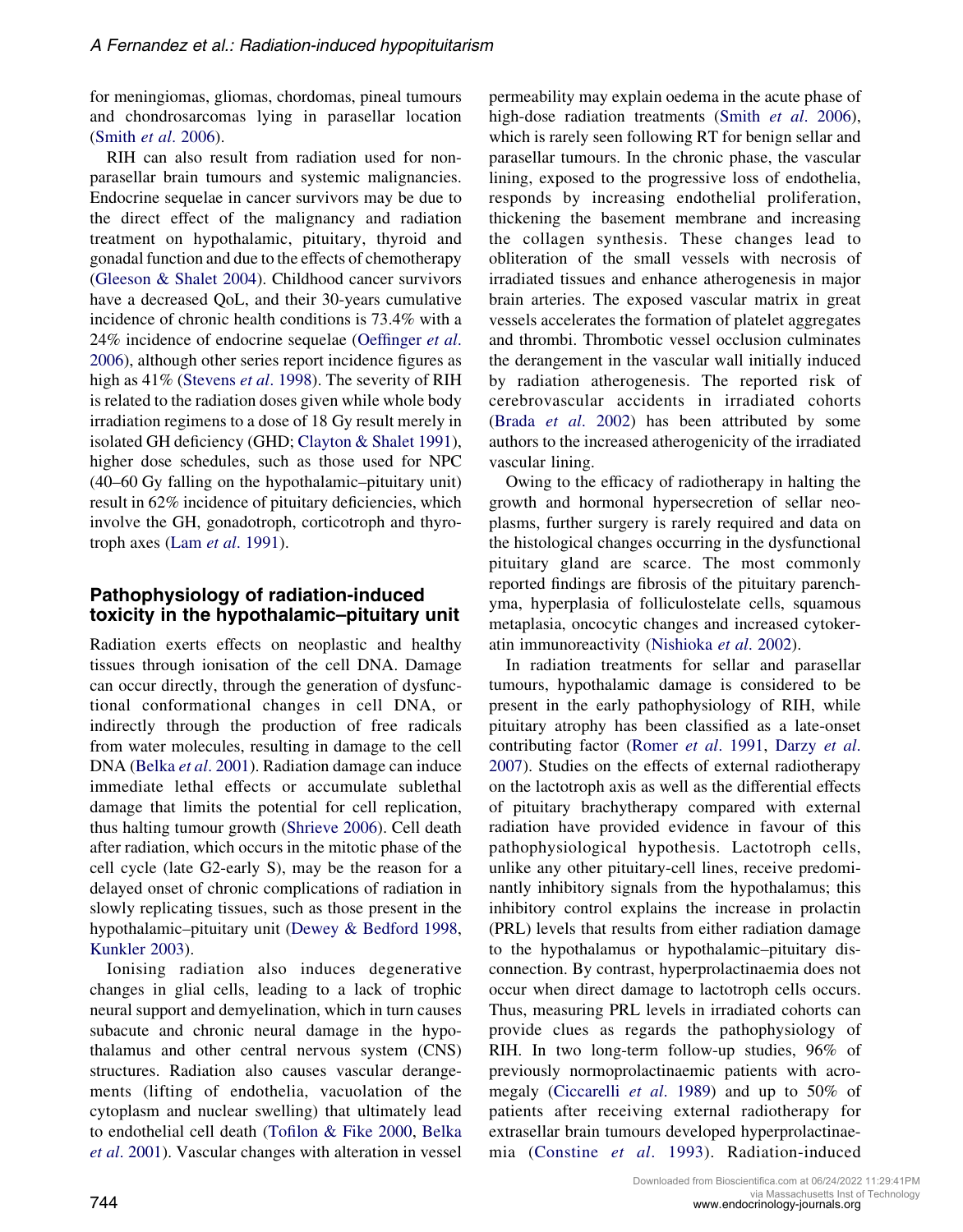<span id="page-12-0"></span>

| <b>Pituitary function</b>                                                               | Tests                                                                                                                                 | <b>Diagnostic value</b>                                                                                                                                                                                                                         | <b>Comments</b>                                                                                                                                                                                                                                                                                                                                                                                                                                                                        |
|-----------------------------------------------------------------------------------------|---------------------------------------------------------------------------------------------------------------------------------------|-------------------------------------------------------------------------------------------------------------------------------------------------------------------------------------------------------------------------------------------------|----------------------------------------------------------------------------------------------------------------------------------------------------------------------------------------------------------------------------------------------------------------------------------------------------------------------------------------------------------------------------------------------------------------------------------------------------------------------------------------|
| GH deficiency<br>(Biller et al. 2002,<br>Hartman et al. 2002,<br>Ghigo et al. $2007)^a$ | IGF-I (Hartman et al. 2002)                                                                                                           | 41-69% Sensitivity, 95% specificity                                                                                                                                                                                                             | A normal result does not exclude GHD, but a low<br>value in patients with multiple pituitary deficiencies<br>makes a stimulation test unnecessary                                                                                                                                                                                                                                                                                                                                      |
|                                                                                         | Insulin tolerance test (ITT; Biller et al. 2002,<br>Clayton et al. 2005, Maghnie et al. 2005a)                                        | Sensitivity 89%, specificity 95% for a cut-<br>off of 9 mU/l (Biller et al. 2002) in adult<br>patients<br>In the transition period, cut-offs of<br>15 mU/l (Clayton et al. 2005) and<br>18 mU/l (Maghnie et al. 2005a,b) have<br>been advocated | Gold standard for the diagnosis of GHD<br>Evaluates cortisol and GH reserve<br>Only valid if nadir glucose value <2.2 mmol/l, close<br>supervision required (Greenwood et al. 1966)<br>Contraindicated in patients with stroke, epilepsy,<br>coronary heart disease or heart failure<br>Lack of body mass index-adjusted reference values<br>Repeated hypoglycaemias can offset the stimulatory<br>input of ITT in non GH deficient subjects (Davis<br>et al. 2000, Davis & Tate 2001) |
|                                                                                         | Glucagon test (Leong et al. 2001, Gomez<br>et al. 2002, Conceicao et al. 2003)                                                        | Sensitivity 97-100%, specificity 88-100%<br>for a cut-off of 9 mU/l                                                                                                                                                                             | Safe and accurate alternative to ITT<br>Evaluates cortisol and GH reserve<br>Contraindicated if fasting $>48$ h or clinical suspicion<br>of phaeochromocytoma or insulinoma<br>Lack of normative data for the transition period and<br>obese patients                                                                                                                                                                                                                                  |
|                                                                                         | GHRH + arginine (Aimaretti et al. 1998, Darzy 95% Sensitivity and 85%, specificity for a<br>et al. 2003, Ghigo et al. 2007)           | cut-off of 13.8 mU/l (Biller et al. 2002)<br>100% Sensitivity and specificity for a<br>cut-off of 27 mU/l (Aimaretti et al. 1998)                                                                                                               | Safe and accurate<br>Body mass index-related normative data are<br>available<br>Less sensitive than ITT in initial phases of radiation-<br>induced GHD (Darzy et al. 2003)<br>Optimal performance requires specific cut-offs<br>(Aimaretti et al. 1998, Ghigo et al. 2007)                                                                                                                                                                                                             |
| Gonadotroph deficiency<br>Kazi et al. 2007)                                             | Men: 0900 h total testosterone, FSH, LH<br>(Verga 2002, Bhasin et al. 2006, Clinical assessment of symptoms of androgen<br>deficiency | Low testosterone values in at least<br>2 consecutive measurements are<br>required for diagnosis                                                                                                                                                 | Prior to biochemical measurements, intercurrent<br>illnesses need to be excluded<br>Drugs and conditions affecting sex-hormone-binding<br>globulin values can interfere with total testosterone<br>levels. Estimated free testosterone index is<br>recommended in those instances<br>Age-related total testosterone reference ranges<br>currently lacking                                                                                                                              |
|                                                                                         | Premenopausal women: FSH, LH,<br>oestradiol + menstrual history (Verga 2002)                                                          | Low oestradiol levels $+$ low/normal FSH<br>and LH levels in the follicular phase of<br>the menstrual cycle<br>Oligoamenorrhoea                                                                                                                 | Clinically, and/or biochemically oriented exclusion of<br>other causes of menstrual disorders is required:<br>functional hypothalamic hypogonadism, hyperpro-<br>lactinaemia, primary ovarian failure (premature,<br>menopausal), hyperandrogenism and drug<br>interference                                                                                                                                                                                                            |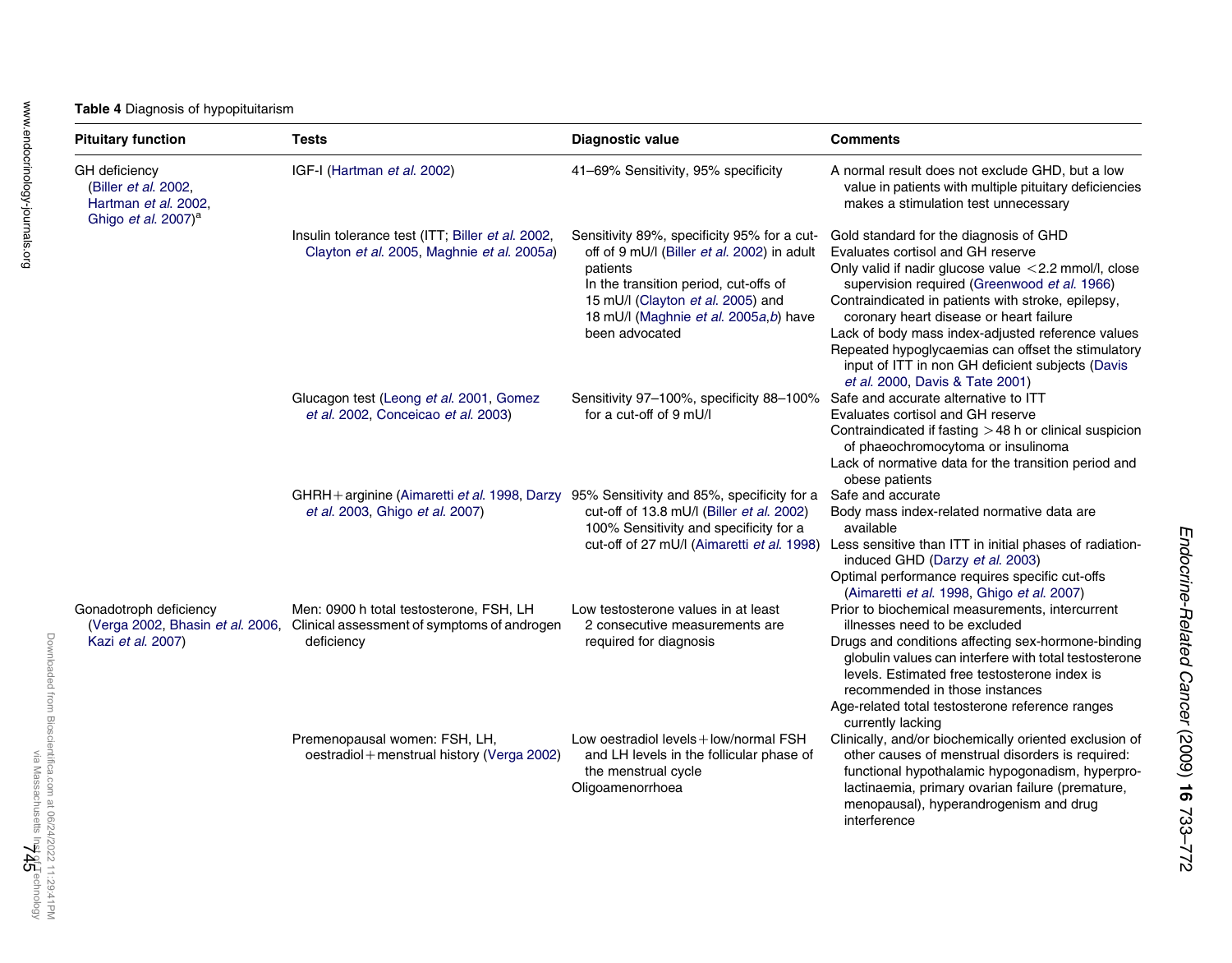#### **Table 4** continued

| <b>Pituitary function</b> | Tests                                                                                              | <b>Diagnostic value</b>                                                                                                                                                                                                                                                                                                                                                                       | Comments                                                                                                                                                                                                                                                                                                                                                                                                                                                                                                                                             |
|---------------------------|----------------------------------------------------------------------------------------------------|-----------------------------------------------------------------------------------------------------------------------------------------------------------------------------------------------------------------------------------------------------------------------------------------------------------------------------------------------------------------------------------------------|------------------------------------------------------------------------------------------------------------------------------------------------------------------------------------------------------------------------------------------------------------------------------------------------------------------------------------------------------------------------------------------------------------------------------------------------------------------------------------------------------------------------------------------------------|
|                           | Postmenopausal women: FSH,<br>oestradiol + menstrual history (Soules et al.<br>2001, Lumsden 2002) | During menopausal transition: oligoame-<br>norrhoea, low oestradiol+low/normal<br>FSH in follicular phase and exclusion of<br>factors interfering in menstrual cycle<br>After 12 months of menopausal amenor-<br>rhoea, failure of FSH to elevate above<br>follicular-phase normal range for<br>women of fertile age                                                                          | In normal menopausal transition, follicular phase<br>FSH levels should increase before menstrual<br>irregularity develops and keep elevated during<br>postmenopause (Soules et al. 2001)<br>Factors interfering in menstrual cycle: heavy aerobic<br>exercise (>10 h/week), chronic menstrual irregu-<br>larity and abnormal uterine or ovarian anatomy<br>(Soules et al. 2001)                                                                                                                                                                      |
| Adrenal insufficiency     | 0900 h Cortisol                                                                                    | of 100 nmol/l after pituitary surgery<br>(Courtney et al. 2000)                                                                                                                                                                                                                                                                                                                               | 89% Sensitive, 100% specific for a cut-off No studies have analyzed its accuracy after<br>radiotherapy<br>Cortisol pulsatility impairs its routine use to decide on<br>long-term replacement therapy                                                                                                                                                                                                                                                                                                                                                 |
|                           | Standard short Synacthen test<br>$(SST; 250 \mu g)$                                                | a 30' cut-off of 500 nmol/l (Shankar et al.<br>1997, Abdu et al. 1999, Rose et al.<br>1999a, Dorin et al. 2003, Schmiegelow<br>et al. 2003a,b)                                                                                                                                                                                                                                                | 57-100% Sensitive, 90-100% specific for Normal SST predicts a safe clinical outcome in<br>secondary adrenal insufficiency (Gleeson et al.<br>2003, Agha et al. 2006)<br>Does not predict adrenal insufficiency shortly after<br>corticotroph deprivation (Hjortrup et al. 1983)<br>No test is completely reliable, clinical judgement<br>remains essential to decide if reassessment is<br>required (Maghnie et al. 2005b)                                                                                                                           |
|                           | Low-dose short Synacthen test<br>(LDSST; $1 \mu g$ )                                               | cut-off of 500 nmol/l (Rasmuson et al.<br>1996, Gerritsen & Vermes 1997,<br>Ambrosi et al. 1998, Mayenknecht et al.<br>1998, Abdu et al. 1999, Tordiman et al.<br>2000, Dorin et al. 2003)<br>100% Sensitive, 68% specific for a cut-off<br>of 550 nmol/l (Rose et al. 1999a)<br>LDDST diagnostic area under the curve<br>(AUC) 0.94, superior to SST (AUC 0.85;<br>Kazlauskaite et al. 2008) | 61–100% Sensitive, 90–96% specific for a Recent meta-analysis showed diagnostic superiority<br>of LDSST over SST in secondary adrenal insuffi-<br>ciency (Kazlauskaite et al. 2008), which had not<br>been shown in previous studies (Dorin et al. 2003)<br>Standardised dilution techniques of the adrenocorti-<br>cotroph preparation are required for LDSST                                                                                                                                                                                       |
|                           | Insulin tolerance test (ITT;<br>Lindholm 2001, Arlt & Allolio 2003)                                | Considered gold standard. Cut-off:<br>500 nmol/l (Lindholm 2001)<br>Some authors advocate higher cut-offs of<br>550 nmol/l (Stewart et al. 1998, Tuchelt<br>et al. 2000) or 580 nmol/l (Mukherjee<br><i>et al.</i> 1997)<br>Rare cases may be missed by the ITT<br>(Tsatsoulis et al. 1988). Clinical judge-<br>ment should decide on further testing                                         | Gold standard for the evaluation of secondary<br>adrenal insufficiency<br>Contraindicated in patients with stroke, epilepsy,<br>coronary heart disease or heart failure<br>Test only valid if glucose nadir $<$ 2.2 mmol/l, close<br>supervision required (Greenwood et al. 1966)<br>Prolonged fasting and malnutrition can impair cortisol<br>response to hypoglycaemia (Adamson et al. 1989)<br>Repeated hypoglycaemias can offset the stimulatory<br>input of ITT in non ACTH-deficient subjects (Davis<br><i>et al.</i> 2000, Davis & Tate 2001) |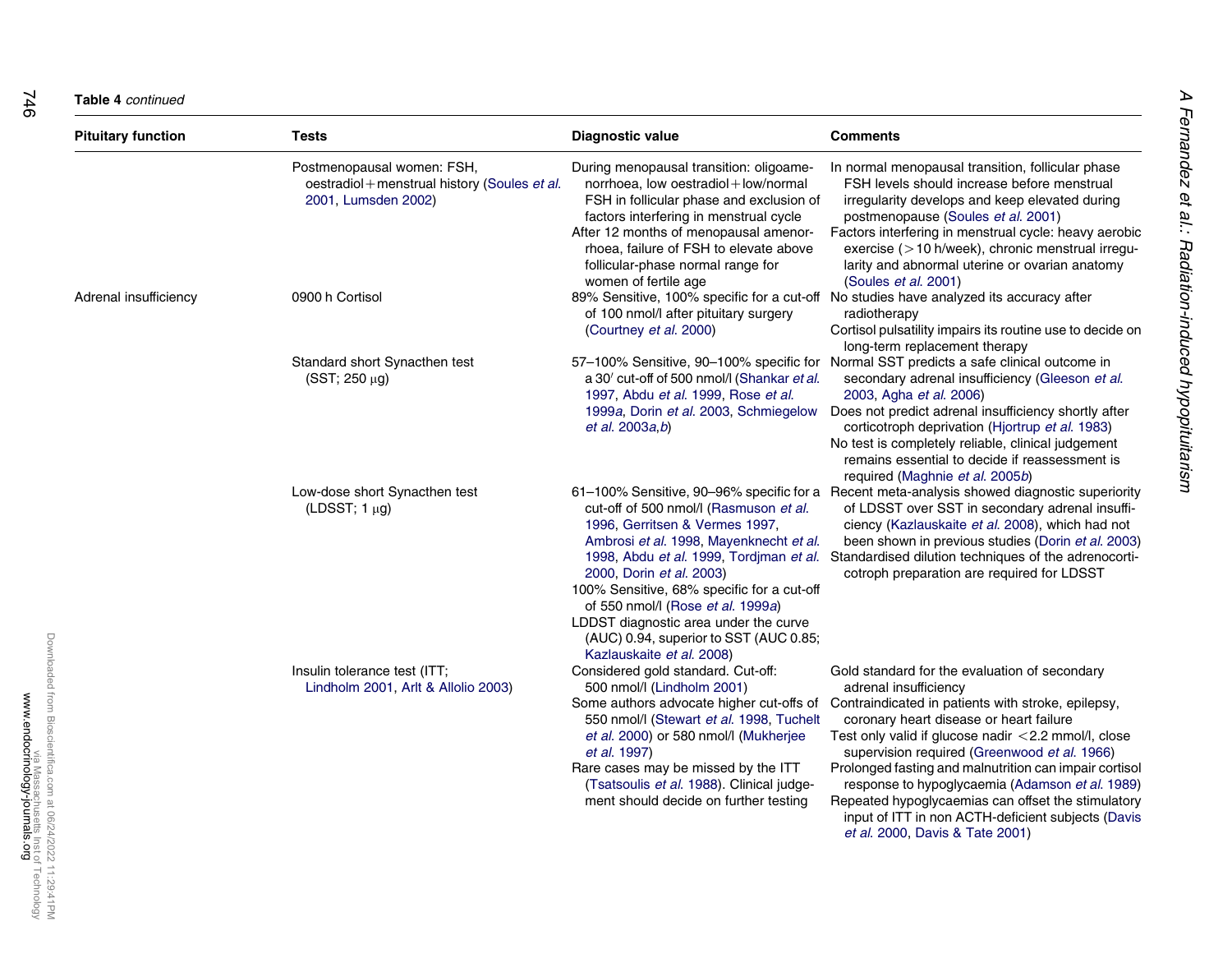#### Table 4 continued

| <b>Pituitary function</b> | Tests                                                                                                                             | Diagnostic value                                                                                                                                                                                                                                                                                                                                      | <b>Comments</b>                                                                                                                                                                                                                                                                                                                                                                                                                                                                                                                                                        |
|---------------------------|-----------------------------------------------------------------------------------------------------------------------------------|-------------------------------------------------------------------------------------------------------------------------------------------------------------------------------------------------------------------------------------------------------------------------------------------------------------------------------------------------------|------------------------------------------------------------------------------------------------------------------------------------------------------------------------------------------------------------------------------------------------------------------------------------------------------------------------------------------------------------------------------------------------------------------------------------------------------------------------------------------------------------------------------------------------------------------------|
|                           | Glucagon test                                                                                                                     | Cortisol peak > 500 nmol/l is commonly<br>accepted as cut-off (Rao & Spathis)<br>1987)<br>Other authors advocate 580 nmol/l (Orme<br><i>et al.</i> 1998)                                                                                                                                                                                              | Safe and accurate alternative to ITT (Leong et al.<br>2001<br>Evaluates cortisol and GH reserve<br>Contraindicated if fasting $>48$ h or clinical suspicion<br>of phaeochromocytoma or insulinoma                                                                                                                                                                                                                                                                                                                                                                      |
|                           | Overnight metyrapone test (Meikle et al.<br>1969, Spiger et al. 1975, Feek et al. 1981,<br>Fiad et al. 1994, Berneis et al. 2002) | Serum cortisol < 138 nmol/l after last<br>metyrapone dose confirms adequate<br>blockade<br>Serum 11-deoxycortisol 210-660 nmol/l<br>or more shows normal ACTH reserve<br>If insufficient 11-deoxycortisol response,<br>$ACTH < 200$ pg/ml (2-44 pmol/l)<br>suggests secondary adrenal insuffi-<br>ciency                                              | Evidence suggests safety as outpatient test<br>Accurate test that allows integrative assessment of<br>corticotroph axis: detects primary and secondary<br>adrenal failure<br>Metyrapone is not always readily available<br>Side effects are uncommon but require attention:<br>hypotension, nausea, vomiting, abdominal pain,<br>sedation, allergic rash or (rare) decreased white<br>cell count<br>Tailored dosing required if increased metyrapone<br>clearance (idiogenic or drug-induced)<br>Specific attention to RIH wanted in currently available<br>literature |
| <b>TSH deficiency</b>     | Basal TSH and free $T_4$<br>(Roberts & Ladenson 2004)                                                                             | 2 consecutive measurements<br>Markers of hidden central hypothyroidism<br>not fully validated (Rose et al. 1999b,<br>Darzy & Shalet 2005a,b)<br>Free $T_3$ measurement is not useful due to<br>preferential secretion of $T_3$ when thyro-<br>troph or thyroid function is partially<br>impaired (Ferretti et al. 1999, Alexo-<br>poulou et al. 2004) | Low free $T_4$ with normal/low TSH value in Interfering drugs and illnesses should be assessed<br>while interpreting thyroid hormone profile (Roberts<br>& Ladenson 2004)                                                                                                                                                                                                                                                                                                                                                                                              |

<sup>a</sup>Adequate interpretation of tests for the assessment of GH reserve requires the absence of intercurrent illnesses and optimal replacement of other pituitary deficiencies, if these are present.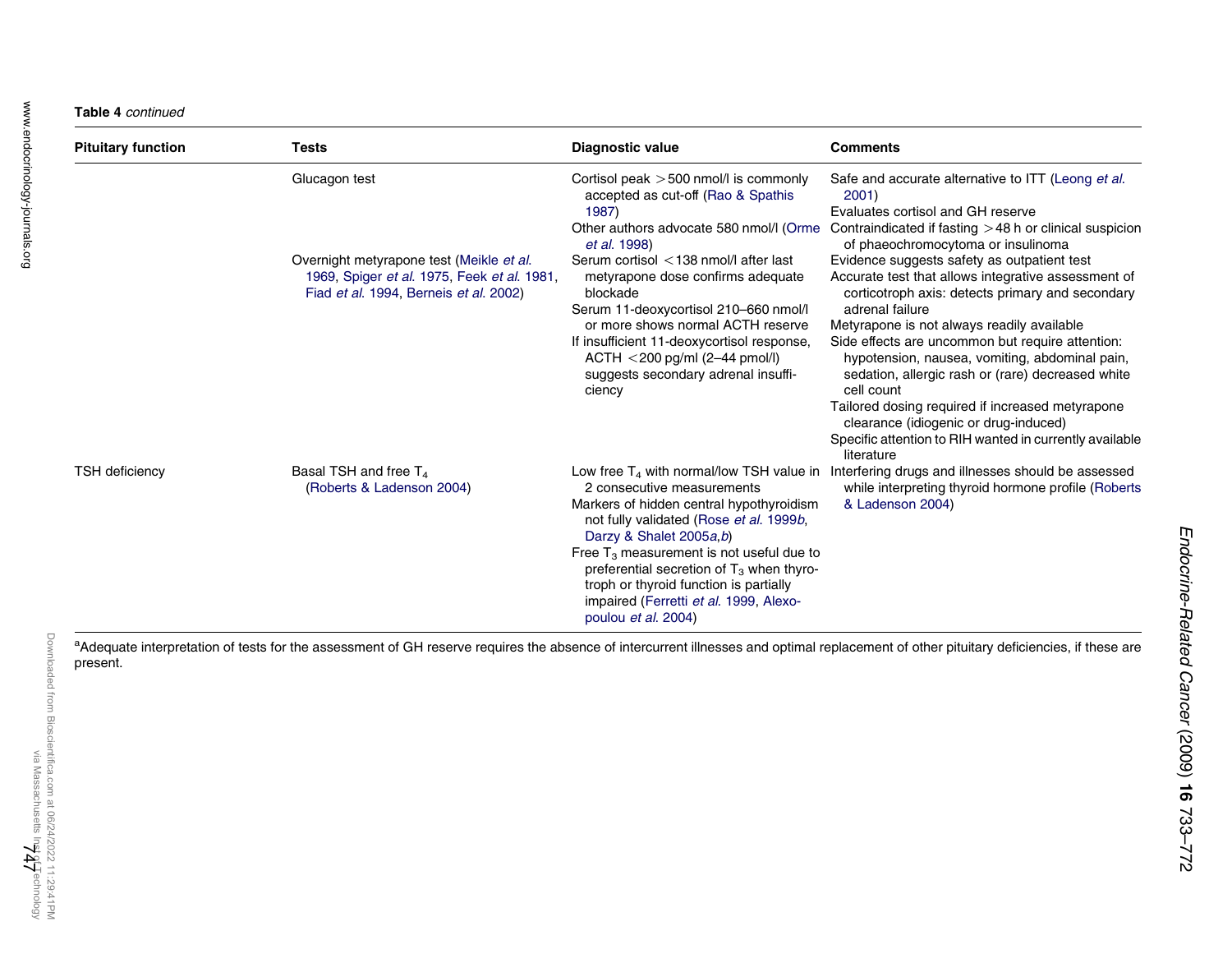hyperprolactinaemia would not be commonly expected if pituitary atrophy was the primary phenomenon in RIH. Furthermore, follow-up studies of patients with pituitary adenomas treated with brachytherapy (instillation of Yttrium-90 in the sella turcica, total dose 50–150 Gy) revealed a reduced risk of hypopituitarism when compared with a total dose of 37.5–45 Gy delivered through external radiation treatments [\(Sandler](#page-37-0) et al. 1987, [Littley](#page-33-0) et al. 1989). Meanwhile, observational studies have failed to show an increase in PRL levels after sellar brachytherapy ([Clark](#page-29-0) et al. [1983](#page-29-0)). The lower incidence of RIH after sellar brachytherapy despite higher total doses when compared with external radiotherapy, together with the preservation of normal immunoactive serum PRL levels in the former group suggests a lower threshold for radiation-induced damage in hypothalamic tissue (preferentially injured by external radiotherapy). Subsequently, an earlier role of hypothalamic secretory derangements in the pathophysiology of RIH has been inferred. Pituitary atrophy, either through direct radiation damage or lack of hypothalamic stimulatory input, would contribute to RIH at later stages.

Controversy surrounds the nature of the hypothalamic derangements leading to pituitary dysfunction. While some authors suggest a reduced release of hypothalamic releasing factors as the primary phenomenon, others argue in favour of an increased basal stimulatory tone from the hypothalamus, which results in reduced hormonal release in the pituitary gland (Darzy et al[. 2007\)](#page-30-0). The initial derangements in the pituitary function of irradiated cohorts are mild and subclinical, but can progress over time and become clinically apparent, requiring early recognition and therapy by regular yearly assessment.

Understanding the pathophysiology of RIH is important for the choice of diagnostic strategies used to assess the pituitary function. This requires the use of appropriate stimulation tests acting at the hypothalamic level. The GH-releasing hormone (GHRH) plus Arginine stimulation test has proven to be significantly less sensitive, as compared with the insulin tolerance test (ITT) in patients with radiation-induced GHD (Darzy et al[. 2003\)](#page-30-0). Futhermore, a flat TSH response to thyrotroph releasing hormone (TRH) stimulation has been traditionally postulated as a sensitive marker of hidden impairment of TRH secretory reserve [\(Trejbal](#page-38-0) et al[. 1994](#page-38-0), Rose et al[. 1999](#page-36-0)b), although the value of these tests has recently been questioned ([Darzy &](#page-30-0) Shalet  $2005a,b$  $2005a,b$ . The absence of pituitary atrophy in the initial stages of RIH and derangements in the secretory rate of hypothalamic releasing factors could explain lower sensitivities of functional tests directly dependent on the integrity of the pituitary tissue. [Table 4](#page-12-0) displays the most commonly used pituitary function tests in the assessment of irradiated cohorts.

The mechanisms underlying the characteristically evolving pattern of RIH, in which GHD and gonadotrophin deficiency appear more commonly and usually earlier than corticotroph and thyrotroph insufficiency (Littley et al[. 1989](#page-33-0)) is not known. The thyrotroph and corticotroph axes are known to be less sensitive to radiation damage and develop later; diabetes insipidus does not occur as a consequence of radiation treatments. Although 61% of patients present the usual temporal sequence of pituitary failure (GHD, gonadotrophins, ACTH and, last, TSH deficiency), RIH can present with any temporal sequence of hormonal deficiencies ([Littley](#page-33-0) et al. 1989). Therefore, routine testing for all the pituitary axes is warranted. RIH, as other effects of radiation, is a concept of probability, and this probability increases with time. Although RIH tends to be present in the first 5 years after exposure, new deficiencies can appear even 20 years later, necessitating lifelong surveillance [\(Shalet](#page-37-0) et al[. 1976,](#page-37-0) [Littley](#page-33-0) et al. 1989).

RIH is more common in patients with previous insults to the pituitary gland [\(Duffner](#page-31-0) et al. 1985). Compressive damage by an adjoining tumour causes ischaemic derangements in the normal pituitary parenchyma and a degree of pituitary dysfunction, which is dependent on tumour size and location, duration of pituitary compression and tumoral invasiveness. Tumours located in the hypothalamic region tend to produce a higher degree of hypopituitarism, presumably by depriving the pituitary gland of trophic factors and blood supply from the hypophyseal portal system. Surgical insults to the pituitary gland are also risk factors for the ultimate development of RIH, with 7.2–20.6% of patients presenting new pituitary deficiencies after a transsphenoidal approach in experienced centres (Ciric et al[. 1997,](#page-29-0) [Ahmed](#page-27-0) et al. [1999\)](#page-27-0). The excision of pituitary parenchyma and the compromise in blood supply following surgery in the sellar and parasellar regions could account for surgically-induced hypopituitarism. Remarkably, this phenomenon, as well as the surgery success rates, is highly dependent on surgical expertise [\(Bates](#page-28-0) et al. [2008\)](#page-28-0). Postsurgical pituitary dysfunction occurs more commonly in patients undergoing craniotomy, as compared with transsphenoidal approach ([Nomikos](#page-35-0) et al[. 2004\)](#page-35-0) and this is related to size and invasiveness of the tumour, which may also influence the development of postsurgical hypopituitarism.

RIH can also ensue after RT for non-pituitary brain tumours, such as gliomas, meningiomas, pinealomas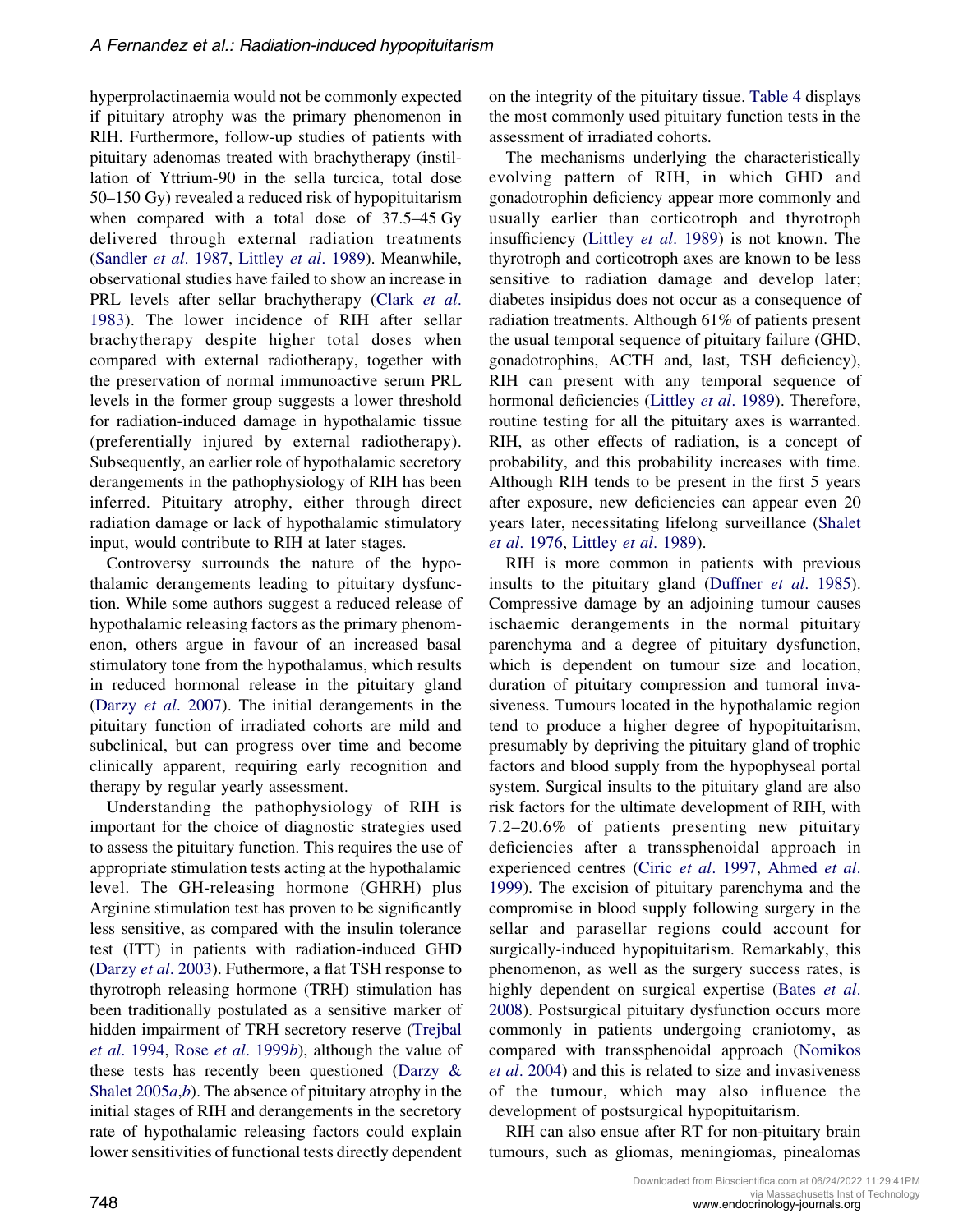and medulloblastomas. A cross-sectional pituitary function evaluation of adult brain tumour survivors, performed at an average age of 6 years after radiation exposure, found that 41% of the patients had evidence of some degree of hypopituitarism. This included 16% with a single hormonal deficiency, 25% with multiple deficiencies and 7% with panhypopituitarism. The hormonal deficiencies presented in the same frequency order as previously shown with RIH from other causes (32% had GHD, 27% gonadotrophin failure, 21% ACTH deficiency and 9% central hypothyroidism), but were less common than following RT for parasellar tumours (Agha et al[. 2005\)](#page-27-0). The hormonal deficiencies correlated with the length of follow-up after radiation exposure and with the biologically effective dose (BED). The high-incidence of pituitary dysfunction in adult brain tumour survivors treated with radiotherapy is not dissimilar to RIH found in childhood brain tumour survivors. These findings further highlight the need for regular surveillance of pituitary function in patients with non-pituitary brain tumours treated with radiation fields including the hypothalamic–pituitary unit.

The hypothalamic–pituitary unit commonly falls within radiation fields in the treatment of NPC, due to the vicinity of the postnasal space to the sellar region. Radiotherapy for NPC brought about a 62% incidence of RIH after 5 years of follow-up following mean doses of 40 Gy to the hypothalamus and 62 Gy to the pituitary gland (Lam et al[. 1991\)](#page-33-0) with 63.5% GH deficiency, 30.7% gonadotroph deficiency, 26.7% ACTH and 14.9% TSH deficiency. The shielding of the pituitary gland may reduce the risk of developing hypopituitarism apparently without decreasing anti-tumoural efficacy (Sham et al[. 1994](#page-37-0)), although further studies are needed to confirm this.

## Radiotherapy techniques

The purpose of radiation treatments to the sellar region is to prevent tumour growth and normalise hormonal hypersecretion while sparing the surrounding normal structures. The last decades have seen advances in the techniques of irradiation. These include improved imaging and three-dimensional visualisation of tumour and normal tissue, better immobilisation and more localised means of radiation delivery. The term 'stereotactic', borrowed from neurosurgery, indicates the use of more precise patient immobilisation and the use of a coordinate system to better define the threedimensional spatial orientation of radiation beams. We discuss the principal technical developments and their clinical impact on the management of pituitary adenoma.

## Radiotherapy equipment

External beam radiotherapy, which is the principal means of delivering radiation to targets in the brain, is given through multiple beams from a high-energy radiation source focused on the tumour. Local delivery of radiation with brachytherapy (interstitial radiotherapy) is rare, if ever employed in this location.

Radiation treatments are most commonly delivered through photons (high energy X-rays), generated by a linear accelerator (LINAC). Cobalt 60 as the source of high-energy gamma radiation has largely been replaced with the exception of a multiheaded Cobalt Unit (gamma knife). Charged particle beams in the form of protons, and more recently Helium and Carbon ions have been tested as therapeutic radiation sources. The principal theoretical advantage of protons is marginally more localised radiation delivery. Helium and carbon ions also have higher linear energy transfer properties (Bolsi et al[. 2003;](#page-28-0) [Ronson](#page-36-0) et al. 2006) and theoretically produce a more potent biological effect.

In modern pituitary RT, the tumour is localised on unenhanced magnetic resonance imaging coregistered with planning computed tomography (CT). The treatment delivery is planned in three-dimensions [\(Littmann](#page-33-0) et al. 2006) with improved visualisation of dose distribution within the target and the organs at risk of radiation toxicity. Localised irradiation is achieved by giving treatment in 3–4 beams each shaped to conform to the shape of the tumour using a multileaf collimator (MLC). This is described as conformal radiotherapy and is part of the standard practice in departments specialised in the treatment of benign brain tumours.

MLC leaves, apart from altering the shape of the radiation beam, can also be used to modulate the intensity of radiation and this is described as intensity modulated radiotherapy (IMRT). Studies of dose distribution in tumour and normal tissue show no clear benefit for IMRT compared with fixed-field stereotactic conformal radiotherapy (SCRT) in the treatment of pituitary adenomas.

## Stereotactic techniques

Stereotactic techniques are a refinement of conformal radiotherapy with further improvement in immobilisation using relocatable or fixed frames, improved imaging and more precise treatment delivery. Stereotactic irradiation can be given as SFR using either multiheaded cobalt unit (gamma knife) or a LINAC or as SCRT delivered as fractionated treatment using a LINAC. The theoretical benefit of stereotactic compared with conventional RT is further reduced in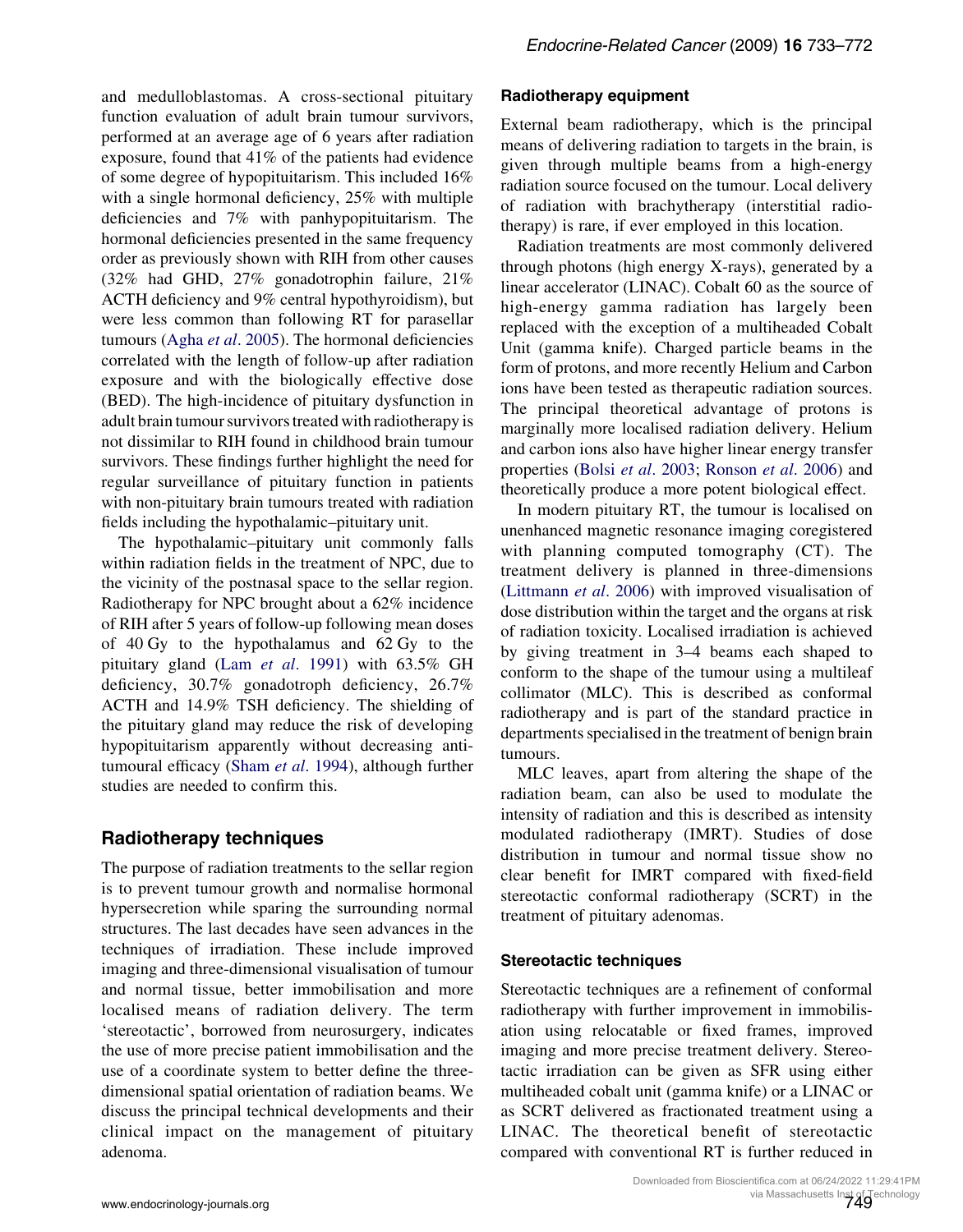the amount of normal tissue treated to high doses with the hope of reducing long-term treatment-related morbidity.

Neither conventional nor stereotactic RT's are currently able to avoid treating the hypothalamus and the pituitary itself receives equally high radiation doses. Based on spatial dose distribution alone, it is unlikely that modern RT will be associated with a significantly lower risk of RIH unless techniques are developed for selective hypothalamic avoidance.

## Dose fractionation

Conventional external beam radiotherapy is given in small daily fractions (fractionated RT) over an extended period of time. Although fractionated RT developed largely empirically the rationale is based on differential recovery of radiation-induced damage due to altered repair mechanism in neoplastic as compared with healthy tissues that selectively favour recovery of normal tissue over tumour.

In most sellar neoplasms [\(Bauman](#page-28-0) et al. 2006), replication is a relatively slow process, which enables fractionation strategies to provide antitumour and antisecretory efficacy with preferential recovery of normal tissue without decreasing tumour control. Radiotherapy for pituitary adenomas is generally delivered in 25–30 fractions over five to six weeks, with a total dose of 45–50 Gy. Individual fraction doses above 1.8 Gy and total doses above 45 Gy are independent risk factors for RIH [\(Littley](#page-33-0) et al. 1989).

SFR can be delivered through either a LINAC or a 60-Cobalt unit (gamma knife). SFR, despite smaller total doses than fractionated RT, is associated with a higher risk of radiation damage to normal CNS such as the optic apparatus ([Pouratian](#page-36-0) et al. 2006, [Jagannathan](#page-32-0) et al. 2007) and can only be employed for lesions away from the optic chiasm and nerves. It is less effective in achieving tumour control than fractionated treatment with no faster decline in hormone levels (Brada et al[. 2004,](#page-29-0) [Jagannathan](#page-32-0) et al[. 2007,](#page-32-0) [Brada & Jankowska 2008\)](#page-29-0). Although some studies report the reduced prevalence of RIH [\(Vladyka](#page-39-0) et al. 2003) there is currently no evidence of reduced risk of RIH following SFR compared with conventional or stereotactic fractionated RT ([Pollock](#page-36-0) [& Young 2002,](#page-36-0) [Pollock](#page-36-0) et al. 2002, [Degerblad](#page-30-0) et al. [2003,](#page-30-0) [Petrovich](#page-36-0) et al. 2003a,[b](#page-36-0)).

## RIH as a dose-related complication

Hypopituitarism, similar to other radiation-related complications, is a dose-dependent event. RIH occurs more commonly following total doses  $>45$  Gy or fraction doses  $>1.8$  Gy (Littley *et al.* 1989). From these thresholds, the risk of pituitary deficiencies is proportional to the increase in the total and fraction dose. RIH is virtually universal in the high-end of the dose spectrum, with total doses as high as 60 Gy occasionally used for craniopharyngiomas and other aggressive parasellar neoplasms. Early SFR studies suggest a dose-threshold for GH and gonadotroph deficiency of 15 and 18 Gy for ACTH and TSH deficiencies (Vladyka et al. 2003).

For a given total dose, the effects of radiation on tissues can vary markedly depending on the fractionation schedule and tissue radiosensitivity. These variables are included in the concept of BED, which predicts antitumoural efficacy and side effects of radiation treatments more accurately than total doses. The BED has been shown to be a close predictor of GHD [\(Schmiegelow](#page-37-0) et al. 2000), but data on other pituitary axes are lacking.

## Clinical consequences of RIH

In the presence of hypopituitarism, mortality is increased by almost twofold [\(Tomlinson](#page-38-0) et al. 2001). The clinical consequences of a given radiation schedule vary according to patient's age and sex. In childhood, RIH can impair somatic, sexual and psychological development by undermining GH and thyrotroph secretory reserve and disrupting pubertal timing processes. Furthermore, somatotrophs are reported to be more radiosensitive in children as compared with adults: 59% of childhood cancer survivors receiving 18 Gy of total body irradiation for haematological malignancies show a blunted response on GH stimulatory tests [\(Costin 1988](#page-30-0)) which is more than twice the frequency of adult GHD after the same dose [\(Brennan](#page-29-0) et al[. 1998](#page-29-0)). This discrepancy has been explained by the need of greater GH secretory reserve in children [\(Shalet](#page-37-0) et al[. 1976\)](#page-37-0), rather than through variations in radiosensitivity of somatotroph cells through the lifespan [\(Clayton & Shalet 1991](#page-29-0)). A direct effect of age on the incidence of other pituitary hormonal deficits has not been demonstrated. Age-related changes in radiosensitivity have nevertheless been reported, when the gonads and the thyroid gland fall within the radiation fields (Sklar et al[. 2000,](#page-37-0) [Wallace](#page-39-0) et al. 2005).

#### GH deficiency

GH has consistently shown to be the most radiosensitive pituitary axis, with series reporting a prevalence of GHD between 50 and 100% after radiotherapy for sellar masses. Radiation-induced GHD is also progressive with time, developing more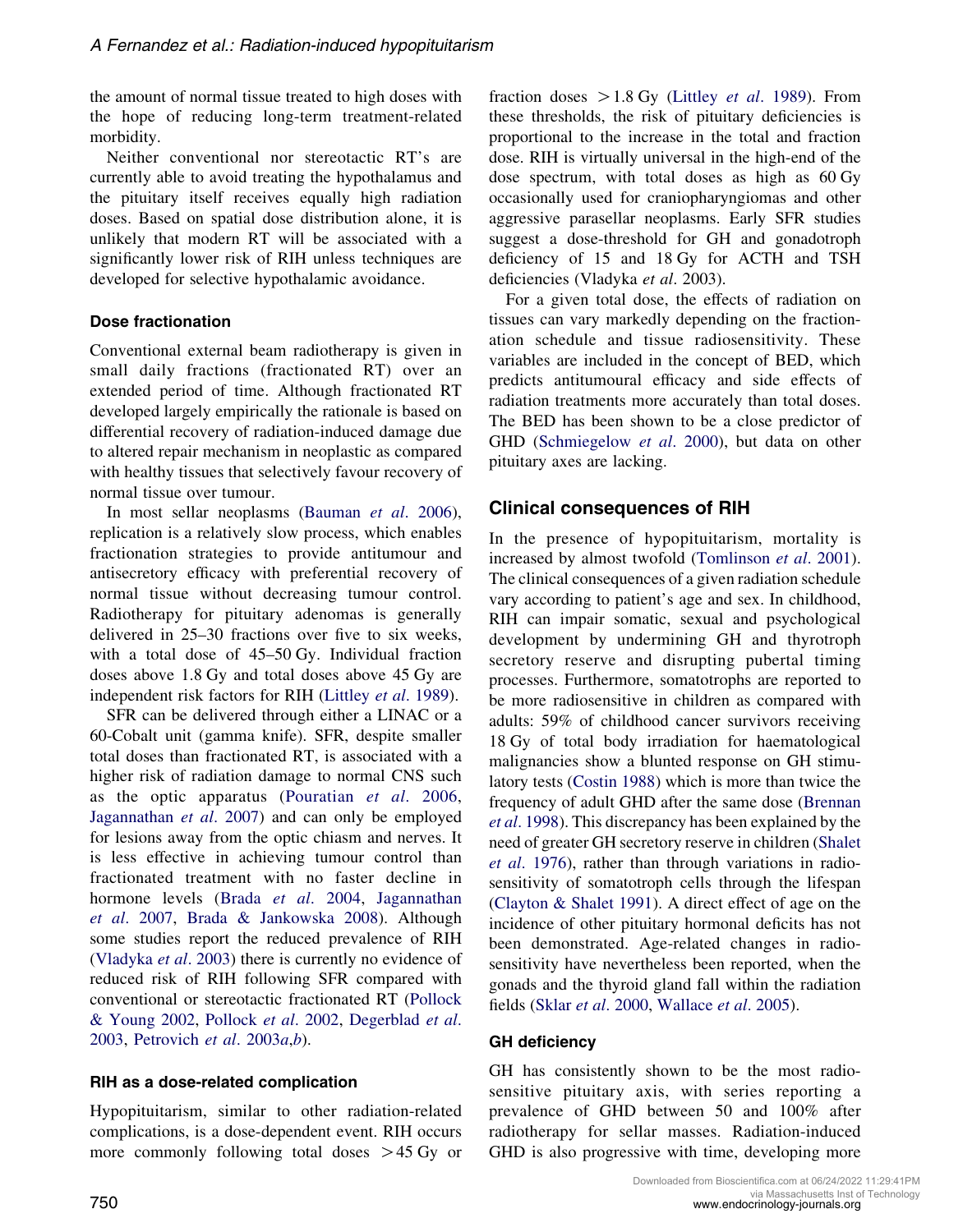frequently in the first 10 years after radiation delivery [\(Shalet](#page-37-0) et al. 1976, [Toogood](#page-38-0) et al. 1995). GHD severity and speed of onset closely correlate with lower final height, decreased lean body mass (LBM) and higher fat mass in children with RIH. GHD in the adult conveys an increased risk of fracture, a deranged cardiovascular risk profile and, mainly, a decreased QoL. These abnormalities reverse partially or completely with adequate replacement [\(Molitch](#page-35-0) et al. 2006), and early diagnosis is therefore very important for optimising outcomes.

The diagnosis of GHD in irradiated patients is based on a low insulin-like growth factor-I (IGF-I) level in patients with multiple pituitary hormonal deficiencies or structural abnormalities in the pituitary region, which has 96% accuracy in predicting GHD ([Hartman](#page-32-0) et al[. 2002](#page-32-0)). However, 31–60% of patients with GHD have normal IGF-I values, thus requiring a stimulation test for the diagnosis of GHD (Biller et al[. 2002](#page-28-0), [Hartman](#page-32-0) et al. 2002). The ITT is considered the gold standard for the diagnosis of GHD in irradiated cohorts [\(Molitch](#page-35-0) et al. 2006). Tests using glucagon or GHRH– arginine are less sensitive for the detection of hypothalamic damage, but can be used when epilepsy or cardiac disease contraindicates the ITT [\(Aimaretti](#page-27-0) et al[. 1998](#page-27-0), [Gomez](#page-31-0) et al. 2002).

Notwithstanding the test of choice, obesity is increasingly being considered an important confounding factor in the assessment of GHD. Both patients with systemic malignancies and brain tumours are at increased risk of excess body weight through various mechanisms (Reilly et al[. 2000,](#page-36-0) Harz et al[. 2003](#page-32-0), [Oeffinger](#page-35-0) et al. 2006, [Brouwer](#page-29-0) et al. 2007, [Garmey](#page-31-0) et al[. 2008](#page-31-0)). Radiation treatments, supraphysiological glucocorticoid therapy (Reilly et al[. 2001\)](#page-36-0), young age at exposure, decreased sleep duration, diminished physical activity and the effects of pituitary hormonal deficiencies represent some of the risk factors for obesity in this population. Particularly in brain tumour survivors, hypothalamic involvement (either induced by the tumour itself or surgical or radiation treatments) conveys a significantly increased risk of excess body weight (Müller et al[. 2001,](#page-35-0) Lustig et al[. 2003](#page-33-0)). Notwithstanding the underlying cause of increased adiposity, it is well known that GH secretion is attenuated by obesity [\(Williams](#page-39-0) et al. 1984, [Iranmanesh](#page-32-0) et al[. 1991](#page-32-0)). Recently, studies by Corneli & Makimura have established GH cut-offs in the GHRH–arginine stimulatory test adjusted according to body mass index [\(Corneli](#page-30-0) et al. 2005) and waist circumference [\(Makimura](#page-34-0) et al. 2008). By contrast, currently available evidence suggests that IGF-I reference values are not affected by increased adiposity (Nam et al[. 1997](#page-35-0), [Maccario](#page-33-0) et al. 1999a,[b](#page-34-0)). As regards the diagnostic value of ITT in obese patients, to our knowledge only a comparative study between 8 hypopituitary patients, 10 obese subjects and 10 normal individuals has been performed ([Cordido](#page-30-0) et al. 2003); this survey found no overlap in somatotroph responsiveness between normal obese and hypopituitary individuals. In previous studies on the diagnostic value of ITT, GH dynamics were analyzed comparing subjects with a putative insult to the pituitary gland with healthy controls that were adjusted for body mass index; these studies defined stringent cut-offs for the diagnosis of GHD in order to minimise false positive results [\(Hoffman](#page-32-0) et al. 1994, Biller et al[. 2002\)](#page-28-0). As a result, although further research aimed to define if adiposity-related cut-offs are needed for the ITT as a diagnostic test for GHD, the stringency of current GH thresholds should minimise any possible diagnostic interference.

#### GHD in childhood

Children who receive doses  $> 18$  Gy for the treatment of haematological malignancies, sellar neoplasms and other brain tumours have an increased risk of developing the classical child sequelae of GHD [\(Shalet](#page-37-0) et al[. 1976\)](#page-37-0). Patients with untreated childhood-onset GHD (CO-GHD) attain average final heights 1 S.D. below ethnically, age and sex matched controls [\(Adan](#page-27-0) et al[. 1996](#page-27-0), Melin et al[. 1998](#page-34-0)). In GH-deficient children, height outcomes are directly proportional to the severity of GHD, age of onset and whether adequately-dosed and timely GH replacements were undertaken [\(Darzy &](#page-30-0) [Shalet 2006\)](#page-30-0). In the Childhood Cancer Survivor Study [\(Brownstein](#page-29-0) et al. 2004), which followed 183 survivors of childhood tumours treated with cranial or craniospinal irradiation, the S.D. score of children who received GH therapy improved from  $-2.08\pm0.08$  to  $-1.48\pm$  $0.10$  ( $P < 0.0001$ ). Children with lower final height received spinal radiotherapy and lower doses of GH replacement. GH treatment is generally well tolerated and the use of human recombinant GH is not considered to be associated with significant adverse effects. GH replacement does not increase the risk of tumour recurrence in pituitary adenomas, craniopharyngiomas [\(Karavitaki](#page-32-0) et al. 2006) and childhood cancer survivors (Sklar et al[. 2002\)](#page-37-0). These data altogether underline the need for timely and careful consideration of GHD assessment in cancer survivors in order to optimise height outcomes and health-related QoL.

Substantial research has also emphasised the role of factors not directly related to the somatotroph axis in determining height outcomes; among these, direct irradiation of the spine (through arrest of vertebral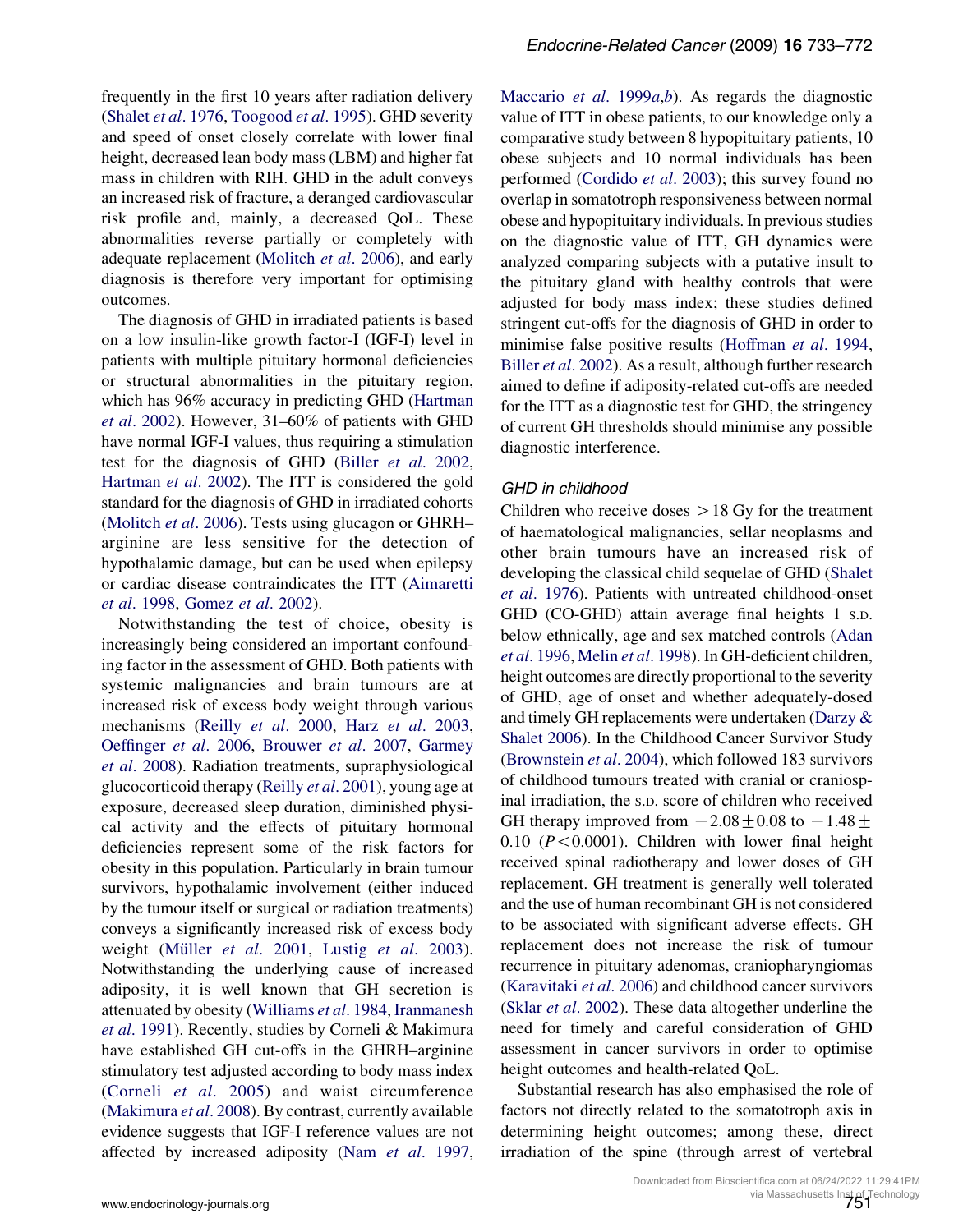growth), nutritional imbalances, deficiencies in other pituitary hormones, early puberty, chemotherapy and the transient effect of the tumour itself should be considered [\(Cohen 2005\)](#page-29-0). Although GH therapy partially prevents height loss in irradiated children, both timely and weight-adjusted replacements and a comprehensive assessment of additional factors involved play a relevant role in decreasing disparities between height potential and outcome in cancer survivors.

## GHD in the transition period

In subjects with childhood-onset RIH, GH replacement has been customarily used for the attainment of height potential, and subsequently stopped. By contrast, substantial research performed over the last decade has focused its attention on the additional benefits of continuous GH therapy after cessation of growth. In the transition age, defined as the period of time between final height acquisition and full adult maturation (usually 6–7 years after final height has been achieved), GH promotes the attainment of peak bone mass and stimulates LBM gain and fat mass reduction [\(Bonjour](#page-29-0) et al. 1991, [Theintz](#page-38-0) et al. 1992, [Matkovic](#page-34-0) et al[. 1994](#page-34-0), [Mukherjee](#page-35-0) et al. 2003, [Clayton](#page-29-0) et al. 2005, [Veldhuis](#page-38-0) et al. 2005, [Giustina](#page-31-0) et al. 2008). Conversely, GHD in the transition period results in derangements of these processes ([Mukherjee](#page-35-0) et al. 2003, [Baroncelli](#page-28-0) et al[. 2004](#page-28-0), [Radovick & DiVall 2007\)](#page-36-0). Therefore, reassessment of GH requirement is required at final height completion [\(Clayton](#page-29-0) et al. 2005).

The choice of biochemical reassessment method for GHD in the transition period is highly dependent on the pretest likelihood of persistently deranged secretory reserve. Patients with multiple pituitary hormonal deficiencies, with structural disease or radiotherapyinduced GHD are very likely to need GH continuation, and thus an IGF-I measurement after GH withdrawal suffices to confirm the need for continued GH replacement [\(Clayton](#page-29-0) et al. 2005).

The changes in body composition during the transition period are an important hallmark of subsequent cardiovascular risk. Patients with CO-GHD have 80% of the LBM and increased fat mass content, as assessed by height-normalised dual energy X-ray absorptiometry (DEXA), when compared with patients with adult-onset GHD (AO-GHD; [Attanasio](#page-27-0) et al. 2002). Randomised trials confirmed that GH replacement in the transition period restores body composition to normal: LBM and LBM/height ratio increased and body fat mass decreased, and these changes were dependent on GH dose in three out of four clinical trials analyzed. LBM response was more

marked in males, probably reflecting the recovery of sexual dimorphism in LBM gain on GH replacement (Vahl et al[. 2000,](#page-38-0) [Underwood](#page-38-0) et al. 2003, [Attanasio](#page-28-0) et al[. 2004,](#page-28-0) [Mauras](#page-34-0) et al. 2005).

Adults with GHD are  $\sim$  1 s.p. below the age and sex matched reference ranges for bone mineral content, as assessed by DEXA absorptiometry ([Holmes](#page-32-0) et al. [1994\)](#page-32-0). However, when interpreting bone density tests in untreated GHD patients, the effects of age of GHD onset [\(Kaufman](#page-33-0) et al. 1992), other pituitary hormonal imbalances ([Mancini](#page-34-0) et al. 2004, [Vieira da Costa](#page-39-0) et al. [2004\)](#page-39-0) and their treatment strategies ([Prince](#page-36-0) et al. 1991, [Kayath](#page-33-0) et al. 1993, Behre et al[. 1997,](#page-28-0) Colao et al[. 2000,](#page-29-0) [Rossouw](#page-36-0) et al. 2002, Jódar et al[. 2003](#page-32-0), [Naliato](#page-35-0) et al. [2005](#page-35-0)) should be considered. GHD predominantly affects cortical sites, such as the radius, as compared with the spine. Bone size is also significantly smaller, but trabecular density is relatively preserved [\(Murray](#page-35-0) et al[. 2004,](#page-35-0) [2006\)](#page-35-0). Discontinuation of GH replacement in transitional patients with severe GHD limits peak bone mass accrual and places transitional patients at long-term risk for fractures (Drake et al[. 2003](#page-30-0)). A GH replacement trial in the transition period showed an increase in bone mineral density when GH replacement was continued after final height completion. This effect was dose-dependent, and particularly significant in severely GHD patients (Shalet et al[. 2003\)](#page-37-0).

Other more controversial benefits of GH replacement in this period involve an improvement in lipid profile and QoL. Severely GHD patients have increased total cholesterol, low-density lipoprotein (LDL) cholesterol and decreased high-density lipoprotein (HDL). The abnormalities in lipid status classically described for adult GHD apply for the transition period. One clinical trial showed a significant decrease in LDL and LDL:HDL ratio following GH replacement [\(Underwood](#page-38-0) et al. 2003), but these findings have not been confirmed by other authors ([Attanasio](#page-28-0) et al. [2004\)](#page-28-0). The multifactorial nature of cardiovascular derangements in the irradiated cohorts, including increased obesity, sedentarism and possible changes in diet, should be taken into account when analyzing changes in lipid markers in this population. The effect of GH on carbohydrate metabolism is dual, improving insulin sensitivity by inducing favourable changes in body composition, but bearing a direct antagonistic effect on insulin action. The outcome is dependent on baseline insulin resistance parameters (influenced by puberty) and GH dose.

The effects of GHD on QoL in the transition period are not as clear as in adults. Significant impairments of QoL in patients with CO-GHD in the transitional period have not been confirmed by all authors, and the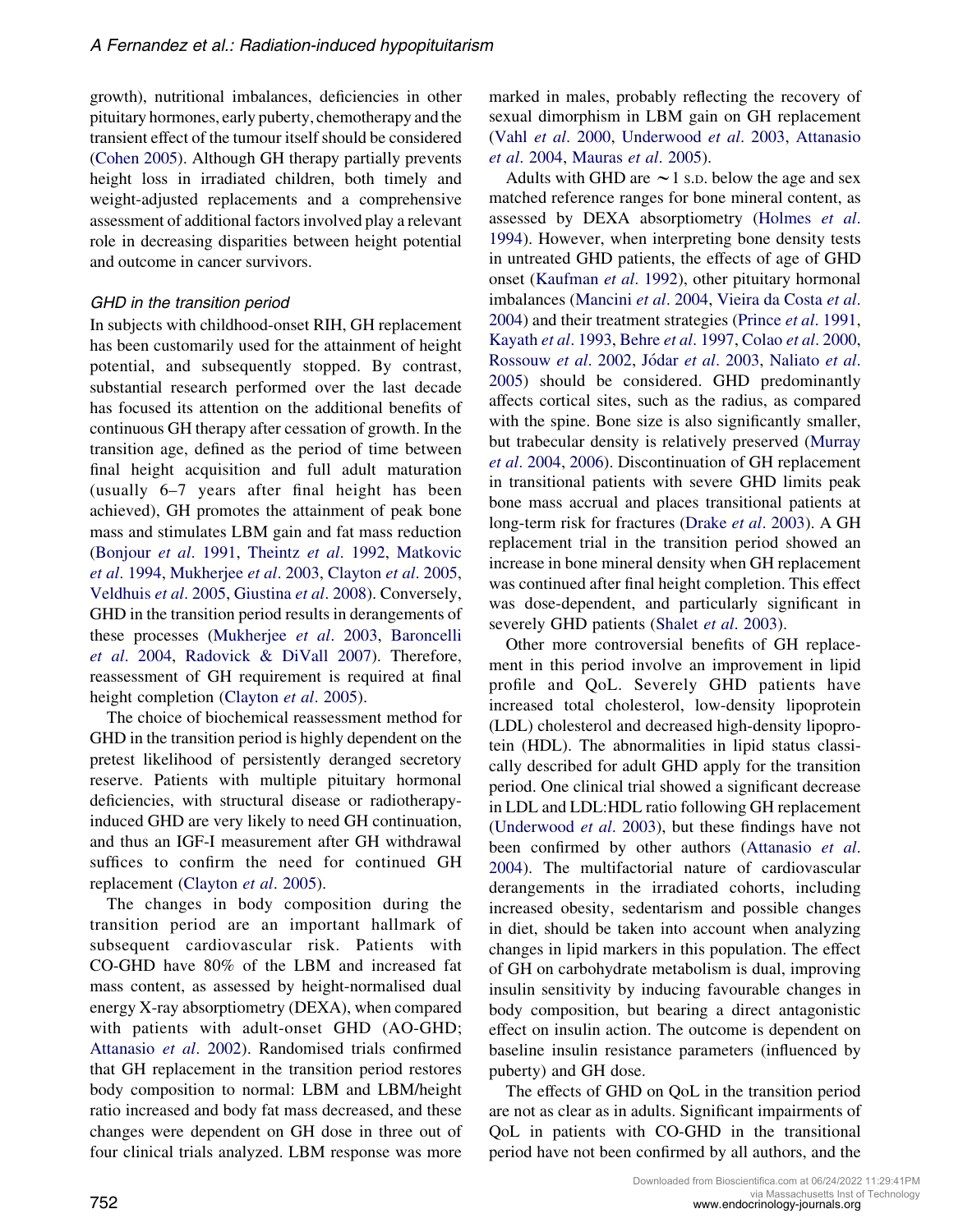effect of GH therapy on this variable remains controversial in transitional patients (Vahl [et al](#page-38-0). [2000,](#page-38-0) [Underwood](#page-38-0) et al. 2003, [Attanasio](#page-28-0) et al. 2004, [2005,](#page-28-0) [Mauras](#page-34-0) et al. 2005).

#### GHD in the adult

Adults who receive cranial or craniospinal radiotherapy have a high prevalence of GHD, present in 50–100% adult patients irradiated for sellar neoplasms and up to 32% of patients with extrasellar brain tumours receiving radiotherapy. In AO-GHD, decreased QoL, adverse changes in body composition, increased risk of fracture and worsening cardiovascular risk profile are the main sequelae [\(Molitch](#page-35-0) et al[. 2006](#page-35-0)).

GHD patients have increased fat mass that preferentially accumulates in the visceral compartment [\(Hoffman](#page-32-0) et al. 1995, Snel et al[. 1995](#page-37-0)), and this pattern of fat deposition has adverse consequences on long-term cardiovascular risk. GHD is also associated with decreased LBM ([Binnerts](#page-28-0) et al. 1992, [Hoffman](#page-32-0) et al[. 1995\)](#page-32-0) that is associated with impaired exercise capacity. These parameters are at least partially reversible on GH therapy ([Jorgensen](#page-32-0) et al. 1989).

Severe GHD has been related to impaired vasodilatation responses to stress and exercise [\(Boger](#page-28-0) et al. [1996\)](#page-28-0), which could explain why patients with severe GHD tend to be more hypertensive. Increased inflammatory markers ([Sesmilo](#page-37-0) et al. 2001) have been found to correlate inversely with IGF-I levels in GHD patients, and it is estimated that 26–45% of adults with GHD harbour abnormalities in lipoprotein metabolism: increased total and LDL cholesterol levels and decreased HDL are the main reported abnormalities ([Bengtsson](#page-28-0) et al. 1999). The effect of GHD on insulin resistance is, as in the transition period, dosedependent ([Al-Shoumer](#page-27-0) et al. 1998, Yuen et al[. 2002](#page-39-0)). High doses increase insulin resistance parameters, while doses close to physiological ranges could even prevent age-related increases in insulin resistance [\(Svensson](#page-38-0) et al. 2002). Overall, routine monitoring of glucose abnormalities in replaced GHD patients remains a cautionary measure.

GH therapy has shown to decrease fat mass content [\(Bengtsson](#page-28-0) et al. 1993), increase flow-mediated vasodilatation responses to stress and/or exercise (Boger et al[. 1996\)](#page-28-0), decrease the values of inflammatory markers ([Sesmilo](#page-37-0) et al. 2000), and improve the lipid profile derangements (Boot et al[. 1997](#page-29-0), [Kearney](#page-33-0) et al[. 2003\)](#page-33-0). However, even adequate replacement has failed to demonstrate an effect on mortality [\(Molitch](#page-35-0) et al[. 2006](#page-35-0)).

GHD is also associated with decreased left ventricular mass and impaired ejection fraction at rest and after physical exercise testing, as assessed by echocardiography (Colao et al[. 2001](#page-30-0)). These abnormalities are particularly important in young GHD patients, in whom the benefit of GH therapy on cardiac parameters is of greater significance (Colao et al[. 2004](#page-30-0)).

Fracture rates are increased two- to fivefold when compared with non-GHD control populations [\(Wuster](#page-39-0) et al[. 2001](#page-39-0), [Vestergaard](#page-39-0) et al. 2002). These findings have been related to decreased bone mineral density values,  $\sim$ 1 s.p. below the mean (Rosen *et al.* 1993, [Holmes](#page-32-0) et al. 1994). The presence of osteoporosis in GHD cohorts varies from 20% in AO-GHD to 35% in CO-GHD ([Kaufman](#page-33-0) et al. 1992). This effect is more pre-eminent in cortical bone sites. GH replacement enhances peak bone mass accrual in young adults and decreases bone resorption in middle-aged adults. However, the biphasic nature of GH bone action, in which bone resorption is preferentially increased during the first year and bone formation is enhanced at later stages, makes necessary a delayed assessment of bone mineral density after starting GH replacement [\(Hansen](#page-31-0) et al. 1996). Currently randomised trials that directly assess the effect of GH on fracture risk are lacking.

Deranged QoL remains a milestone of GHD syndrome. Through disease-specific QoL question-naires [\(Burman](#page-29-0) et al. 1995, [Holmes](#page-32-0) et al. 1995), energy and vitality have consistently shown to be decreased in GHD patients. Adults with GHD experience functional limitations in the social and laboural spheres, increased fatigue and deranged vitality ([Woodhouse](#page-39-0) et al. 2006). Decrease in LBM, particularly of muscle mass, diminished erythropoiesis (Christ et al[. 1997](#page-29-0)) and worsened cardiac performance have been related to functional limitations in GHD populations [\(Colao](#page-30-0) et al. [2001\)](#page-30-0). Notwithstanding the mechanisms of GH effect on physiological variables, adequate replacement restores diverse aspects of QoL derangements in GHD patients, and the degree of improvement is directly proportional to the level of pre-treatment impairment [\(McGauley 1989,](#page-34-0) Drake et al[. 1998,](#page-30-0) [Murray](#page-35-0) et al. 1999, Blum et al[. 2003\)](#page-28-0).

GH replacement has associated side effects that need monitoring. The most common are fluid retention and oedema that are present more frequently in older populations ([Holmes & Shalet 1995\)](#page-32-0) and reinforce the need for age-related therapy initiation regimens. Possible effects of GH on carbohydrate metabolism should be routinely assessed and GH therapy should only be introduced in patients with clinically and radiologically inactive neoplasms.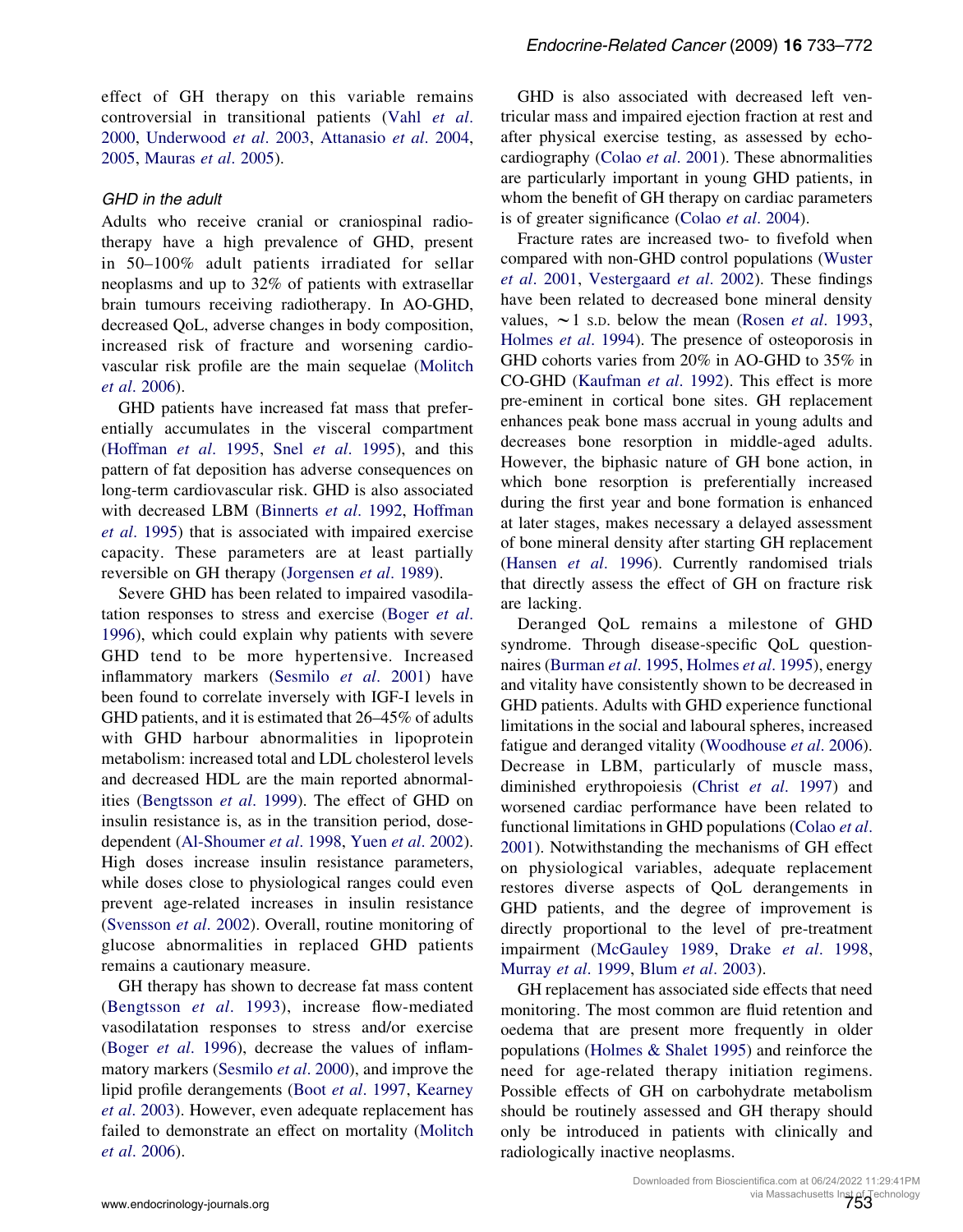## Anomalies in gonadotroph axis: early and delayed puberty, adult gonadotrophin deficiency

Gonadotroph deficiency is the second most common clinical consequence of radiotherapy on the hypothalamic–pituitary region. Pituitary-driven secretion of gonadal steroids (testosterone and oestradiol) is essential in the development of secondary sexual characteristics during puberty and the initiation and maintenance of sexual activity and fertility during adult life. Furthermore, gonadal steroids play a role in the achievement of an optimal peak bone mass. Other actions involve the regulation of body composition (muscle-fat proportion), lipid, carbohydrate and mineral metabolism, regulation of hypothalamic thermoneutral zone and dilatory responses of vascular smooth muscle. Gonadal steroids play unique roles in the different stages of life, and their effects clearly require a degree of sexual dimorphism. As a consequence, the clinical expression of radiationinduced gonadotrophin dysfunction is time and sex dependent.

## Disorders of pubertal timing

The correct timing in the attainment of secondary sexual characteristics and somatic maturation is essential for a normal physical and psychological progress into adult life. Cohorts receiving cranial radiation treatments have an increased incidence of pubertal timing disorders that require specific surveil-lance and treatment ([Brauner](#page-29-0) et al. 1984, [Quigley](#page-36-0) et al. [1989,](#page-36-0) [Brauner & Rappaport 1990](#page-29-0), [Ogilvy-Stuart](#page-35-0) et al. [1994,](#page-35-0) [Rose 2008](#page-36-0)). A list of the risk factors for pubertal timing disruption in cancer survivors is provided in [Table 5.](#page-22-0)

Radiation-induced disorders in pubertal timing can result in:

Precocious puberty: initiation of thelarche before the age of 8 or increase in testicle size before the age of 9. Pathophysiologically, it is hypothesised that precocious puberty is caused by late-onset disruption of cortical inhibitory influences in the initiation of puberty (Roth et al[. 2001\)](#page-36-0). Central precocious puberty in cancer survivors usually occurs as a result of the use of low-dose cranial irradiation (total dose averaging 18–24 Gy) as a prophylactic treatment for childhoodonset haematological neoplasms (Leiper et al[. 1987\)](#page-33-0) and brain tumours distant from the hypothalamic– pituitary area ([Lannering](#page-33-0) et al. 1997). Female sex and young age at treatment onset are considered as risk factors for radiation-induced precocious puberty [\(Ogilvy-Stuart](#page-35-0) et al. 1994).

Rapid puberty: puberty starts within 2.5 S.D.s of the reference population range, but the transition from thelarche to menarche takes  $\langle 18 \text{ months} (\text{Bath } et al. ) \rangle$ [2002\)](#page-28-0) or the increase by  $> 10$  ml in testicle size occurs  $in < 12$  months.

Inadequate pubertal development in the presence of slow linear growth [\(Toogood 2004,](#page-38-0) [Darzy & Shalet](#page-30-0) [2005](#page-30-0)a): in the presence of any factor interfering in growth processes, even a normally-timed puberty can contribute to a suboptimal height outcome. In this context, pharmacological arrest of puberty might be indicated until the factors interfering in somatic growth are identified and addressed.

Delayed puberty: if low doses of radiation disinhibit the initiation of puberty, doses above 24–30 Gy irreversibly damage the central input that drives the initiation of puberty [\(Stubberfield](#page-38-0) et al. 1995, Müller [2002\)](#page-35-0). Pubertal delay can actually characterise the initial stages of permanent gonadotroph deficiency in children irradiated for the treatment of brain neoplasms [\(Rappaport](#page-36-0) et al. 1982). The consequences of delayed or absent puberty involve a decrease in peak bone mass accrual ([Finkelstein](#page-31-0) et al. 1987, [1992,](#page-31-0) [Moreira-Andres](#page-35-0) et al[. 1998,](#page-35-0) [Hawker](#page-32-0) et al. 2002, [Ho & Kung 2005\)](#page-32-0) and the psychological sequelae resulting from delayed pubertal milestones (Graber et al[. 1997](#page-31-0)). Thus, in irradiated children, the absence of breast development by 12 years of age in girls or the failure to increase the size of the testes by 14 years of age should prompt evaluation by a paediatric endocrinologist. If cancer therapy is being administered during the pubertal years, 'catch-up growth' and resumption of pubertal progress should resume in  $\leq 1$  year after completion of cancer therapy. At this stage, or previously if there are treatment or tumour-related risk factors for hormonal deficiencies, full endocrinological evaluation should be performed.

Arrested puberty: radiation-related damage to GnRH producing cells is slowly progressive. Thus, early, rapid or normally-timed puberty can be followed by the cessation of pubertal progression before treatment is inititiated. Unless nutritional imbalances or psychosocial factors interfere, radiation-related arrested puberty is frequently followed by permanent gonadotroph dysfunction. Some patients might initially experience precocious puberty (induced by radiotherapy or by direct tumoral compression) after which arrested pubertal development with permanent gonadotroph deficiency, usually caused by radiation treatments, might ensue; the fact that radiotherapy can provoke opposite effects in gonadotroph physiology at different stages in the same patient may be explained by the slow onset of radiation-induced damage, with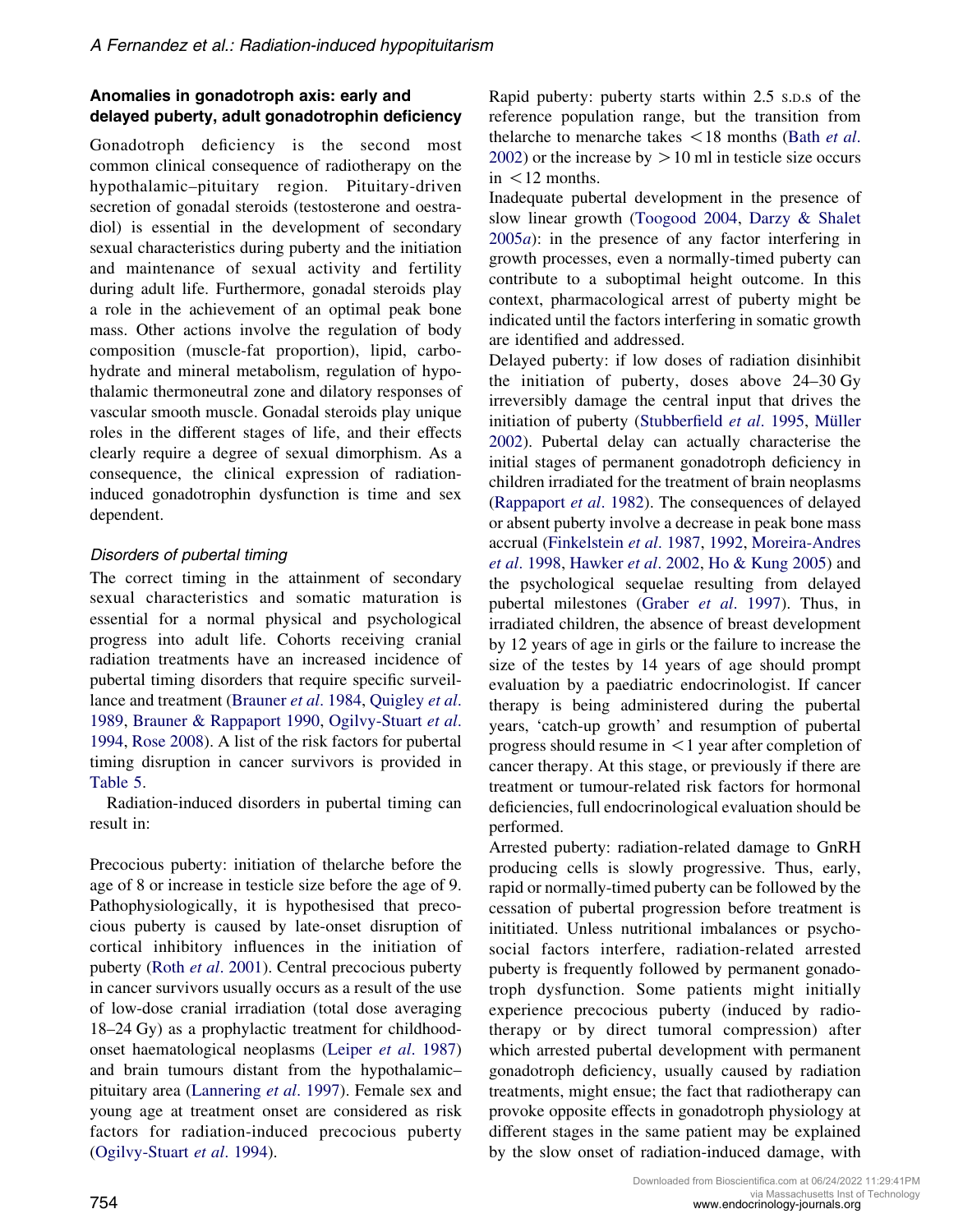<span id="page-22-0"></span>

| Table 5 Risk factors for cancer-related disruption of pubertal timing |  |  |  |
|-----------------------------------------------------------------------|--|--|--|
|-----------------------------------------------------------------------|--|--|--|

| Female sex                                                                                                                                                            |
|-----------------------------------------------------------------------------------------------------------------------------------------------------------------------|
| Radiation fields involving the hypothalamic region. Doses $>$ 18 Gy can cause early puberty in girls                                                                  |
| and GHD. Doses $>24$ Gy can cause early puberty in boys                                                                                                               |
| Age at radiaton exposure $<6$ years                                                                                                                                   |
| Scattered radiation to the thyroid bed (primary hypothyroidism) can delay puberty                                                                                     |
| Doses to the gonads $>$ 20 Gy: high risk of primary hypogonadism with pubertal failure.                                                                               |
| Greater risk in males with prepubertal radiation exposure                                                                                                             |
| Neoplasms in the hypothalamic region: tumour compression, surgical injury and<br>radiation toxicity cause delayed or absent puberty                                   |
| b-HCG secreting tumours: germ cell tumours secreting b-HCG can induce pubarchia and<br>phallic enlargement in male children, but do not induce early puberty in girls |
| Chemotherapy regimens with known gonadal toxicity: chlorambucil, melphalan,<br>busulfan, cyclophosphamide, chlorambucil, melphalan and ifosfamide                     |

References for pubertal disorders in cancer survivors: [Gleeson & Shalet \(2004\)](#page-31-0), [Cohen \(2005\)](#page-29-0) and [Nathan & Palmert \(2005\).](#page-35-0)

more cumulative damage required for gonadotroph deficiency as compared with precocious puberty [\(Burstein 1994,](#page-29-0) [Yeung](#page-39-0) et al. 1998). Time-dependency of RIH is another factor that warrants careful monitoring of childhood cancer survivors by an experienced multidisciplinary team.

The treatment of pubertal timing disorders in patients with childhood cancer is esentially the same as in the general population ([Gleeson & Shalet 2004](#page-31-0)). Early, rapid or inappropriate puberty for growth benefit from GnRH analogues, while delayed puberty is best treated by progressive doses of gonadal steroid replacement.

#### Radiation-induced hypogonadism in the adult

Primary and secondary hypogonadism are among the most common endocrine sequelae in cancer survivors [\(Skinner](#page-37-0) et al. 2006). Hypogonadism might result from damage at the hypothalamic, pituitary or gonadal level, which is readily discernible through the medical history and basic biochemical evaluation. Cranial radiotherapy, tumoral compression and surgical damage are the most common aetiologies of gonadotroph deficiency, while surgical gonadectomy, chemotherapy and radiotherapy (in pelvic, abdominal and total body irradiation) are the most common determinants of primary gonadal failure. Aetiological investigations are necessary for a tailored management of fertility problems, which can be treated with gonadotroph stimulation in secondary hypogonadism but remain a difficult challenge in primary gonadal failure.

In adult women, hypogonadism results in the inability to ovulate, infertility and decreased oestradiol levels. The initial stages of oestradiol deficiency present with menstrual irregularity, hot flushes, vaginal dryness and atrophy, dyspareunia, loss of libido and fatigue. Chronic oestradiol deficiency is

reflected in breast tissue atrophy, weaning of secondary sexual characteristics and osteoporosis [\(Baird 2002,](#page-28-0) [Conway 2002](#page-30-0), [Verga 2002](#page-39-0)). A woman receiving cranial irradiation might develop primary or secondary amenorrhoea, depending on the age of exposure. In patients receiving radiotherapy for tumours of the sellar region, the cause of amenorrhoea is often multifactorial including damage to GnRH releasing hypothalamic cells, ablation of pituitary parenchyma by the tumour or previous surgical procedures and hyperprolactinaemia from stalk disconnection, radiation-related damage to hypothalamic dopamine-secreting cells. The approach to a cancer survivor with amenorrhoea is even more complex. Amenorrhoea may be due to RIH, gonadal damage from radiation or chemotherapy, and primary or secondary hypothyroidism. Malnutrition after cancer therapy can also generate a functional hypothalamic amenorrhoea. All require evaluating in a cancer survivor presenting with amenorrhoea.

In men, radiation-induced secondary hypogonadism results in decreased sperm counts (with secondary infertility) and low testosterone levels. Testosterone deficiency causes reduced libido, poor erection, decreased energy, hot flushes and sweats. Decreased energy, motivation, depressed mood and poor concentration and memory are other symptoms. At later stages, male hypogonadism is accompanied by decreased muscle mass and strength, osteoporosis, excess body fat mass and increased cardiovascular risk. Gynaecomastia can occur as a result of an increased oestradiol/testosterone ratio in hypogonadal patients, although this is far more common in primary hypogonadal patients than in RIH, as FSH and LH stimulate aromatase activity (Bhasin et al[. 2006](#page-28-0)). Hypogonadal patients tend to have lower haematocrit values which add to the effects of hypogonadism on functional performance [\(Ferrucci](#page-31-0) et al. 2006).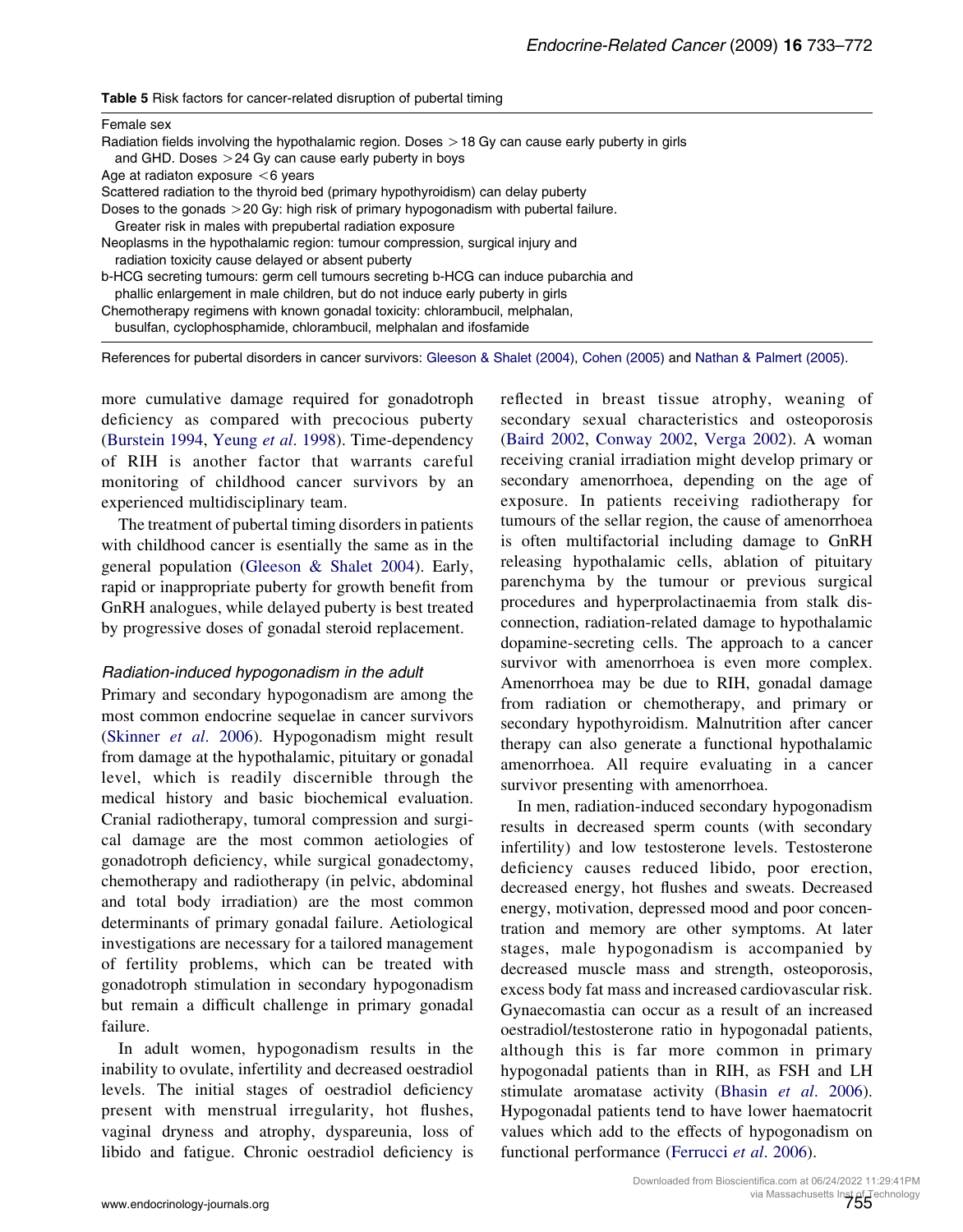## ACTH and TSH deficiency

ACTH and TSH deficiencies are the least common among RIH. They are more frequently described in patients with previous tumour or surgical insults to the pituitary gland, and following radiation doses above 50 Gy ([Littley](#page-33-0) et al. 1989).

ACTH deficiency in irradiated patients can be mild and subclinical, but without timely recognition it can progress and lead to catastrophic consequences. The most common symptoms are anorexia, weight loss, fatigue, tiredness, weakness, dizziness and postural hypotension, gastrointestinal symptoms, arthralgia and myalgia, intolerance to stress and infection, decreased axillary and pubic hair and reduced libido in women. During stressful situations, cortisol deficiency manifests with hypotension and tachycardia due to vascular collapse and reduced response to inotropic factors. In routine biochemistry, hypoglycaemia, eosinophilia and low sodium levels can be found, but hyperkalaemia is an exclusive feature of primary hypoadrenalism due to mineralocorticoid deficiency ([Arlt & Allolio 2003](#page-27-0)).

The diagnostic tools of routine use for ACTH deficiency include basal 0900 h cortisol, high-dose short Synacthen test (SST), low-dose SST, ITT and metyrapone stimulatory challenge; optimum use of each investigation requires careful assessment of their particular advantages and shortcomings [\(Table 4](#page-12-0)), together with periodic and detailed evaluation of clinical signs and symptoms suggesting adrenal failure.

TSH deficiency is the least commonly reported pituitary dysfunction in patients with RIH. When assessed by routine combination of TSH and free thyroxine  $(FT<sub>4</sub>)$  measurements, 5% of patients receiving radiation for childhood cancer and 6–50% treated with radiotherapy for pituitary adenomas report TSH deficiency ([Littley](#page-33-0) et al. 1989, [Darzy & Shalet 2005](#page-30-0)b). In the subgroup with  $FT_4$  levels in the lower quartile, 25% show abnormal circadian TSH variation and 32% have a blunted response to TRH stimulation [\(Rose](#page-36-0) et al[. 1999](#page-36-0)b). This has been interpreted as the presence of hidden central hypothyroidism, an early stage in the development of thyrotroph dysfunction. However, it is unclear whether these findings illustrate a clinically significant degree of TSH secretory dysfunction, and whether  $T_4$  replacement improves any outcome measures in patients with these test results. Furthermore, measures of hidden central hypothyroidism have failed to correlate with  $FT_4$  levels and radiotherapydependent variables ([Romijn & Wiersinga 1990,](#page-36-0) [Adriaanse](#page-27-0) et al. 1992, [Adriaanse](#page-27-0) et al. 1993, [Darzy](#page-30-0) & Shalet  $2005a,b$  $2005a,b$ . Globally, the standard of practice

for the diagnosis and surveillance of suspected central hypothyroidism involves combined measurement of TSH and FT<sub>4</sub> (Lania et al[. 2008](#page-33-0), [Yamada & Mori](#page-39-0) [2008\)](#page-39-0), while replacement therapy should be aimed at restoring  $FT_4$  levels into the upper quartile of the normal range. Although tri-iodothyronine  $(T_3)$ represents the most important thyroid hormone in terms of biological activity, the diagnostic use of free  $T<sub>3</sub>$  levels is hampered by substantial overlap between healthy and hypothyroid individuals ([Ferretti](#page-31-0) et al. [1999](#page-31-0), [Alexopoulou](#page-27-0) et al. 2004). This overlap is attributed to preferential secretion of  $T_3$  when substantial impairment in TSH stimulatory capacity ensues ([Alexopoulou](#page-27-0) et al. 2004).

#### Hyperprolactinaemia and diabetes insipidus

Radiation-induced hyperprolactinaemia is caused by a depletion of the hypothalamic inhibitory influence on PRL secretion. It is usually mild, more common in adult women receiving doses  $>$  40 Gy, with a 14–50% reported incidence of hyperprolactinaemia [\(Littley](#page-33-0) et al[. 1989,](#page-33-0) Lam et al[. 1991](#page-33-0), [Constine](#page-30-0) et al. 1993). In most cases, this is a subclinical finding that resolves spontaneously in the first 5 years after radiation exposure and rarely induces gonadotroph deficiency [\(Darzy & Shalet 2006](#page-30-0)). In acromegalic patients, radiation-related hyperprolactinaemia, which tends to resolve spontaneously, should be distinguished from PRL excess derived from somatotroph cell hypersecretion, usually accompanied by GH excess [\(Ciccarelli](#page-29-0) et al[. 1989\)](#page-29-0).

Despite the vicinity of vasopressin-secreting magnocellular neurons to the hypothalamic–adenohypophyseal functional unit, to our knowledge central diabetes insipidus has not been consistently reported as a direct consequence of RT for sellar or extrasellar brain neoplasms, which comes in sharp contrast with the common observation of this disorder after nonadenomatous tumoral or surgical insults to the hypothalamic–pituitary area ([Sudhakar](#page-38-0) et al. 2004, [Dumont](#page-31-0) et al. 2005). Interestingly, a series described the occurrence of diabetes insipidus in a significant minority of patients (8%) who received pituitary SFR using total doses as high as 140–180 Gy for the treatment of post-stroke intractable thalamic pain [\(Hayashi](#page-32-0) et al. 2007). Albeit impaired vasopressin secretion remained mostly a transient phenomenon in the series, these findings suggest a much higher dose threshold for radiation-induced diabetes insipidus. However, further research should be encouraged to confirm these findings and possibly shed more light into the pathophysiology of this phenomenon.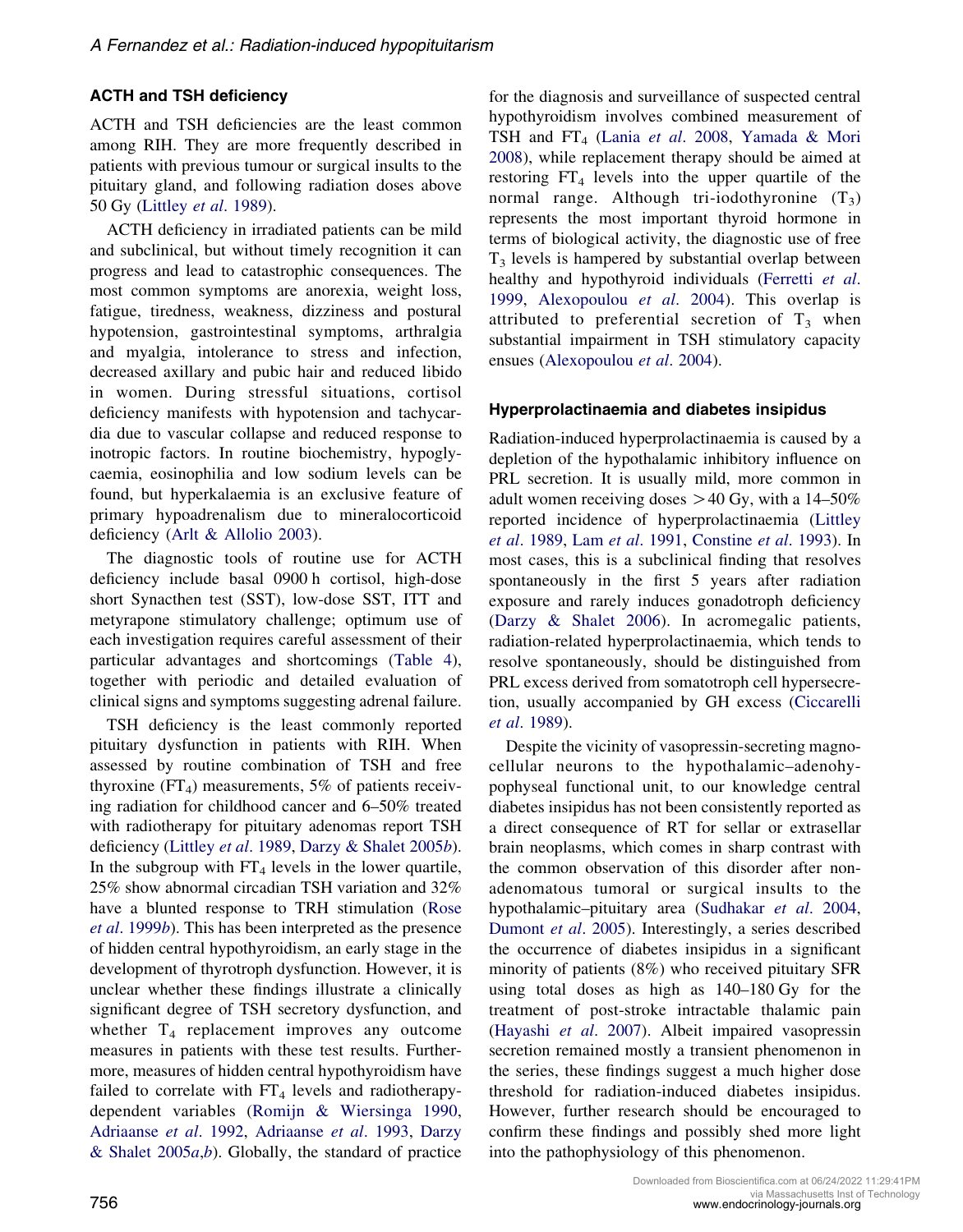<span id="page-24-0"></span>

| <b>Table 6 Radiation-induced brain disorders</b> |
|--------------------------------------------------|
|--------------------------------------------------|

|                                                                                                                      | Incidence                                                                                                               | Latency                                                      | <b>Predisposing factors</b>                                                                                                                                                                                                        | Pathophysiology and<br>histology                                                                                                                | <b>Clinical presentation</b>                                                                                                                                                                        | <b>Diagnosis and</b><br>treatment                                                                                                                                                                                                                                           |
|----------------------------------------------------------------------------------------------------------------------|-------------------------------------------------------------------------------------------------------------------------|--------------------------------------------------------------|------------------------------------------------------------------------------------------------------------------------------------------------------------------------------------------------------------------------------------|-------------------------------------------------------------------------------------------------------------------------------------------------|-----------------------------------------------------------------------------------------------------------------------------------------------------------------------------------------------------|-----------------------------------------------------------------------------------------------------------------------------------------------------------------------------------------------------------------------------------------------------------------------------|
| (SBT: Minniti et al.<br>2005)                                                                                        | Second brain tumours 2.9% Incidence at 30<br>years from exposure                                                        | Median 27 years (2-30<br>years)                              | Unknown<br>Radiation thresholds not<br>currently defined                                                                                                                                                                           | Meningiomas, high-<br>grade gliomas, chon-<br>drosarcomas, primary<br>neuroectodermal<br>tumours                                                | Focal neurological<br>symptoms<br>Headache, nausea,<br>photophobia<br>(increased intracranial<br>pressure)                                                                                          | Poor prognosis<br>Diagnosis of SBT<br>requires development<br>within radiation fields,<br>different histology to<br>primary tumour and no<br>genetic predisposition<br>for brain tumours                                                                                    |
| Cerebrovascular acci-<br>dents (CVA; Brada<br>et al. 1999, 2002,<br>Lindholm <i>et al.</i><br>2006)                  | 4% (5 years of<br>exposure) 11% at 10<br>years 21% at 20 years<br>Int J. Radiat, Oncol.<br>Biol. (Brada et al.<br>1999) | Incidence increases with<br>time after radiation<br>exposure | Female sex<br>Older age<br>Aggressive intracranial<br>surgery<br>Radiation total dose<br>$>45$ Gv<br>Untreated<br>hypogonadism                                                                                                     | Type of CVA unknown<br>Radiotoxicity to vascular<br>lining enhances<br>cerebrovascular<br>atherogenesis                                         | Sudden neurological<br>deficit                                                                                                                                                                      | Major determinant of<br>mortality in patients<br>with hypopituitarism<br>Management does not<br>differ from non-irra-<br>diated patients                                                                                                                                    |
| Radiation optic neu-<br>ropathy (RON;<br>Kline <i>et al.</i> 1985,<br>Minniti et al. 2007a.<br>Stafford et al. 2003) | $1-2\%$ , 15 years after<br>exposure for sellar<br>and parasellar<br>tumours                                            | 2 months-15 years<br>(more common 3<br>years after exposure) | Total doses to the optic<br>pathways $>8$ Gy<br>Higher irradiated volume<br>of optic pathways<br>If radiosurgery, distance<br>of the tumour to optic<br>nerve $<$ 3-5 mm<br>Tumoural compression<br>Older age<br>Diabetes mellitus | Radiation-induced<br>microvascular oblit-<br>eration in optic<br>pathways<br>Considered focal mani-<br>festation of radiation<br>brain necrosis | Depending on the radio-<br>necrosed section of<br>optic pathways:<br>Optic nerves (more<br>common): uni or<br>bilateral (synchronic<br>or metachronic)<br>amaurosis<br>Optic chiasm<br>Optic tracts | Mostly avoidable with<br>modern conformal<br>techniques<br>Devastating conse-<br>quences on vision, no<br>effective treatment<br>Diagnosis reguires<br>exclusion of tumoral<br>compression of optic<br>pathways, optic disc<br>oedema and other<br>causes of visual deficit |
| <b>Radiation brain</b><br>necrosis (Smith<br><i>et al.</i> 2006)                                                     | Very rare with total<br>doses $<$ 50 Gv                                                                                 | More common 5 h-1<br>year after exposure                     | Previous radiotherapy<br>Total doses $>50$ Gy                                                                                                                                                                                      | Microvascular<br>obliteration<br>Ischaemic necrosis<br>Demyelination of white<br>matter                                                         | Variable severity:<br>cognitive deficits<br><b>Tiredness</b><br>Personality changes<br>Neurological focal<br>sequelae: motor<br>impairments, seizures<br>or language problems                       | Differential diagnosis<br>with SBT (magnetic<br>resonance imaging,<br>positron emission<br>tomography, his-<br>tology)<br>Treatments: glucocorti-<br>coids, anticonvulsants<br>and neurological<br>rehabilitation                                                           |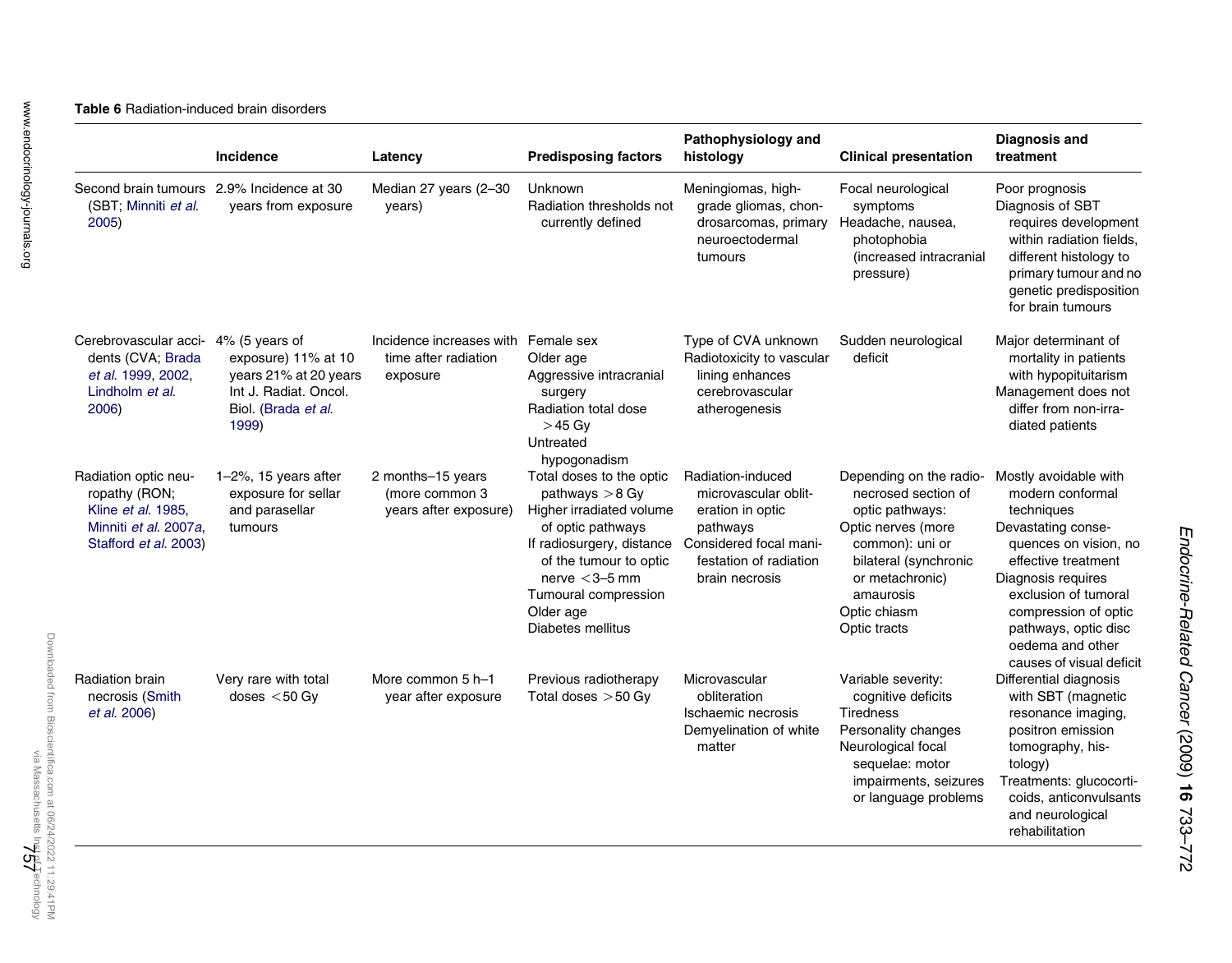#### <span id="page-25-0"></span>**Table 7** Endocrine late effects of cancer treatments

|                                                                               | <b>Neoplasms</b>                                                                                                                 | <b>Risk factors</b>                                                                                                                                                                             | <b>Clinical sequelae</b>                                                                                                                                     | <b>Preventive strategies</b>                                                                                                                                        | <b>Treatment</b>                                                                                                 |
|-------------------------------------------------------------------------------|----------------------------------------------------------------------------------------------------------------------------------|-------------------------------------------------------------------------------------------------------------------------------------------------------------------------------------------------|--------------------------------------------------------------------------------------------------------------------------------------------------------------|---------------------------------------------------------------------------------------------------------------------------------------------------------------------|------------------------------------------------------------------------------------------------------------------|
| Ovarian failure (Lobo 2005,<br>Wallace et al. 2005.<br>Marhhome & Cohen 2007) | Haematological<br>malignancies<br>Pelvic and abdominal<br>tumours                                                                | Alkylating agents<br>Older age in females<br>Doses $>$ 20 Gy to the ovar-<br>ies (lower doses needed if<br>$>$ 30 years of age)                                                                 | Infertility<br>Premature<br>Ovarian failure<br>↓ Uterine blood flow: gesta-<br>tional risks                                                                  | Shielding and transposition<br>of the ovaries prior to<br>radiation<br>Avoid gonadotoxic che-<br>motherapy if feasible<br>Oocyte preservation prior to<br>treatment | Hormonal replacement<br>therapy<br>If feasible, address fertility<br>issues prior to start treat-<br>ment        |
| Testicular damage<br>(Gleeson & Shalet 2004,<br><b>Cohen 2005)</b>            | Haematological<br>malignancies<br>Abdominal tumours<br>Testicular cancer and other<br>pelvic malignancies                        | Alkylating agents and<br>cisplatin<br>Doses: > 2 Gy: oligo-azoos-<br>permia, subclinical Leydig<br>dysfunction<br>$>$ 20 Gy: pubertal failure<br>$>$ 30 Gy: primary hypogo-<br>nadism in adults | Transient or permanent<br>infertility<br>Hypogonadism: osteoporo-<br>sis, quality of life, sexual<br>dysfunction, body compo-<br>sition, cardiovascular risk | Sperm storage before<br>treatment<br>Testes shielding                                                                                                               | Testosterone replacement<br>If feasible, address fertility<br>issues prior to treatment                          |
| Thyroid gland (Sklar et al.<br>2000, Schmiegelow et al.<br>2003 <sub>b</sub>  | Haematological malignan-<br>cies, head and neck<br>tumours, brain tumours,<br>neuroblastomas and<br>phaeochromocytomas<br>(MIBG) | Increasing doses to the<br>thyroid<br>Females<br>Older age at radiation                                                                                                                         | Primary hypothyroidism<br>$(17.1$ fold risk)<br>Hyperthyroidism (8-fold risk)<br>Thyroid cancer (18-fold risk;<br>Sklar et al. 2000)                         | Radiation hyperfractionation<br>Thyroid shielding                                                                                                                   | Hormonal replacement (TSH<br>in lower limit of normal<br>range)<br>Periodic neck palpation or<br>ultrasonography |
| Hyperparathyroidism (Adami<br>et al. 2002, Schneider<br>et al. 1995)          | Benign conditions (tonsillar<br>hyperthrophy)                                                                                    | Scattered neck radiation<br>Thyroid dysfunction after<br>radiation                                                                                                                              | Osteoporosis, renal stones<br>Kidney dysfunction<br>Psychological and cardio-<br>vascular morbidity                                                          | Avoid radiation therapy in<br>benign conditions                                                                                                                     | As in non-irradiated patients                                                                                    |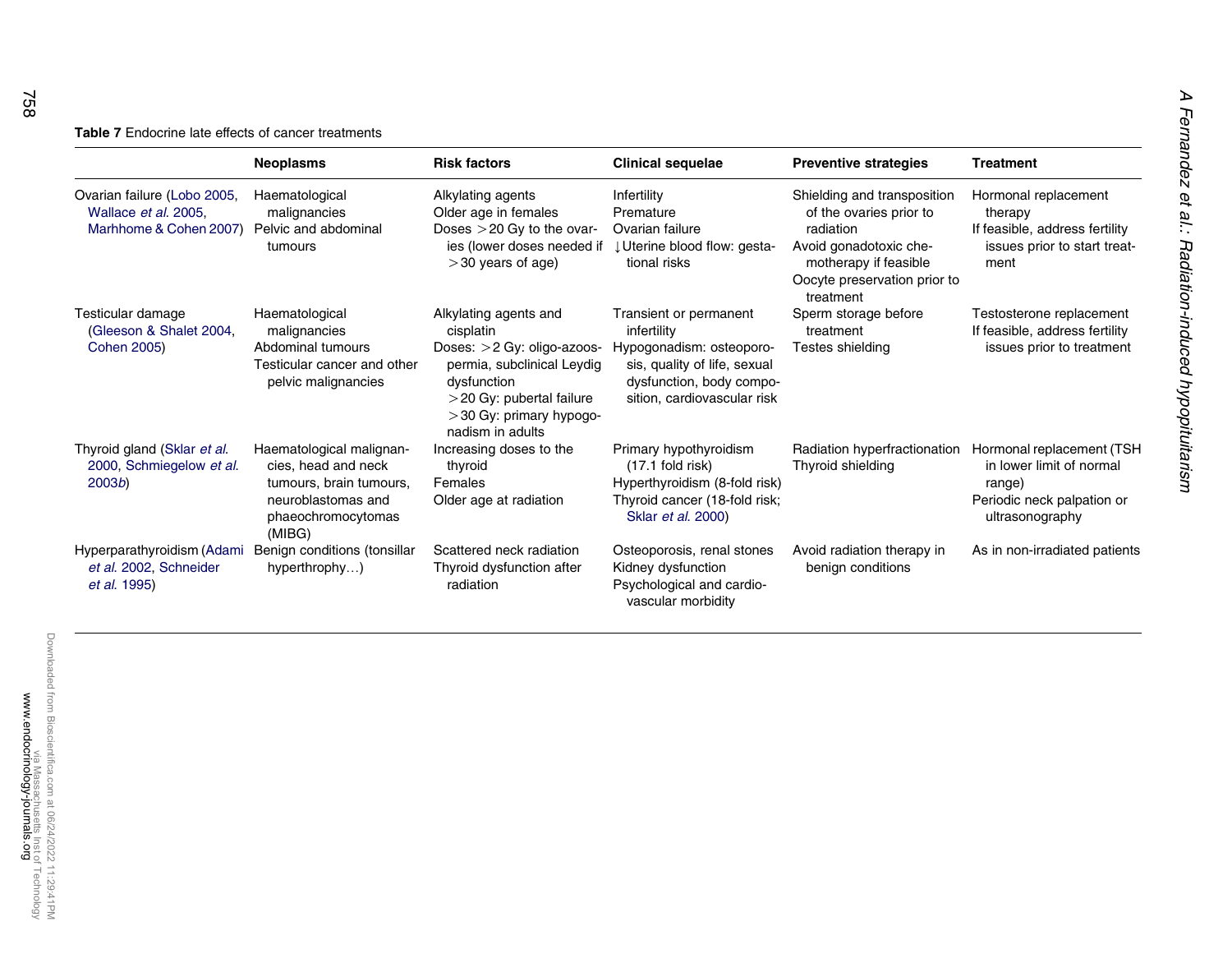## Associated disorders in patients with RIH

The follow-up of patients with RIH must also account for the presence of other associated morbidities that are highly dependent on the underlying neoplasm. In the case of tumours arising in the sellar region, these initially result from either surgical or tumour-induced compression of neural structures, most commonly the optic chiasm, cranial nerves and hypothalamus, leading to loss of visual function and symptoms of hypothalamic dysfunction (abnormal drinking and feeding behaviour, poikilothermia and memory and mood problems). Although hypopituitarism is the most common sequelae of radiotherapy for sellar and parasellar tumours, RT may also result in other relatively uncommon radiation-induced brain disorders listed in [Table 6.](#page-24-0) These sequelae include radiation optic neuropathy, radiation brain necrosis, increased incidence of cerebrovascular accidents and second-brain tumours, and they tend to occur for months-to-years after RT. Although rare following conventional radiation doses used for sellar neoplasms, the clinician involved in the management of these patients needs to be aware of them.

The effects of cancer treatments involve systemic as well as local effects. As a result of the direct effect of the tumour, surgical and radiation treatments and chemotherapy regimens, as many as 41% of childhood cancer survivors suffer endocrine sequelae, together with non-endocrine side effects, such as congestive heart failure, second malignancies, cognitive dysfunction, renal failure, coronary artery disease or cerebrovascular accidents ([Stevens](#page-38-0) et al. 1998, [Oeffinger](#page-35-0) et al. [2006,](#page-35-0) [Skinner](#page-37-0) et al. 2006). The most common endocrine side effects of cancer treatments are shown in [Table 7](#page-25-0). Awareness of these risks among physicians involved in the long-term care of childhood cancer survivors is an important tool for optimising outcomes.

In most endocrine disorders presenting in cancer survivors, clear correlations have been found between treatment-related variables (i.e. radiation dose, chemotherapy scheme) and their development. Diabetes mellitus represents an exception to this rule. Cancer survivors seem to be at risk of being diagnosed with this disorder ([Neville](#page-35-0) et al. 2006, Stava et al[. 2007](#page-37-0)), a finding that has been particularly well documented following haematopoietic cell transplant [\(Taskinen](#page-38-0) et al[. 2000](#page-38-0), [Hoffmeister](#page-32-0) et al. 2004). Increased rates of obesity, sedentary lifestyle, effect of some chemotherapy regimens, glucocorticoid treatments and hormonal deficiencies have been advocated as risk factors for diabetes mellitus in cancer survivors

([Neville](#page-35-0) *et al.* 2006). Radiation-induced  $\beta$ -cell dysfunction was postulated as a causative mechanism in a series of nephroblastoma survivors ([Teinturier](#page-38-0) et al[. 1996](#page-38-0)), but to our knowledge these findings have not been reproduced [\(Hawkins](#page-32-0) et al. 1996). Total body irradiation has been inconsistently associated with increased risk of diabetes mellitus (Lorini et al[. 1995,](#page-33-0) [Taskinen](#page-38-0) et al. 2000, [Hoffmeister](#page-32-0) et al. 2004, [Neville](#page-35-0) et al[. 2006](#page-35-0)), but the available evidence does not firmly link part of the diabetes risk to a direct deleterious effect of RT on  $\beta$ -cells. Notwithstanding the aetiology, the burden of diabetes-associated morbidities strongly advocates for routine screening strategies in cancer survivors.

## Hypopituitarism and mortality

The prognosis of patients with RIH is in great measure influenced by the underlying disease and other effects of cancer treatment. However, hypopituitarism may be an independent risk factor for mortality, particularly due to cerebrovascular causes ([Rosen & Bengtsson](#page-36-0) [1990,](#page-36-0) Bates et al[. 1996](#page-28-0), [1999,](#page-28-0) Bulow et al[. 1997,](#page-29-0) Erfurth et al[. 2000, 2001,](#page-31-0) [Tomlinson](#page-38-0) et al. 2001, [Brada](#page-29-0) et al[. 2002\)](#page-29-0). Cerebrovascular accidents in cohorts with hypopituitarism are more common in women and in untreated hypogonadal patients of both sexes [\(Tomlinson](#page-38-0) et al. 2001, [Lindholm](#page-33-0) et al. 2006, [Nielsen](#page-35-0) et al[. 2007\)](#page-35-0). Higher mortality rates in women with hypopituitarism have been attributed to suboptimal sex-hormone replacement strategies and possibly an overlooked decrease in glucocorticoid requirements as compared with their male counterparts. The use of radiotherapy has also been associated with increased cerebrovascular mortality in most ([Bates](#page-28-0) et al[. 1996,](#page-28-0) [Tomlinson](#page-38-0) et al. 2001, Brada et al[. 2002\)](#page-29-0) but not all studies ([Erfurth](#page-31-0) et al. 2002). Radiationinduced damage to the vascular wall may be the cause of the enhanced cerebrovascular atherogenicity in irradiated patients ([Gittoes 2005](#page-31-0)). These epidemiological findings represent a note of caution in the use of radiotherapy for pituitary tumours until further evidence defines the long-term risk profile of more modern radiation techniques and hormonal replacement practice.

## **Conclusions**

The advent of modern radiotherapy has contributed to improved survival and QoL in patients with a variety of malignancies and benign tumours, albeit with an increased risk of treatment related side effects.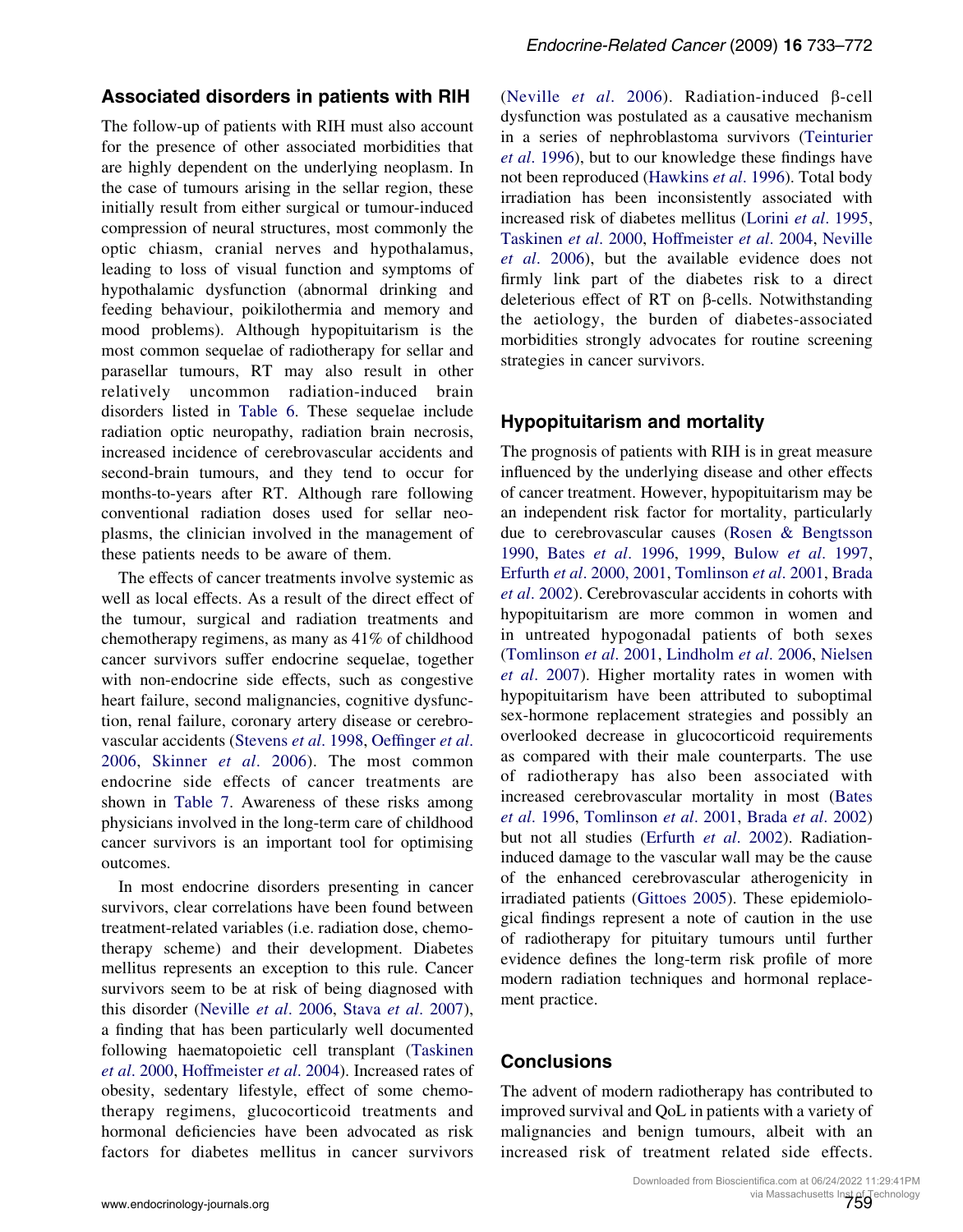<span id="page-27-0"></span>RIH is to be one of the most common sequelae of RT. While hypothalamic–pituitary sparing techniques are being developed, strategies for risk-assessment and early recognition of RIH and other adverse effects should be initiated at completion of radiation treatments. As regards RIH, pathophysiological tailoring of biochemical assessment and current availability of replacement therapies closer to the physiology of the normal pituitary gland is expected to further improve outcomes in this population. However, other possible side effects of the primary neoplasm and its treatments on the pituitary function, its target organs and the general health outcome should also be considered. The recognition and management of radiation-induced brain disorders, endocrine and systemic effects of radiation and chemotherapy and the sequelae of the primary tumour are important tools for optimising outcomes. As the population of cancer survivors continues to increase and cancer treatments evolve in a constant endeavour to improve survival rates, renewed efforts for defining and treating the sequelae of future cancer survivors should be undertaken.

# Declaration of interest

The authors declare that there is no conflict of interest that could be perceived as prejudicing the impartiality of the research reported.

# Funding

This research did not receive any specific grant from any funding agency in the public, commercial or not-for-profit sector.

# **References**

- Abdu TA, Elhadd TA, Neary R & Clayton RN 1999 Comparison of the low dose short Synacthen test (1 microg), the conventional dose short Synacthen test (250 microg) and the insulin tolerance test for assessment of the hypothalamo-pituitary–adrenal axis in patients with pituitary disease. Journal of Clinical Endocrinology and Metabolism 84 838–843.
- Adami S, Marcocci C & Gatti D 2002 Epidemiology of primary hyperparathyroidism in Europe. Journal of Bone and Mineral Research 17 N18–N23.
- Adamson U, Lins PE & Grill V 1989 Fasting for 72 h decreases the responses of counterregulatory hormones to insulin-induced hypoglycaemia in normal man. Scandinavian Journal of Clinical and Laboratory Investigation 49 751–756.
- Adan L, Souberbielle JC, Blanche S, Leverger G, Schaison G & Brauner R 1996 Adult height after cranial irradiation with 24 Gy: factors and markers of height loss. Acta Paediatrica 85 1096–1101.
- Adriaanse R, Romijn JA, Endert E & Wiersinga WM 1992 The nocturnal thyroid-stimulating hormone surge is absent in overt, present in mild primary and equivocal in central hypothyroidism. Acta Endocrinologica 126 206–212.
- Adriaanse R, Brabant G, Endert E & Wiersinga WM 1993 Pulsatile thyrotropin release in patients with untreated pituitary disease. Journal of Clinical Endocrinology and Metabolism 77 205–209.
- Agha A, Sherlock M, Brennan S, O'Connor SA, O'Sullivan E, Rogers B, Faul C, Rawluk D, Tormey W & Thompson CJ 2005 Hypothalamic–pituitary dysfunction after irradiation of nonpituitary brain tumors in adults. Journal of Clinical Endocrinology and Metabolism 90 6355–6360.
- Agha A, Tomlinson JW, Clark PM, Holder G & Stewart PM 2006 The long-term predictive accuracy of the short Synacthen (corticotropin) stimulation test for assessment of the hypothalamic–pituitary–adrenal axis. Journal of Clinical Endocrinology and Metabolism 91 43–47.
- Ahmed S, Elsheikh M, Stratton IM, Page RCL, Adams CBT & Wass JAH 1999 Outcome of transphenoidal surgery for acromegaly and its relationship to surgical experience. Clinical Endocrinology 50 561–567.
- Aimaretti G, Corneli G, Razzore P, Bellone S, Baffoni C, Arvat E, Camanni F & Ghigo E 1998 Comparison between insulin-induced hypoglycemia and growth hormone (GH)-releasing hormone  $+$  arginine as provocative tests for the diagnosis of GH deficiency in adults. Journal of Clinical Endocrinology and Metabolism 83 1615–1618.
- Alexopoulou O, Beguin CI, De Nayer PH & Maiter D 2004 Clinical and hormonal characteristics of central hypothyroidism at diagnosis and during follow-up in adult patients. European Journal of Endocrinology 150 1–8.
- Al-Shoumer KA, Gray R, Anyaoku V, Hughes C, Beshyah S, Richmond W & Johnston DG 1998 Effects of four years' treatment with biosynthetic human growth hormone (GH) on glucose homeostasis, insulin secretion and lipid metabolism in GH-deficient adults. Clinical Endocrinology 48 795–802.
- Ambrosi B, Barbetta L, Re T, Passini E & Faglia G 1998 The one microgram adrenocorticotropin test in the assessment of hypothalamic–pituitary adrenal function. European Journal of Endocrinology 139 575–579.
- Arlt W & Allolio B 2003 Adrenal insufficiency. Lancet 361 1881–1893.
- Attanasio AF, Howell S, Bates PC, Frewer P, Chipman J, Blum WF & Shalet SM 2002 Body composition, IGF-I and IGFBP-3 concentrations as outcome measures in severely GH-deficient (GHD) patients after childhood GH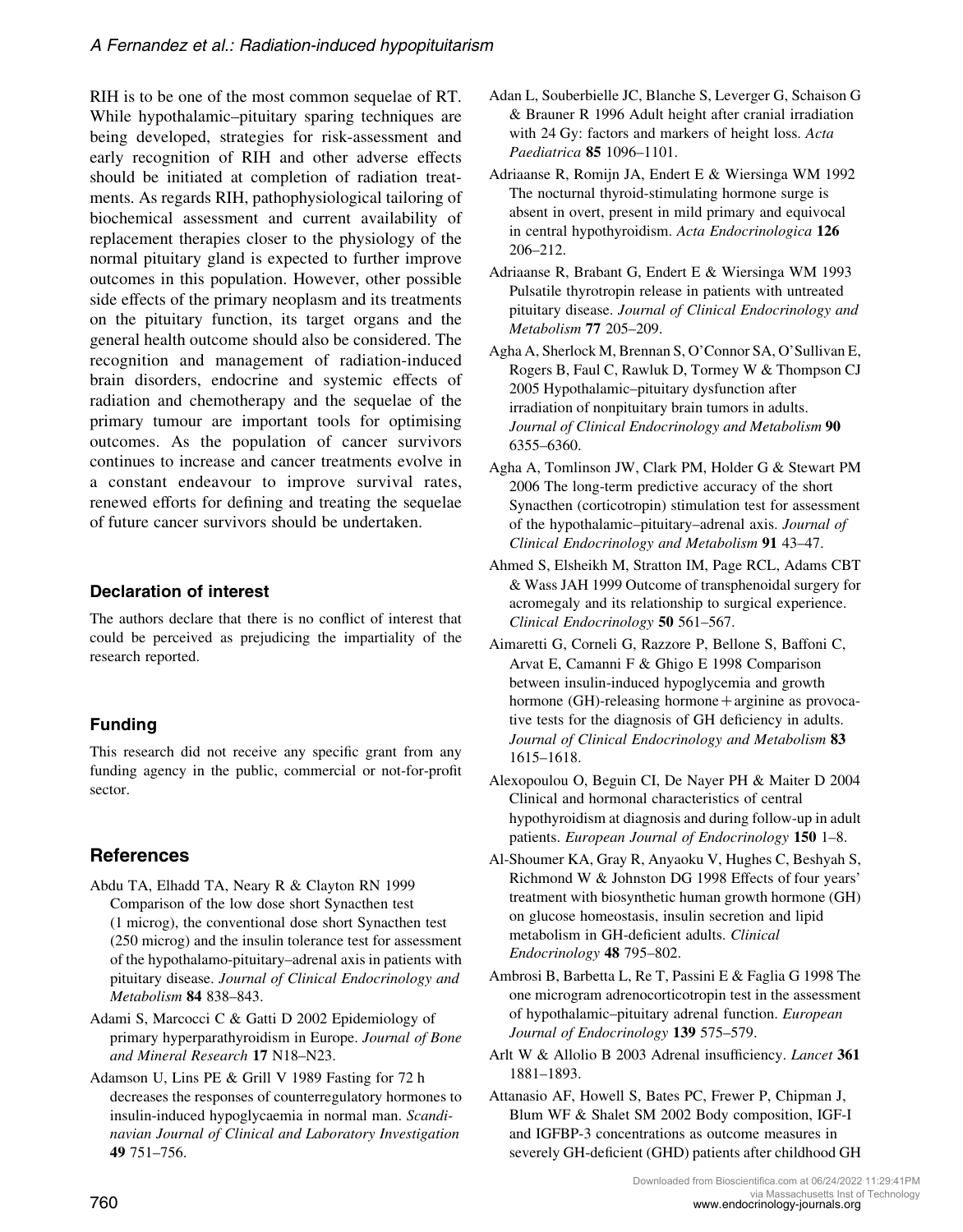<span id="page-28-0"></span>treatment: a comparison with adult onset GHD patients. Journal of Clinical Endocrinology and Metabolism 87 3368–3372.

Attanasio R, Epaminonda P, Motti E, Giugni E, Ventrella L, Cozzi R, Farabola M, Loli P, Beck-Peccoz P & Arosio M 2003 Gamma-knife radiosurgery in acromegaly: a 4-year follow-up study. Journal of Clinical Endocrinology and Metabolism 88 3105–3112.

Attanasio AF, Shavrikova E, Blum WF, Cromer M, Child CJ, Paskova M, Lebl J, Chipman JJ, Shalet SM & Hypopituitary Developmental Outcome Study Group 2004 Continued growth hormone (GH) treatment after final height is necessary to complete somatic development in childhood-onset GH-deficient patients. Journal of Clinical Endocrinology and Metabolism 89 4857–4862.

Attanasio AF, Shavrikova EP, Blum WF & Shalet SM 2005 Quality of life in childhood onset growth hormonedeficient patients in the transition phase from childhood to adulthood. Journal of Clinical Endocrinology and Metabolism 90 4525–4529.

Baird DT 2002 Menstrual cycle and ovulation. In Oxford Textbook of Endocrinology and Diabetes, pp 1063–1067. Eds JAH Wass & SM Shalet. Oxford: Oxford University Press.

Baroncelli GI, Bertellonin S, Sodini F & Saggese G 2004 Longitudinal changes of lumbar bone mineral density (BMD) in patients with GH deficiency after discontinuation of treatment at final height; timing and peak values for lumbar BMD. Clinical Endocrinology 60 175-184.

Bassiouni H, Asgari S & Stolke D 2006 Tuberculum sellae meningiomas: functional outcome in a consecutive series treated microsurgically. Surgical Neurology 66 37–44.

Bates AS, Van't Hoff W, Jones PJ & Clayton RN 1996 The effect of hypopituitarism on life expectancy. Journal of Clinical Endocrinology and Metabolism 81 1169–1172.

Bates AS, Bullivant B, Sheppard MC & Stewart PM 1999 Life expectancy following surgery for pituitary tumours. Clinical Endocrinology 50 315–319.

Bates PR, Carson MN, Trainer PJ, Wass JA & UK National Acromegaly Register Study Group (UKAR-2) 2008 Wide variation in surgical outcomes for acromegaly in the UK. Clinical Endocrinology 68 136–142.

Bath LE, Wallace WH & Critchley HO 2002 Late effects of the treatment of childhood cancer on the female reproductive system and the potential for fertility preservation. British Journal of Obstetrics and Gynaecology 109 107–114.

Bauman G, Wong E & McDermott M 2006 Fractionated radiotherapy techniques. Neurosurgery Clinics of North America 17 99–110.

Behre HM, Kliesch S, Leifke E, Link TM & Nieschlag E 1997 Long-term effect of testosterone therapy on bone mineral density. Journal of Clinical Endocrinology and Metabolism 82 2386–2390.

Belka C, Budach W, Kortmann RD & Bamberg M 2001 Radiation-induced CNS toxicity – molecular and cellular mechanisms. British Journal of Cancer 85 1233–1239.

Bengtsson BA, Eden S, Lonn L, Kvist H, Stokland A, Lindstedt G, Bosaeus I, Tolli J, Sjostrom L & Isaksson OG 1993 Treatment of adults with growth hormone (GH) deficiency with recombinant human GH. Journal of Clinical Endocrinology and Metabolism 76 309–317.

Bengtsson BA, Abs R, Bennmarker H, Monson JP, Feldt-Rasmussen U, Hernberg-Stahl E, Westberg B, Wilton P & Wuster C 1999 The effects of treatment and the individual responsiveness to growth hormone (GH) replacement therapy in 665 GH-deficient adults. KIMS Study Group and the KIMS International Board. Journal of Clinical Endocrinology and Metabolism 84 3929–3935.

Berneis K, Staub JJ, Gessler A, Meier C, Girard J & Müller B 2002 Combined stimulation of adrenocorticotropin and compound-S by single dose metyrapone test as an outpatient procedure to assess hypothalamic–pituitary– adrenal function. Journal of Clinical Endocrinology and Metabolism 87 5470–5475.

Bhasin S, Cunningham GR, Hayes FJ, Matsumoto AM, Snyder PJ, Swerdloff RS & Montori VM 2006 Testosterone therapy in adult men with androgen deficiency syndromes: an endocrine society clinical practice guideline. Journal of Clinical Endocrinology and Metabolism 91 1995–2010.

Biller BM, Samuels MH, Zagar A, Cook DM, Arafah BM, Bonert V, Stavrou S, Kleinberg DL, Chipman JJ & Hartman ML 2002 Sensitivity and specificity of six tests for the diagnosis of adult GH deficiency. Journal of Clinical Endocrinology and Metabolism 87 2067–2079.

Binnerts A, Swart GR, Wilson JH, Hoogerbrugge N, Pols HA, Birkenhager JC & Lamberts SW 1992 The effect of growth hormone administration in growth hormone deficient adults on bone, protein, carbohydrate and lipid homeostasis, as well as on body composition. Clinical Endocrinology 37 79–87.

Blum WF, Shavrikova EP, Edwards DJ, Rosilio M, Hartman ML, Marin F, Valle D, van der Lely AJ, Attanasio AF, Strasburger CJ et al. 2003 Decreased quality of life in adult patients with growth hormone deficiency compared with general populations using the new, validated, self-weighted questionnaire, questions on life satisfaction hypopituitarism module. Journal of Clinical Endocrinology and Metabolism 88 4158–4167.

Boger RH, Skamira C, Bode-Boger SM, Brabant G, von zur Muhlen A & Frolich JC 1996 Nitric oxide may mediate the hemodynamic effects of recombinant growth hormone in patients with acquired growth hormone deficiency. A double-blind, placebo-controlled study. Journal of Clinical Investigation 98 2706–2713.

Bolsi A, Fogliata A & Cozzi L 2003 Radiotherapy of small intracranial tumours with different advanced techniques using photon and proton beams: a treatment planning study. Radiotherapy and Oncology 68 1–14.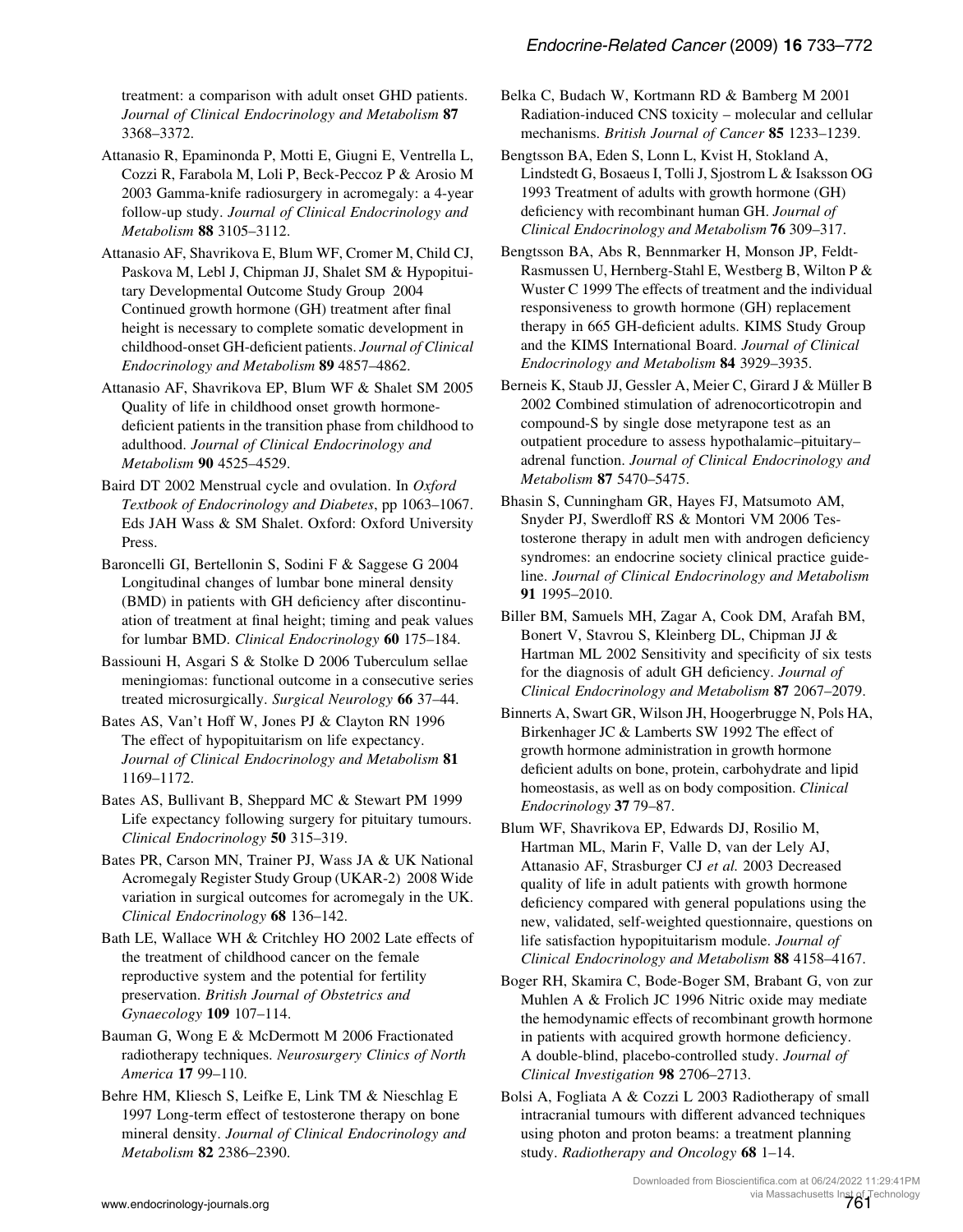<span id="page-29-0"></span>Bonjour JP, Theintz G, Buchs B, Slosman D & Rizzoli R 1991 Critical years and stages of puberty for spinal and femoral bone mass accumulation during adolescence. Journal of Clinical Endocrinology and Metabolism 73 555–563.

Boot AM, Engels MA, Boerma GJ, Krenning EP & De Muinck Keizer-Schrama S 1997 Changes in bone mineral density, body composition, and lipid metabolism during growth hormone (GH) treatment in children with GH deficiency. Journal of Clinical Endocrinology and Metabolism 82 2423–2428.

Brada M & Jankowska P 2008 Radiotherapy for pituitary adenomas. Endocrinology and Metabolism Clinics of North America 37 263–275.

Brada M, Rajan B, Traish D, Ashley S, Holmes-Sellors PJ, Nussey S & Uttley D 1993 The long-term efficacy of conservative surgery and radiotherapy in the control of pituitary adenomas. Clinical Endocrinology 38 571–578.

Brada M, Burchell L, Ashley S & Traish D 1999 The incidence of cerebrovascular accidents in patients with pituitary adenoma. International Journal of Radiation Oncology, Biology, Physics 45 693–698.

Brada M, Ashley S, Ford D, Traish D, Burchell L & Rajan B 2002 Cerebrovascular mortality in patients with pituitary adenoma. Clinical Endocrinology 57 713–717.

Brada M, Ajithkumar TV & Minniti G 2004 Radiosurgery for pituitary adenomas. Clinical Endocrinology 61 531–543.

Brauner R & Rappaport R 1990 Precocious puberty secondary to cranial irradiation for tumours distant from the hypothalamic–pituitary area. Hormone Research 22 78–82.

Brauner R, Czernichow P & Rappaport R 1984 Precocious puberty after hypothalamic and pituitary irradiation in young children. New England Journal of Medicine 311 920.

Brennan BM, Rahim A, Mackie EM, Eden OB & Shalet SM 1998 Growth hormone status in adults treated for acute lymphoblastic leukaemia in childhood. Clinical Endocrinology 48 777–783.

Brouwer CAJ, Gietema JA, Kamps WA, de Vries EGE & Postma A 2007 Changes in body composition after childhood cancer treatment. Impact on future health status – a review. Critical Reviews in Oncology/ Hematology 63 32–46.

Brownstein CM, Mertens AC, Mitby PA, Stovall M, Qin J, Heller G, Robison LL & Sklar CA 2004 Factors that affect final height and change in height standard deviation scoresin survivors of childhood cancer treated with growth hormone: a report from the childhood cancer survivor study. Journal of Clinical Endocrinology and Metabolism 89 4422–4427.

Bulow B, Hagmar L, Mikoczy Z, Nordstrom CH & Erfurth EM 1997 Increased cerebrovascular mortality in patients with hypopituitarism. Clinical Endocrinology 46 75–81.

Burman P, Broman JE, Hetta J, Wiklund I, Erfurth EM, Hagg E & Karlsson FA 1995 Quality of life in adults with growth hormone (GH) deficiency: response to treatment with recombinant human GH in a placebo-controlled 21-month trial. Journal of Clinical Endocrinology and Metabolism 80 3585–3590.

Burstein S 1994 Growth disorders after cranial radiation in childhood. Journal of Clinical Endocrinology and Metabolism 78 1280.

Castinetti F, Taieb D, Kuhn J, Chanson P, Tamura M, Jaquet P, Conte-Devolx B, Régis J, Dufour H & Brue T 2005 Outcome of Gamma knife radiosurgery in 82 patients with acromegaly: correlation with initial hypersecretion. Journal of Clinical Endocrinology and Metabolism 90 4483–4488.

Castinetti F, Nagai M, Dufour H, Kuhn J-M, Morange I & Jaquet P 2007 Gamma knife radiosurgery is a successful adjunctive treatment in Cushing's disease. European Journal of Endocrinology 156 91–98.

Christ ER, Cummings MH, Westwood NB, Sawyer BM, Pearson TC, Sonksen PH & Russell-Jones DL 1997 The importance of growth hormone in the regulation of erythropoiesis, red cell mass, and plasma volume in adults with growth hormone deficiency. Journal of Clinical Endocrinology and Metabolism 82 2985–2990.

Ciccarelli E, Corsello SM, Plowman PN, Jones AE, Touzel R, Rees LH, Besser GM & Wass JA 1989 Long-term effects of radiotherapy for acromegaly on circulating prolactin. Acta Endocrinologica 121 827–832.

Ciric I, Ragin A, Baumgartner C & Pierce D 1997 Complications of transsphenoidal surgery: results of a national survey, review of the literature and personal experience. Neurosurgery 40 225–236.

Clark AJ, Chahal P, Mashiter K & Joplin GF 1983 Lack of rise in serum prolactin following yttrium-90 interstitial irradiation for acromegaly. Clinical Endocrinology 19 557–563.

Clayton PE & Shalet SM 1991 Dose dependency of time of onset of radiation-induced growth hormone deficiency. Journal of Pediatrics 118 226–228.

Clayton PE, Cuneo RC, Juul A, Monson JP, Shalet SM, Tauber M & European Society of Paediatric Endocrinology 2005 Consensus statement on the management of the GH-treated adolescent in the transition to adult care. European Journal of Endocrinology 152 165–170.

Cohen LE 2005 Endocrine late effects of cancer treatment. Endocrinology and Metabolism Clinics of North America 34 769–789.

Colao A, Di Somma C, Loche S, Di Sarno A, Klain M, Pivonello R, Pietrosante M, Salvatore M & Lombardi G 2000 Prolactinomas in adolescents: persistent bone loss after 2 years of prolactin normalization. Clinical Endocrinology 52 319–327.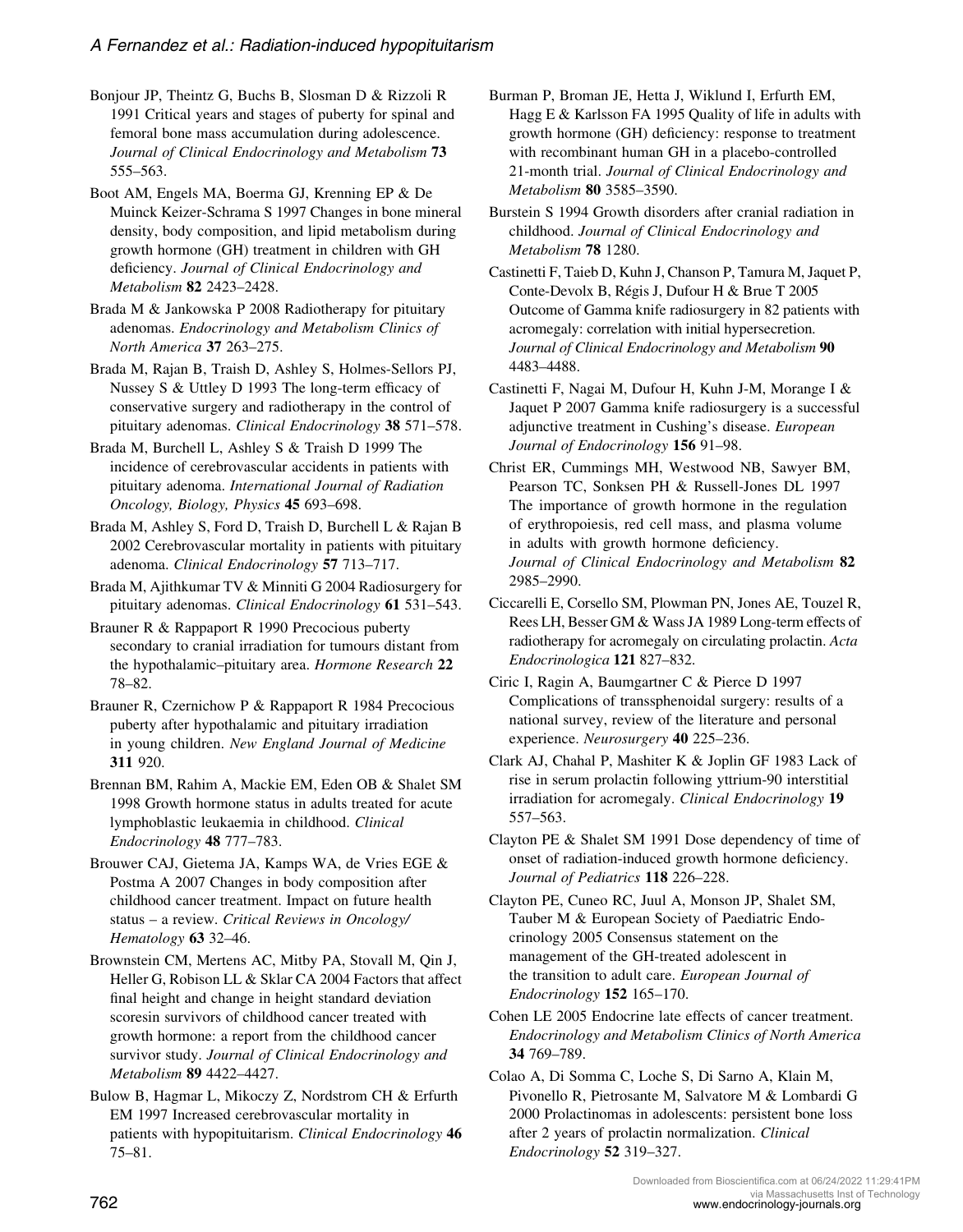<span id="page-30-0"></span>Colao A, Di Somma C, Cuocolo A, Spinelli L, Tedesco N, Pivonello R, Bonaduce D, Salvatore M & Lombardi G 2001 Improved cardiovascular risk factors and cardiac performance after 12 months of growth hormone (GH) replacement in young adult patients with GH deficiency. Journal of Clinical Endocrinology and Metabolism 86 1874–1881.

Colao A, Vitale G, Pivonello R, Ciccarelli A, Di Somma C & Lombardi G 2004 The heart: an end-organ of GH action. *European Journal of Endocrinology* 151 (Supp 1) S93–S101.

Colin P, Jovenin N, Delemer B, Caron J, Grulet H, Hecart AC, Lukas C, Bazin A, Bernard MH, Scherpereel B et al. 2005 Treatment of pituitary adenomas by fractionated stereotactic radiotherapy: a prospective study of 110 patients. International Journal of Radiation Oncology, Biology, Physics 62 333–341.

Conceicao FL, da Costa e Silva A, Leal Costa AJ & Abisman M 2003 Glucagon stimulation test for the diagnosis of GH deficiency in adults. Journal of Endocrinological Investigation 26 1065–1070.

Constine LS, Woolf PD, Cann D, Mick G, McCormick K, Raubertas RF & Rubin P 1993 Hypothalamic–pituitary dysfunction after radiation for brain tumors. New England Journal of Medicine 328 87-94 (Erratum in: N Engl J Med 1993 328 1208).

Conway G 2002 Primary ovarian failure. In Oxford Textbook of Endocrinology and Diabetes, pp 1107– 1113. Eds JAH Wass & SM Shalet. Oxford: Oxford University Press.

Cordido F, Alvarez-Castro P, Isidro ML, Casanueva FF & Dieguez C 2003 Comparison between insulin tolerance test, growth hormone (GH)-releasing hormone (GHRH), GHRH plus acipimox and GHRH plus GH-releasing peptide-6 for the diagnosis of adult GH deficiency in normal subjects, obese and hypopituitary patients. European Journal of Endocrinology 149 117–122.

Corneli G, Di Somma C, Baldelli R, Rovere S, Gasco V, Croce CG, Grottoli S, Maccario M, Colao A, Lombardi G et al. 2005 The cut-off limits of the GH response to GH-releasing hormone-arginine test related to body mass index. European Journal of Endocrinology 153 257–264.

Costin G 1988 Effects of low-dose cranial radiation on growth hormone secretory dynamics and hypothalamic– pituitary function. American Journal of Diseases of Children 142 847–852.

Courtney CH, McAllister AS, McCance DR, Bell PM, Hadden DR, Leslie H, Sheridan B & Atkinson AB 2000 Comparison of one week 0900 h serum cortisol, low and standard dose Synacthen tests with a 4 to 6 week insulin hypoglycaemia test after pituitary surgery in assessing HPA axis. Clinical Endocrinology 53 431–436.

Darzy KH & Shalet SM 2005a Hypopituitarism after cranial irradiation. Journal of Endocrinological Investigation 28 78–87.

Darzy KH & Shalet SM 2005b Circadian and stimulated thyrotropin secretion in cranially irradiated adult cancer survivors. Journal of Clinical Endocrinology and Metabolism 90 6490–6497.

Darzy KH & Shalet SM 2006 Pathophysiology of radiationinduced growth hormone deficiency: efficacy and safety of GH replacement. Growth Hormone & IGF Research 16 S30–S40.

Darzy KH, Aimaretti G, Wieringa G, Gattamaneni HR, Ghigo E & Shalet SM 2003 The usefulness of the combined growth hormone (GH) – releasing hormone and arginine stimulation test in the diagnosis of radiationinduced GH deficiency and arginine stimulation test in the diagnosis of radiation-induced GH deficiency is dependent on the post-irradiation time interval. Journal of Clinical Endocrinology and Metabolism 88 95–102.

Darzy KH, Pezzoli SS, Thorner MO & Shalet SM 2007 Cranial irradiation and growth hormone neurosecretory dysfunction: a critical appraisal. Journal of Clinical Endocrinology and Metabolism 92 1666–1672.

Davis SN & Tate D 2001 Effects of morning hypoglycaemia on neuroendocrine and metabolic responses to subsequent afternoon hypoglycaemia in normal man. Journal of Clinical Endocrinology and Metabolism 86 2043–2050.

Davis SN, Mann S, Galassetti P, Neill RA, Tate D, Ertl AC & Costa F 2000 Effects of differing durations of antecedent hypoglycaemia on counterregulatory responses to subsequent hypoglycaemia in normal humans. Diabetes 49 1897–1903.

Degerblad M, Brismar K, Rahn T & Thoren M 2003 The hypothalamus–pituitary function after pituitary stereotactic radiosurgery: evaluation of growth hormone deficiency. Journal of Internal Medicine 253 454–462.

Devin JK, Allen GS, Cmelak AJ, Duggan DM & Blevins LS 2004 The efficacy of linear accelerator radiosurgery in the management of patients with Cushing's disease. Stereotactic and Functional Neurosurgery 82 254–262.

Dewey WC & Bedford JS 1998 Radiobiologic principles. In Textbook of Radiation Oncology, pp 3–25. Eds SA Leibel & TL Phillips. Philadelphia: WB Saunders & Company.

Dorin RI, Qualls CR & Lawrence MC 2003 Diagnosis of adrenal insufficiency. Annals of Internal Medicine 139 194–204.

Drake WM, Coyte D, Camacho-Hubner C, Jivanji NM, Kaltsas G, Wood DF, Trainer PJ, Grossman AB, Besser GM & Monson JP 1998 Optimizing growth hormone replacement therapy by dose titration in hypopituitary adults. Journal of Clinical Endocrinology and Metabolism 83 3913–3919.

Drake WM, Carroll PV, Maher KT, Metcalfe KA, Camacho-Hubner C, Shaw NJ, Dunger DB, Cheetham TD, Savage MO & Monson JP 2003 The effect of cessation of growth hormone (GH) therapy on bone mineral accretion in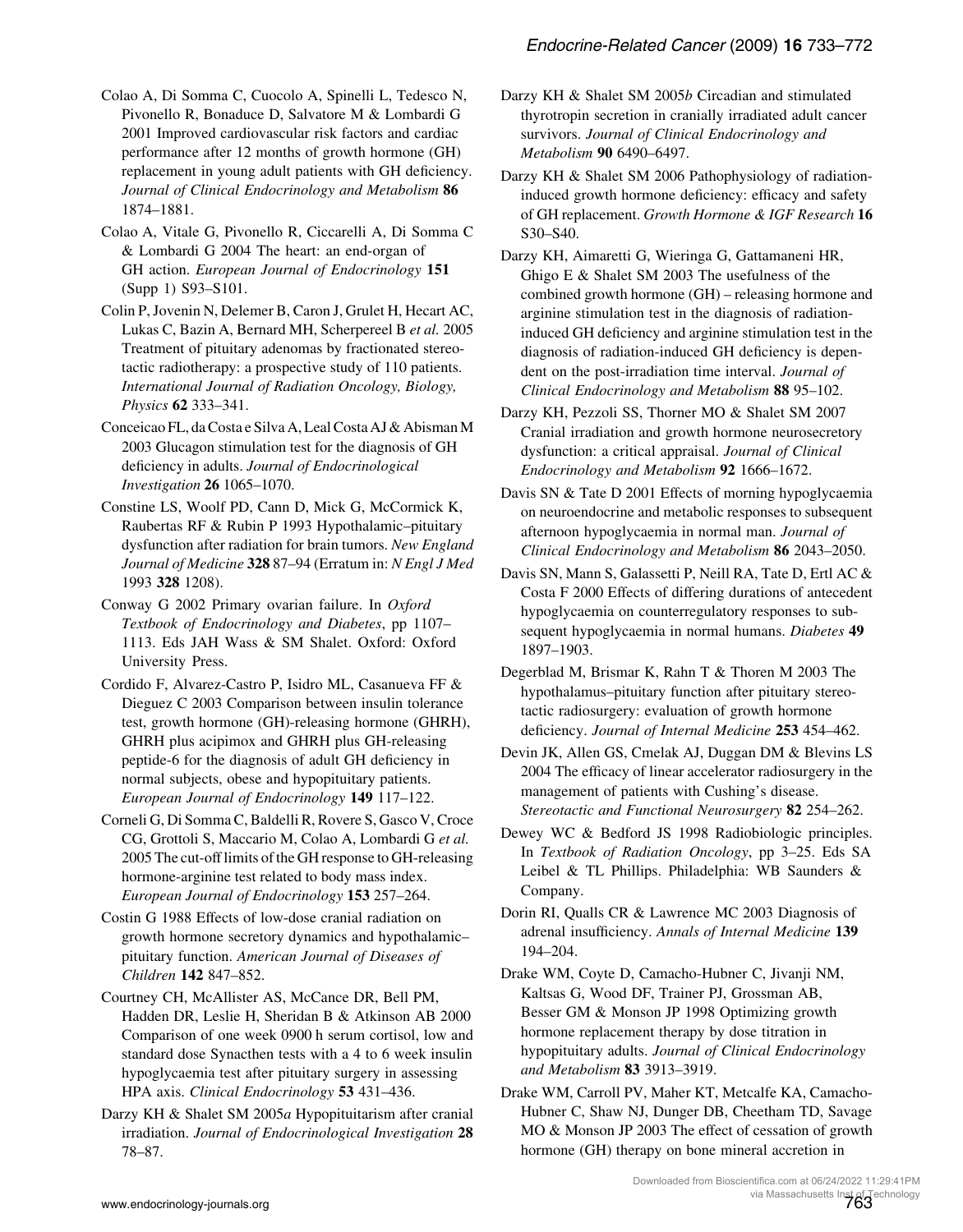<span id="page-31-0"></span>GH-deficient adolescents at the completion of linear growth. Journal of Clinical Endocrinology and Metabolism 88 1658–1663.

Duffner PK, Cohen ME, Thomas PR & Lansky SB 1985 The long-term effects of cranial irradiation on the central nervous system. Cancer 56 1841–1846.

Dumont AS, Nemergut EC II, Jane JA Jr & Laws ER Jr 2005 Postoperative care following pituitary surgery. Journal of Intensive Care Medicine 20 127–140.

Erfurth EM, Bulow B & Hagmar LE 2000 Is vascular mortality increased in hypopituitarism? Pituitary 3 77–81.

Erfurth EM, Bengtsson BA, Christiansen JS, Bülow B  $\&$ Hagmar L 2001 Premature mortality and hypopituitarism. Lancet 357 1972–1974.

Erfurth EM, Bulow B, Svahn-Tapper G, Norrving B, Odh K, Mikoczy Z, Bjork J & Hagmar L 2002 Risk factors for cerebrovascular deaths in patients operated and irradiated for pituitary tumors. Journal of Clinical Endocrinology and Metabolism 87 4892–4899.

Estrada J, Boronat M, Mielgo M, Magallón R, Millan I, Díez S, Lucas T & Barceló B 1997 The long-term outcome of pituitary irradiation after unsuccessful transsphenoidal surgery in Cushing's disease. New England Journal of Medicine 336 215–217.

Feek CM, Bevan JS, Ratcliffe JG, Gray CE & Blundell G 1981 The short metyrapone test: comparison of the plasma ACTH response to metyrapone with the cortisol response to insulin-induced-hypoglycaemia in patients with pituitary disease. Clinical Endocrinology 15 75–80.

Feigl GC, Bonelli CM, Berghold A & Mokry M 2002 Effects of gamma knife radiosurgery of pituitary adenomas on pituitary function. Journal of Neurosurgery 97 415–421.

Ferretti E, Persani L, Jaffrain-Rea ML, Giambona S, Tamburrano G & Beck-Peccoz P 1999 Evaluation of the adequacy of levothyroxine replacement therapy in patients with central hypothyroidism. Journal of Clinical Endocrinology and Metabolism 84 924–929.

Ferrucci L, Maggio M, Bandinelli S, Basaria S, Lauretani F, Ble A, Valenti G, Ershler WB, Guralnik JM & Longo DL 2006 Low testosterone levels and the risk of anemia in older men and women. Archives of Internal Medicine 166 1380–1388.

Fiad TM, Kirby JM, Cunningham SK & McKenna TJ 1994 The overnight single-dose metyrapone test is a simple and reliable index of the hypothalamic–pituitary–adrenal axis. Clinical Endocrinology 40 603–609.

Finkelstein JS, Klibanski A & Neer RM 1987 Osteoporosis in men with idiopathic hypogonadotropic hypogonadism. Annals of Internal Medicine 106 354-361.

Finkelstein JS, Neer RM & Biller BMK 1992 Osteopenia in men with a history of delayed puberty. New England Journal of Medicine 326 600–604.

Garcia-Serra A, Amdur RJ, Morris CG, Mazzaferri E & Mendenhall WM 2005 Thyroid function should be monitored following radiotherapy to the low neck. American Journal of Clinical Oncology 28 255–258.

Garmey EG, Liu Q, Sklar CA, Meacham LR, Mertens AC, Stovall MA, Yasui Y, Robison LL & Oeffinger KC 2008 Longitudinal changes in obesity and body mass index among adult survivors of childhood acute lymphoblastic leukemia: a report from the Childhood Cancer Survivor Study. Journal of Clinical Oncology 26 4639–4645.

Gerritsen RT & Vermes I 1997 The short Synacthen test: with 1 µg or 250 µg? Annals of Clinical Biochemistry 34 115.

Ghigo E, Aimaretti G & Corneli G 2007 Diagnosis of adult GH deficiency. Growth Hormone & IGF Research 18 1–6.

Gittoes NJ 2005 Pituitary radiotherapy: current controversies. Trends in Endocrinology and Metabolism 16 407–413.

Giustina A, Mazziotti G & Canalis E 2008 Growth hormone, insulin-like growth factors and the skeleton. Endocrine Reviews 29 535–559.

Gleeson HK & Shalet SM 2004 The impact of cancer therapy on the endocrine system in survivors of childhood brain tumours. Endocrine-Related Cancer 11 589–602.

Gleeson HK, Walker BR, Seckl JR & Padfield PL 2003 Ten years on: safety of short Synacthen tests in assessing adrenocorticotropin deficiency in clinical practice. Journal of Clinical Endocrinology and Metabolism 88 2106–2111.

Gomez JM, Espadero RM, Escobar-Jimenez F, Hawkins F, Pico A, Herrera-Pombo JL, Vilardell E, Duran A, Mesa J, Faure E et al. 2002 Growth hormone release after glucagon as a reliable test of growth hormone assessment in adults. Clinical Endocrinology 56 329–334.

Graber JA, Lewinsohn PM, Seeley JR & Brooks-Gunn J 1997 Is psychopathology associated with the timing of pubertal development? Journal of the American Academy of Child and Adolescent Psychiatry 36 1768–1776.

Greenwood FC, Landon J & Stamp TCB 1966 The plasma sugar, free fatty acid, cortisol and growth hormone response to insulin. 1. In control subjects. Journal of Clinical Investigation 45 429–436.

Grossman A, Cohen BL, Charlesworth M, Plowman PN, Rees LH, Wass JA, Jones AE & Besser GM 1984 Treatment of prolactinomas with megavoltage radiotherapy. BMJ 288 1105–1109.

Gutt B, Hatzack C, Morrison K, Pöllinger B & Schopohl J 2001 Conventional pituitary irradiation is effective in normalising plasma IGF-I in patients with acromegaly. European Journal of Endocrinology 144 109–116.

Hansen TB, Brixen K, Vahl N, Jorgensen JO, Christiansen JS, Mosekilde L & Hagen C 1996 Effects of 12 months of growth hormone (GH) treatment on calciotropic hormones, calcium homeostasis, and bone metabolism in adults with acquired GH deficiency: a double blind, randomized, placebo-controlled study. Journal of Clinical Endocrinology and Metabolism 81 3352–3359.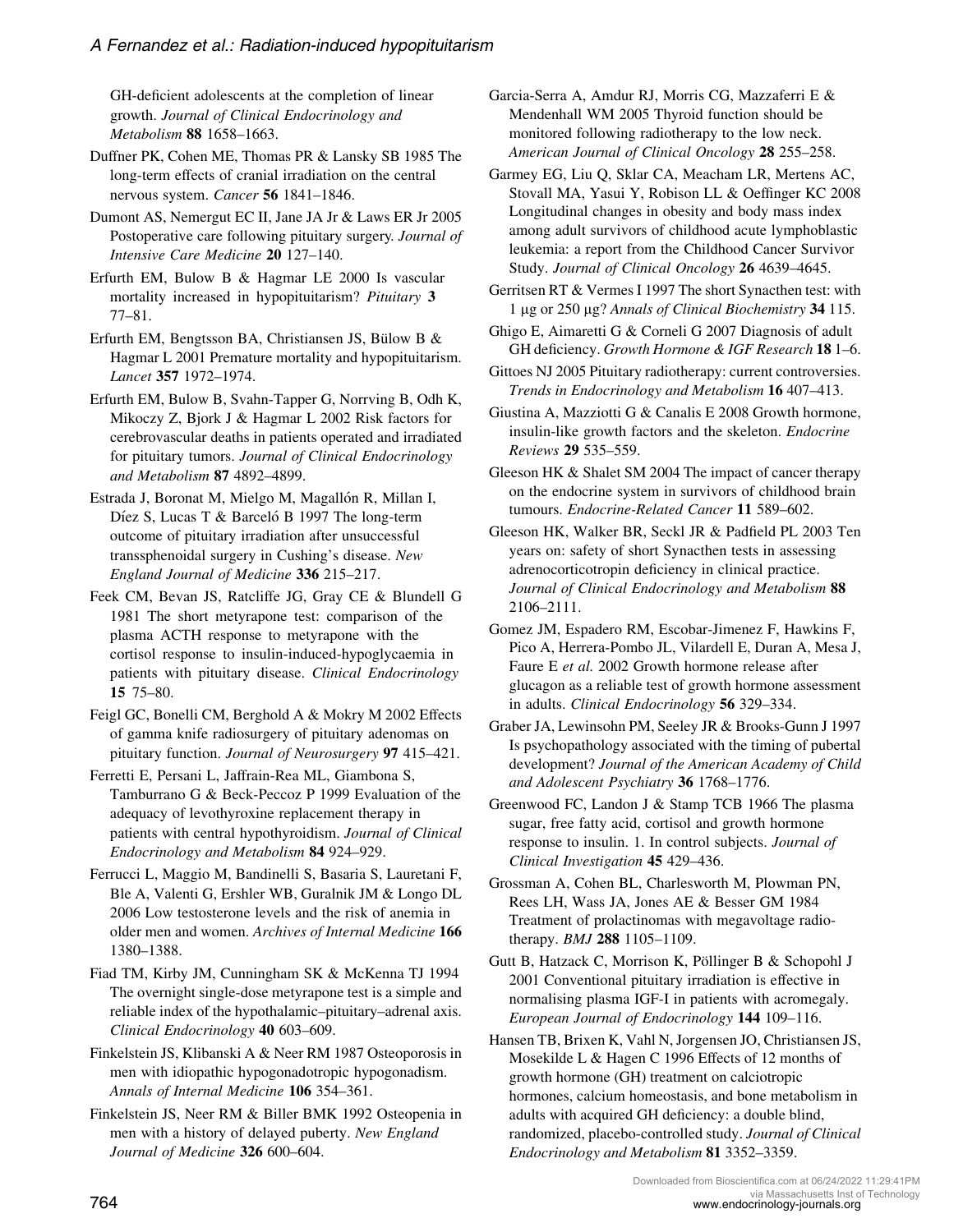<span id="page-32-0"></span>Hartman ML, Crowe BJ, Biller BM, Ho KK, Clemmons DR, Chipman JJ, HyposCCS Advisory Board & U.S. HypoCCS Study Group 2002 Which patients do not require a GH stimulation test for the diagnosis of adult GH deficiency? Journal of Clinical Endocrinology and Metabolism 87 477–485.

Harz KJ, Müller HL, Waldeck E, Pudel V & Roth C 2003 Obesity in patients with craniopharyngioma: assessment of food intake and movement counts indicating physical activity. Journal of Clinical Endocrinology and Metabolism 88 5227–5231.

Hawker GA, Jamal SA, Ridout R & Chase C 2002 A clinical prediction rule to identify premenopausal women with low bone mass. Osteoporosis International 13 400–406.

Hawkins MM, Robertson CM, Edge JA & Neil HA 1996 Is risk of diabetes mellitus increased after abdominal radiotherapy? Lancet 347 539-540.

Hayashi M, Chernov MF, Taira T, Ochiai T, Nakaya K, Tamura N, Goto S, Yomo S, Kouyama N, Katayama Y et al. 2007 Outcome after pituitary radiosurgery for thalamic pain syndrome. International Journal of Radiation Oncology, Biology, Physics 69 852-857.

Hjortrup A, Kehlet H, Lindholm J & Stentoft P 1983 Value of the 30-minute adrenocorticotropin (ACTH) test in demonstrating hypothalamic–pituitary–adrenocortical insufficiency after acute ACTH deprivation. Journal of Clinical Endocrinology and Metabolism 57 668–670.

Ho AY & Kung AW 2005 Determinants of peak bone mineral density and bone area in young women. Journal of Bone and Mineral Research 23 470–475.

Hoffman DM, O'Sullivan AJ, Baxter RC & Ho KK 1994 Diagnosis of growth-hormone deficiency in adults. *Lancet* 343 1064–1068.

Hoffman DM, O'Sullivan AJ, Freund J & Ho KK 1995 Adults with growth hormone deficiency have abnormal body composition but normal energy metabolism. Journal of Clinical Endocrinology and Metabolism 80 72–77.

Hoffmeister PA, Storer BE & Sanders JE 2004 Diabetes mellitus in long-term survivors of pediatric haematopoietic cell transplantation. Journal of Pediatric Hematology/Oncology 26 81–90.

Holmes SJ & Shalet SM 1995 Which adults develop sideeffects of growth hormone replacement? Clinical Endocrinology 43 143–149.

Holmes SJ, Economou G, Whitehouse RW, Adams JE & Shalet SM 1994 Reduced bone mineral density in patients with adult onset growth hormone deficiency. Journal of Clinical Endocrinology and Metabolism 78 669–674.

Holmes SJ, McKenna SP, Doward LC, Hunt SM & Shalet S 1995 Development of a questionnaire to assess the quality of life of adults with growth hormone deficiency. Endocrinology and Metabolism 2 63–67.

Howlett TA, Plowman PN, Wass JA, Rees LH, Jones AE & Besser GM 1989 Megavoltage pituitary irradiation in the management of Cushing's disease and Nelson's syndrome: long-term follow-up. Clinical Endocrinology 31 309–323.

Höybye C, Grenback E, Rahn T, Degerblad M, Thoren M & Hulting AL 2001 Adrenocorticotropic hormone-producing pituitary tumors: 12- to 22-year follow-up after treatment with stereotactic radiosurgery. Neurosurgery 49 284–292.

Iranmanesh A, Lizarralde G & Veldhuis JD 1991 Age and relative adiposity are specific negative determinants of the frequency and amplitude of growth hormone secretory bursts and the half-life of endogenous growth hormone in healthy men. Journal of Clinical Endocrinology and Metabolism 73 1081–1088.

Iwai Y, Yamanaka K & Yoshioka K 2005 Radiosurgery for non-functioning pituitary adenomas. Neurosurgery 56 699–705.

Izawa M, Hayashi M, Nakaya K, Satoh H, Ochiai T, Hori T & Takakura K 2000 Gamma knife radiosurgery for pituitary adenomas. Journal of Neurosurgery 93 19–22.

Jagannathan J, Sheehan JP, Pouratian N, Laws ER, Steiner L & Vance ML 2007 Gamma knife surgery for Cushing's disease. Journal of Neurosurgery 106 980–987.

Jalali R, Brada M, Perks JR, Warrington AP, Traish D, Burchell L, McNair H, Thomas DG, Robinson S & Johnston DG 2000 Stereotactic conformal radiotherapy for pituitary adenomas: technique and preliminary experience. Clinical Endocrinology 52 695–702.

Jenkins PJ, Bates P, Carson MN, Stewart PM & Wass JA 2006 Conventional pituitary irradiation is effective in lowering serum growth hormone and insulin-like growth factor-I in patients with acromegaly. Journal of Clinical Endocrinology and Metabolism 91 1239–1245.

Jezková J, Marek J, Hána V, Krsek M, Weiss V, Vladyka V, Lisák R, Vymazal J & Pecen L 2006 Gamma knife radiosurgery for acromegaly – long-term experience. Clinical Endocrinology 64 588–595.

Jódar E, Valdepeñas MP, Martínez G, Jara A & Hawkins F 2003 Long-term follow-up of bone mineral density in Addison's disease. Clinical Endocrinology 58 617–620.

Jorgensen JO, Pedersen SA, Thuesen L, Jorgensen J, Ingemann-Hansen T, Skakkebaek NE & Christiansen JS 1989 Beneficial effects of growth hormone treatment in GH-deficient adults. Lancet 3 1221–1225.

Karavitaki N, Brufani C, Warner JT, Adams CB, Richards P, Ansorge O, Shine B, Turner HE & Wass JA 2005 Craniopharyngiomas in children and adults: systematic analysis of 121 cases with long-term follow-up. Clinical Endocrinology 62 397–409.

Karavitaki N, Warner JT, Marland A, Shine B, Ryan F, Arnold J, Turner HE & Wass JA 2006 GH replacement does not increase the risk of recurrence in patients with craniopharyngioma. Clinical Endocrinology 64 556–560.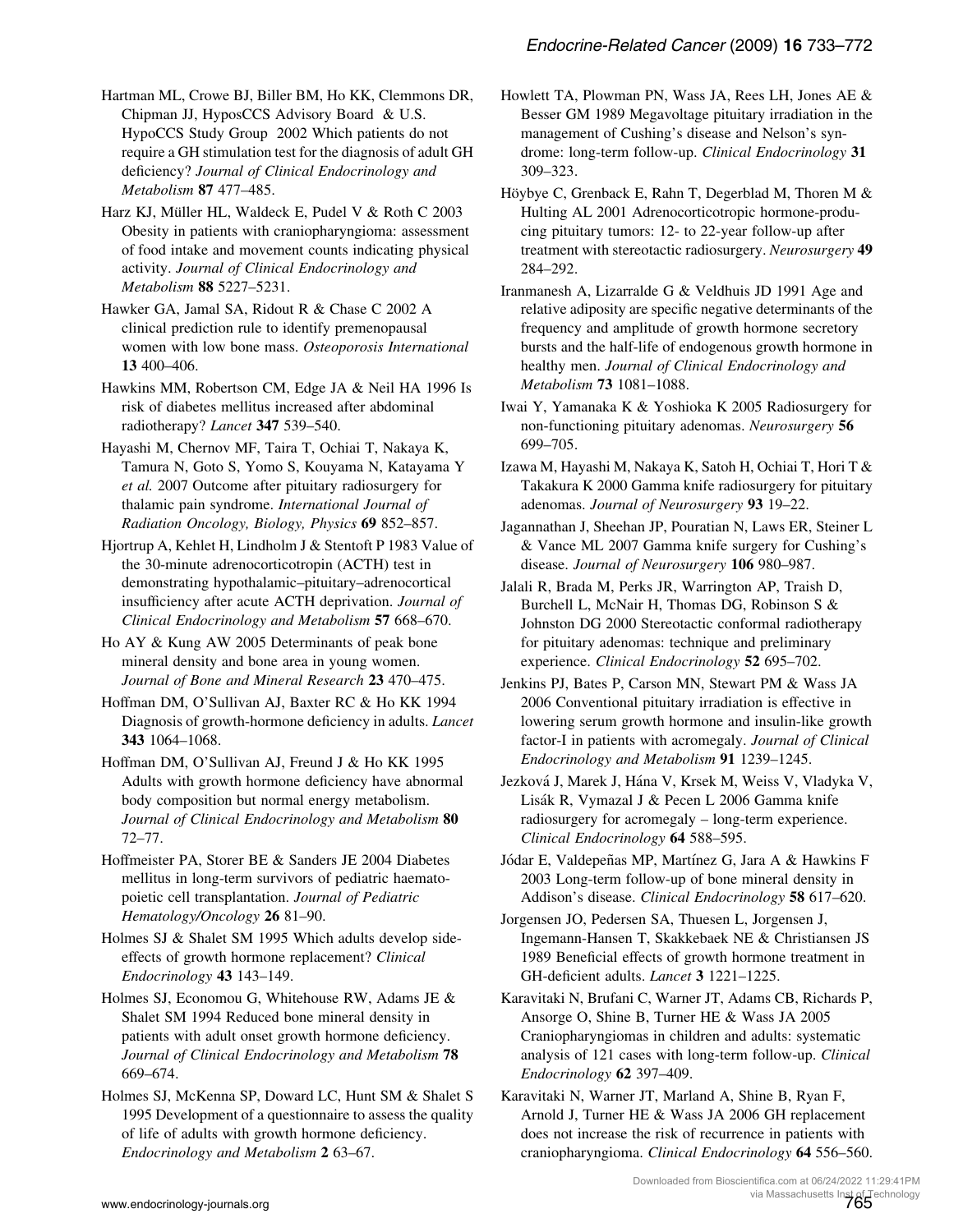<span id="page-33-0"></span>Kaufman JM, Taelman P, Vermeulen A & Vandeweghe M 1992 Bone mineral status in growth hormone-deficient males with isolated and multiple pituitary deficiencies of childhood onset. Journal of Clinical Endocrinology and Metabolism 74 118–123.

Kayath MJ, Lengyel AM & Vieira JG 1993 Prevalence and magnitude of osteopenia in patients with prolactinoma. Brazilian Journal of Medical and Biological Research 26 933–941.

Kazi M, Geraci SA & Koch CA 2007 Considerations for the diagnosis and treatment of testosterone deficiency in elderly men. American Journal of Medicine 120 835–840.

Kazlauskaite R, Evans AT, Villabona CV, Abdu TA, Ambrosi B, Atkinson AB, Choi CH, Clayton RN, Courtney CH, Gonc EN et al. 2008 Consortium for evaluation of corticotropin test in hypothalamic–pituitary adrenal insufficiency corticotropin tests for hypothalamic–pituitary–adrenal insufficiency: a meta-analysis. Journal of Clinical Endocrinology and Metabolism 93 4245–4253.

Kearney T, de Gallegos CN, Proudler A, Parker K, Anayaoku V, Bannister P, Venkatesan S & Johnston DG 2003 Effects of short- and long-term growth hormone replacement on lipoprotein composition and on very-low-density lipoprotein and low-density lipoprotein apolipoprotein B100 kinetics in growth hormone-deficient hypopituitary subjects. Metabolism 52 50-59.

Kline LB, Kim JY & Ceballos R 1985 Radiation optic neuropathy. Ophthalmology 92 1118–1126.

Kong DS, Lee JI, Lim do H, Kim KW, Shin HJ, Nam DH, Park K & Kim JH 2007 The efficacy of fractionated radiotherapy and stereotactic radiosurgery for pituitary adenomas: long-term results of 125 consecutive patients treated in a single institution. Cancer 110 854–860.

Kunkler I 2003 Effects of radiation on normal tissues. In Walter and Miller's Textbook of Radiotherapy, pp 296– 306. Eds CK Bomford & IH Kunkler, London: Churchill Livingstone.

Lam KS, Tse VK, Wang C, Yeung RT & Ho JH 1991 Effects of cranial irradiation on hypothalamic–pituitary function – a 5-year longitudinal study in patients with nasopharyngeal carcinoma. Quarterly Journal of Medicine 78 165–176.

Langsenlehner T, Stiegler C, Quehenberger F, Feigl GC, Jakse G, Mokry M, Langsenlehner U, Kapp KS & Mayer R 2007 Long-term follow-up of patients with pituitary macroadenomas after postoperative radiation therapy: analysis of tumor control and functional outcome. Strahlentherapie und Onkologie 183 241–247.

Lania A, Persani L & Beck-Peccoz P 2008 Central hypothyroidism. Pituitary 11 181–186.

Lannering B, Jansson C, Rosberg S & Albertsson-Wikland K 1997 Increased LH and FSH secretion after cranial irradiation in boys. Medical and Pediatric Oncology 29 280–287.

Leiper AD, Stanhope R, Kitching P & Chessells JM 1987 Precocious and premature puberty associated with treatment of acute lymphoblastic leukaemia. Archives of Disease in Childhood 62 1107–1112.

Leong KS, Walker AB, Martin I, Wile D, Wilding J & MacFarlane IA 2001 An audit of 500 subcutaneous glucagon stimulation tests to assess growth hormone and ACTH secretion in patients with hypothalamic–pituitary disease. Clinical Endocrinology 54 463–468.

Lim YL, Leem W, Kim TS, Rhee BA & Kim GK 1998 Four years' experiences in the treatment of pituitary adenomas with gamma knife radiosurgery. Stereotactic and Functional Neurosurgery 70 95–109.

Lindholm J 2001 The insulin hypoglycaemia test for the assessment of the hypothalamic–pituitary–adrenal function. Clinical Endocrinology 54 283–286.

Lindholm J, Nielsen EH, Bjerre P, Christiansen JS, Hagen C, Juul S, Jorgensen J, Kruse A, Laurberg P & Stochholm K 2006 Hypopituitarism and mortality in pituitary adenoma. Clinical Endocrinology 65 51–58.

Littley MD, Shalet SM, Beardwell CG, Ahmed SR, Applegate G & Sutton ML 1989 Hypopituitarism following external radiotherapy for pituitary tumours in adults. Quarterly Journal of Medicine 70 145–160.

Littley MD, Shalet SM, Beardwell CG, Ahmed SR & Sutton ML 1990 Long-term follow-up of low-dose pituitary irradiation for Cushing's disease. Clinical Endocrinology 33 445–455.

Littmann A, Guehring J, Buechel C & Stiehl HS 2006 Acquisition-related morphological variability in structural MRI. Academic Radiology 13 1055–1061.

Lobo RA 2005 Potential options for preservation of fertility in women. New England Journal of Medicine 353 64–73.

Lorini R, Cortona L, Scaramuzza A, De Stefano P, Locatelli F, Bonetti F & Severi F 1995 Hyperinsulinaemia in children and adolescents after bone marrow transplantation. Bone Marrow Transplantation 15 873–877.

Losa M, Valle M, Mortini P, Franzin A, da Passano CF, Cenzato M, Bianchi S, Picozzi P & Giovanelli M 2004 Gamma knife surgery for treatment of residual nonfunctioning pituitary adenomas after surgical debulking. Journal of Neurosurgery 100 438–444.

Lumsden MA 2002 The menopause. In Oxford Textbook of Endocrinology and Diabetes, pp 1089–1106. Eds JAH Wass & SM Shalet. Oxford: Oxford University Press.

Lustig RH, Post SR, Srivannaboon K, Rose SR, Danish RK, Burgehn GA, Xiong X, Wu S & Merchant TE 2003 Risk factors for the development of obesity in children surviving brain tumors. Journal of Clinical Endocrinology and Metabolism 88 611–616.

Maccario M, Ramunni J, Oleandri SE, Procopio M, Grottoli S, Rossetto R, Savio P, Aimaretti G, Camanni F & Ghigo E 1999a Relationships between IGF-I and age, gender, body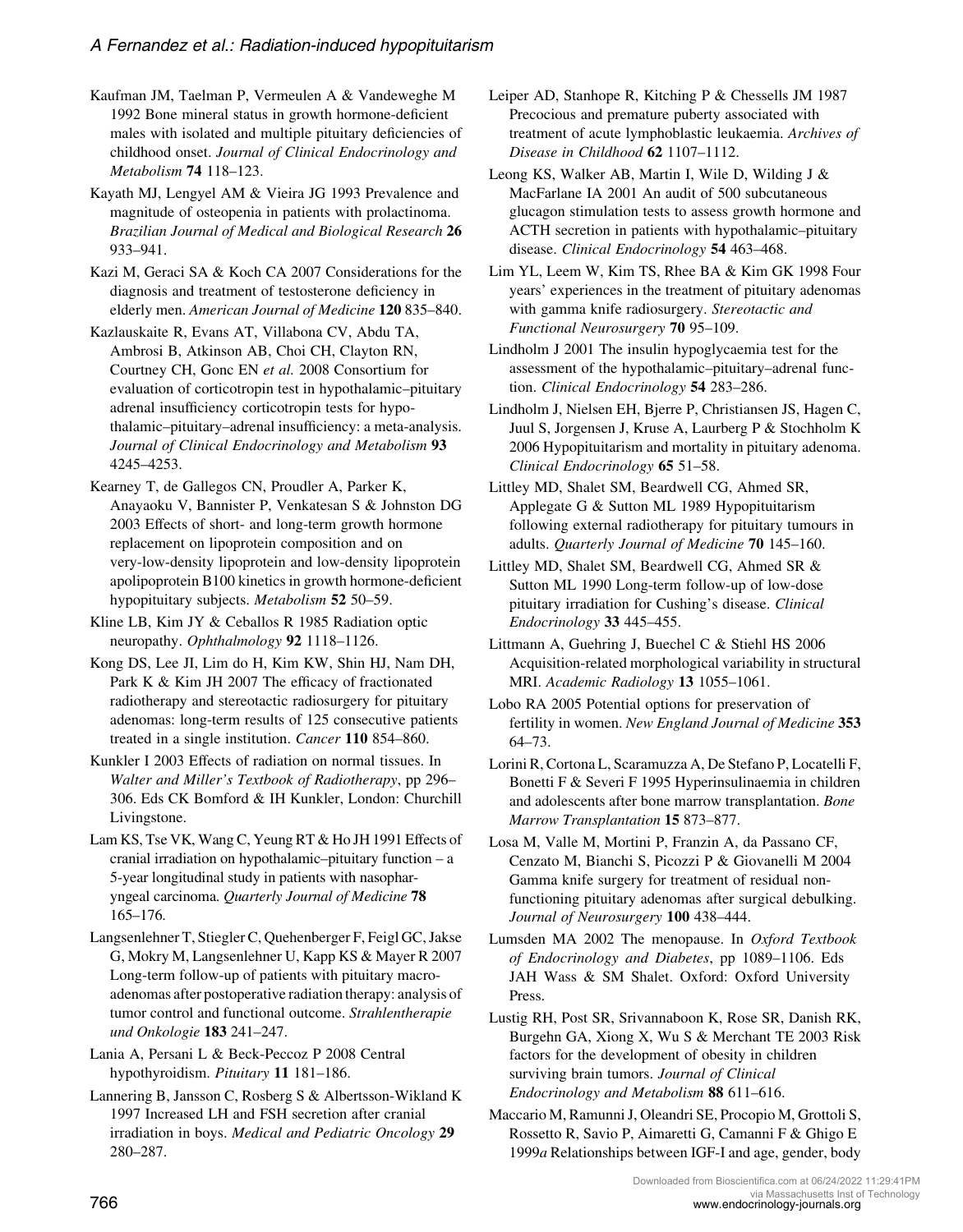<span id="page-34-0"></span>mass, fat distribution, metabolic and hormonal variables in obese patients. International Journal of Obesity and Related Metabolic Disorders 23 612–618.

Maccario M, Gauna C, Procopio M, Di Vito L, Rossetto R, Oleandri SE, Grottoli S, Ganzaroli C, Aimaretti G & Ghigo E 1999b Assessment of GH/IGF-I axis in obesity by evaluation of IGF-I levels and the GH response to  $GHRH$  + arginine test. Journal of Endocrinological Investigation 22 424–429.

Madanat LM, Lähteenmäki PM, Alin J & Salmi TT 2007 The natural history of thyroid function abnormalities after treatment for childhood cancer. European Journal of Cancer 43 1161–1170.

Maghnie M, Aimaretti G, Bellone S, Bona G, Bellone J, Baldelli R, de Sanctis C, Gargantini L, Gastaldi R, Ghizzoni L et al. 2005a Diagnosis of GH deficiency in the transition period: accuracy of insulin tolerance test and insulin-like growth factor-I measurement. European Journal of Endocrinology 152 589-596.

Maghnie M, Uga E, Temporini F, Di Iorgi N, Secco A, Tinelli C, Papalia A, Casini MR & Loche S 2005b Evaluation of adrenal function in patients with growth hormone deficiencyand hypothalamic–pituitary disorders: comparison between insulin-induced hypoglycaemia, low-dose ACTH, standard ACTH and CRH stimulation tests. European Journal of Endocrinology 152 735–741.

Makimura H, Stanley T, Mun D, You SM & Grinspoon S 2008 The effects of central adiposity on growth hormone response to GHRH-arginine stimulation testing in men. Journal of Clinical Endocrinology and Metabolism 93 4253–4259.

Mancini T, Doga M, Mazziotti G & Giustina A 2004 Cushing's syndrome and bone. Pituitary 7 249–252.

Marhhome E & Cohen I 2007 Fertility preservation options for women with malignancies. Obstetrical and Gynecological Survey 62 58–72.

Martinez R, Bravo G, Burzaco J & Rey G 1998 Pituitary tumors and gamma knife surgery. Clinical experience with more than two years of follow-up. Stereotactic and Functional Neurosurgery 70 110–118.

Matkovic V, Jelic T, Wadlaw GM, Ilich JZ, Goel PK, Wright JK, Andon MB, Smith KT & Heaney RP 1994 Timing of peak bone mass in Caucasian females and its implication for the prevention of osteoporosis. Inference from a cross-sectional model. Journal of Clinical Investigation 93 799–808.

Mauermann WJ, Sheehan JP, Chernavvsky DR, Laws ER, Steiner L & Vance ML 2007 Gamma knife surgery for adrenocorticotropic hormone-producing pituitary adenomas after bilateral adrenalectomy. Journal of Neurosurgery 106 988–993.

Mauras N, Pescovitz OH, Allada V, Messig M, Wajnrajch MP, Lippe B & Transition Study Group 2005 Limited efficacy of growth hormone (GH) during transition of

GH-deficient patients from adolescence to adulthood: a phase III multicenter, double-blind, randomized two-year trial. Journal of Clinical Endocrinology and Metabolism 90 3946–3955.

Mayenknecht J, Diederich S, Bähr V, Plöckinger U  $&$ Oelkers W 1998 Compasison of low- and high-dose corticotropin stimulation tests in patients with pituitary disease. Journal of Clinical Endocrinology and Metabolism 83 1558–1562.

McGauley GA 1989 Quality of life assessment before and after growth hormone treatment in adults with growth hormone deficiency. Acta Paediatrica Scandinavica 356 70–74.

Meikle AW, Jubiz W, Matsukura S, West CD & Tyler FH 1969 Effect of diphenylhydantoin on the metabolism of metyrapone and release of ACTH in man. Journal of Clinical Endocrinology and Metabolism 29 1553.

Melin AE, Adan L, Leverger G, Souberbielle JC, Schaison G & Brauner R 1998 Growth hormone secretion, puberty and adult height after cranial irradiation with 18 Gy for leukaemia. European Journal of Pediatrics 157 703–707.

Mihailescu D, Shore-Freedman E, Mukani S, Lubin J, Ron E & Schneider AB 2002 Multiple neoplasms in an irradiated cohort: pattern of occurrence and relationship to thyroid cancer outcome. Journal of Clinical Endocrinology and Metabolism 87 3236–3241.

Milker-Zabel S, Debus J, Thilmann C, Schlegel W & Wannenmacher M 2001 Fractionated stereotactically guided radiotherapy and radiosurgery in the treatment of functional and nonfunctional adenomas of the pituitary gland. International Journal of Radiation Oncology, Biology, Physics 50 1279–1286.

Minniti G, Traish D, Ashley S, Gonsalves A & Brada M 2005 Risk of second brain tumor after conservative surgery and radiotherapy for pituitary adenoma: update after an additional 10 years. Journal of Clinical Endocrinology and Metabolism 90 800–804.

Minniti G, Traish D, Ashley S, Gonsalves A & Brada M 2006 Fractionated stereotactic conformal radiotherapy for secreting and nonsecreting pituitary adenomas. Clinical Endocrinology 64 542–548.

Minniti G, Jaffrain-Rea ML, Osti M, Cantore G & Enrici RM 2007a Radiotherapy for non-functioning pituitary adenomas: from conventional to stereotactic techniques. Neurosurgical Review 30 167–175.

Minniti G, Osti M, Jaffrain-Rea ML, Esposito V, Cantore G & Maurizi Enrici R 2007b Long-term follow-up results of postoperative radiation therapy for Cushing's disease. Journal of Neuro-Oncology 84 79–84.

Mitsumori M, Shrieve DC, Alexander E III, Kaiser UB, Richardson GE, Black PM & Loeffler JS 1998 Initial clinical results of LINAC-based stereotactic radiosurgery and stereotactic radiotherapy for pituitary adenomas. International Journal of Radiation Oncology, Biology, Physics 42 573–580.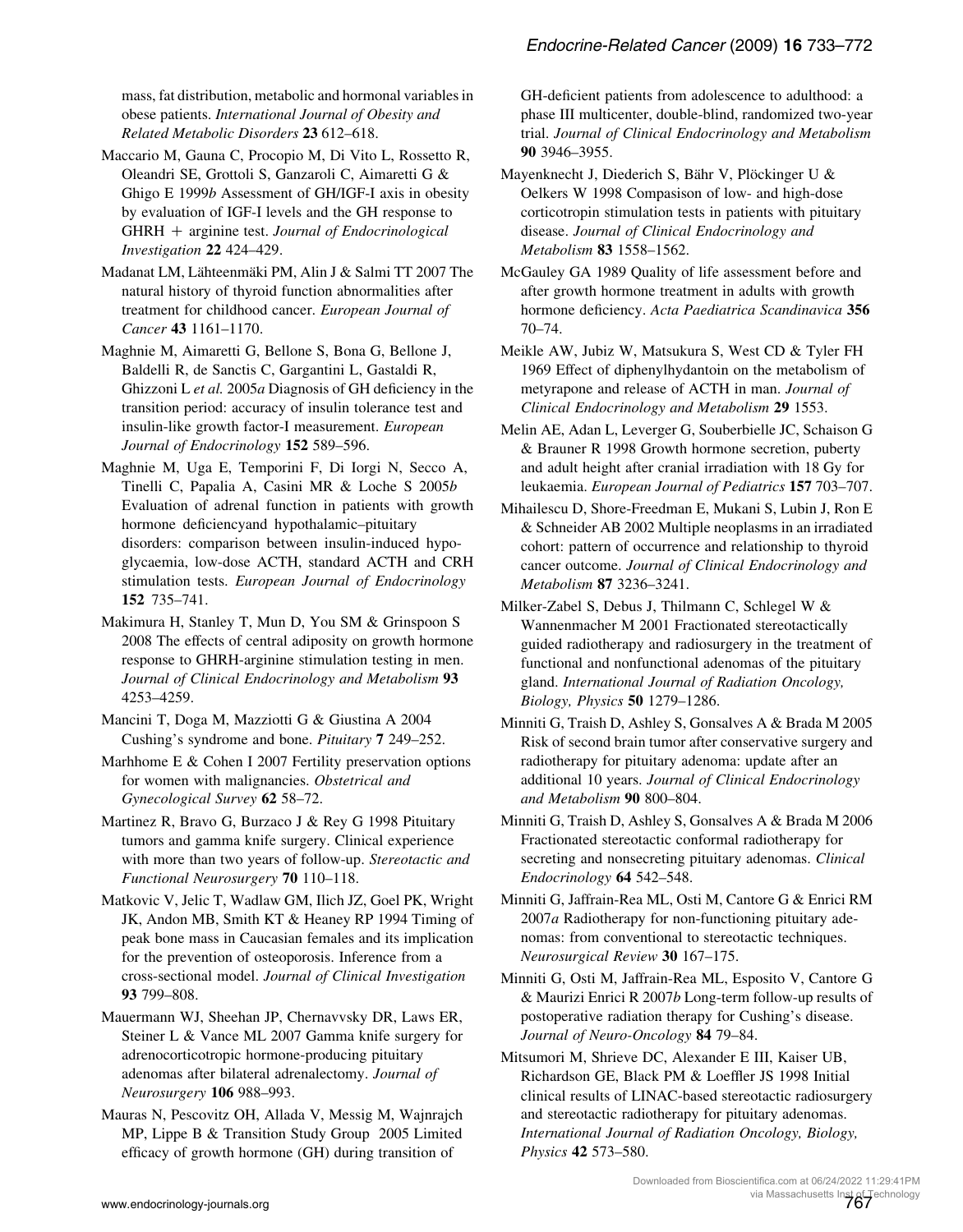<span id="page-35-0"></span>Molitch ME, Clemmons DR, Malozowski S, Merriam GR, Shalet SM, Vance ML, Endocrine Society's Clinical Guidelines Subcommittee & Stephens PA 2006 Evaluation and treatment of adult growth hormone deficiency: an Endocrine Society Clinical Practice Guideline. Journal of Clinical Endocrinology and Metabolism 91 1621–1634.

Morange-Ramos I, Regis J, Dufour H, Andrieu JM, Grisoli F, Jaquet P & Peragut JC 1998 Short-term endocrinological results after gamma knife surgery of pituitary adenomas. Stereotactic and Functional Neurosurgery 70 127–138.

Moreira-Andres MN, Canizo FJ, De la Cruz FJ, Gomez-de la Camar A & Hawkins FG 1998 Bone mineral status in prepubertad children with constitutional delay of growth and puberty. European Journal of Endocrinology 139 271–275.

Mukherjee JJ, Jacome de Castro J, Kaltsas G, Afshar F, Grossman AB, Wass JAH & Besser GM 1997 A comparison of the insulin tolerance/glucagons test with the short ACTH stimulation test in the assessment of the hypothalamo-pituitary–adrenal axis in the early postoperative period after hypophysectomy. Clinical Endocrinology 47 51–60.

Mukherjee A, Attanasio AF & Shalet SM 2003 Skeletal requirements for optimal growth hormone replacement in the transitional years. Growth Hormone & IGF Research 13 S130–S135.

Müller J 2002 Disturbance of pubertal development after cancer treatment. Best Practice and Research. Clinical Endocrinology and Metabolism 16 91–103.

Müller HL, Bueb K, Bartels U, Roth C, Harz K, Graf N, Korinthenberg R, Bettendorf M, Kühyl J, Gutjahr P et al. 2001 Obesity after childhood craniopharyngioma – German multicenter study on preoperative risk factors and quality of life. Klinische Padiatrie 213 244–249.

Müller HL, Faldum A, Etavard-Gorris N, Gebhardt U, Oeverink R, Kolb R & Sörensen N 2003 Functional capacity, obesity and hypothalamic involvement: crosssectional study on 212 patients with childhood craniopharyngioma. Klinische Padiatrie 215 310–314.

Murray RD, Skillicorn CJ, Howell SJ, Lissett CA, Rahim A, Smethurst LE & Shalet SM 1999 Influences on quality of life in GH deficient adults and their effect on response to treatment. Clinical Endocrinology 51 565–573.

Murray RD, Columb B, Adams JE & Shalet SM 2004 Low bone mass is an infrequent feature of the adult growth hormone deficiency syndrome in middle-age adults and the elderly. Journal of Clinical Endocrinology and Metabolism 89 1124–1130.

Murray RD, Adams JE & Shalet SM 2006 A densitometric and morphometric analysis of the skeleton in adults with varying degrees of growth hormone deficiency. Journal of Clinical Endocrinology and Metabolism 91 432–438.

Nagesser SK, van Seters AP, Kievit J, Hermans J, van Dulken H, Krans HMK & van de Velde CJH 2000 Treatment of pituitary-dependent Cushing's syndrome: long-term results of unilateral adrenalectomy followed by external pituitary irradiation compared to transsphenoidal pituitary surgery. Clinical Endocrinology 52 427–435.

Naliato EC, Farias ML, Braucks GR, Costa FS, Zylberberg D & Violante AH 2005 Prevalence of osteopenia in men with prolactinomas. Journal of Endocrinological Investigation 28 12–17.

Nam SY, Lee EJ, Kim KR, Cha BS, Song YD, Lim SK, Lee HC & Huh KB 1997 Effect of obesity on total and free insulin-like growth factor (IGF-1) and their relationship to IGF-binding protein (BP)- 1, IGFBP-2, IGFBP-3, insulin and growth hormone. International Journal of Obesity and Related Metabolic Disorders 21 355–359.

Nathan BM & Palmert MR 2005 Regulation and disorders of pubertal timing. Endocrinology and Metabolism Clinics of North America 34 617–641.

Neville KA, Cohn RJ, Steinbeck KS, Johnston K & Walker JL 2006 Hyperinsulinaemia, impaired glucose tolerance, and diabetes mellitus in survivors of childhood cancer: prevalence and risk factors. Journal of Clinical Endocrinology and Metabolism 91 4401–4407.

Nielsen EH, Lindholm J & Laurberg P 2007 Excess mortality in women with pituitary disease: a meta-analysis. Clinical Endocrinology 67 693–697.

Nishioka H, Hirano A, Haraoka J & Nakajima M 2002 Histological changes in the pituitary gland and adenomas following radiotherapy. Neuropathology 22 19–25.

Nomikos P, Ladar C, Fahlbusch R & Buchfelder M 2004 Impact of primary surgery on pituitary function in patients with non-functioning pituitary adenomas – a study on 721 patients. Acta Neurochirurgica 146 27–35.

Oeffinger KC, Mertens AC, Sklar CA, Kawashima T, Hudson MM, Meadows AT, Friedman DL, Marina N, Hobbie W, Kadan-Lottick NS et al. 2006 Chronic health conditions in adult survivors of childhood cancer. New England Journal of Medicine 355 1572–1582.

Ogilvy-Stuart AL, Clayton PE & Shalet SM 1994 Cranial irradiation and early puberty. Journal of Clinical Endocrinology and Metabolism 78 1282–1286.

Orme SM, Price A, Weetman AP & Ross RJ 1998 Comparison of the diagnostic utility of the simplified and standard i.m. glucagon stimulation test (IMGST). Clinical Endocrinology 49 773–778.

Paek SH, Downes MB, Bednarz G, Keane WM, Werner-Wasik M, Curran WJ Jr & Andrews DW 2005 Integration of surgery with fractionated stereotactic radiotherapy for treatment of nonfunctioning pituitary macroadenomas. International Journal of Radiation Oncology, Biology, Physics 61 795–808.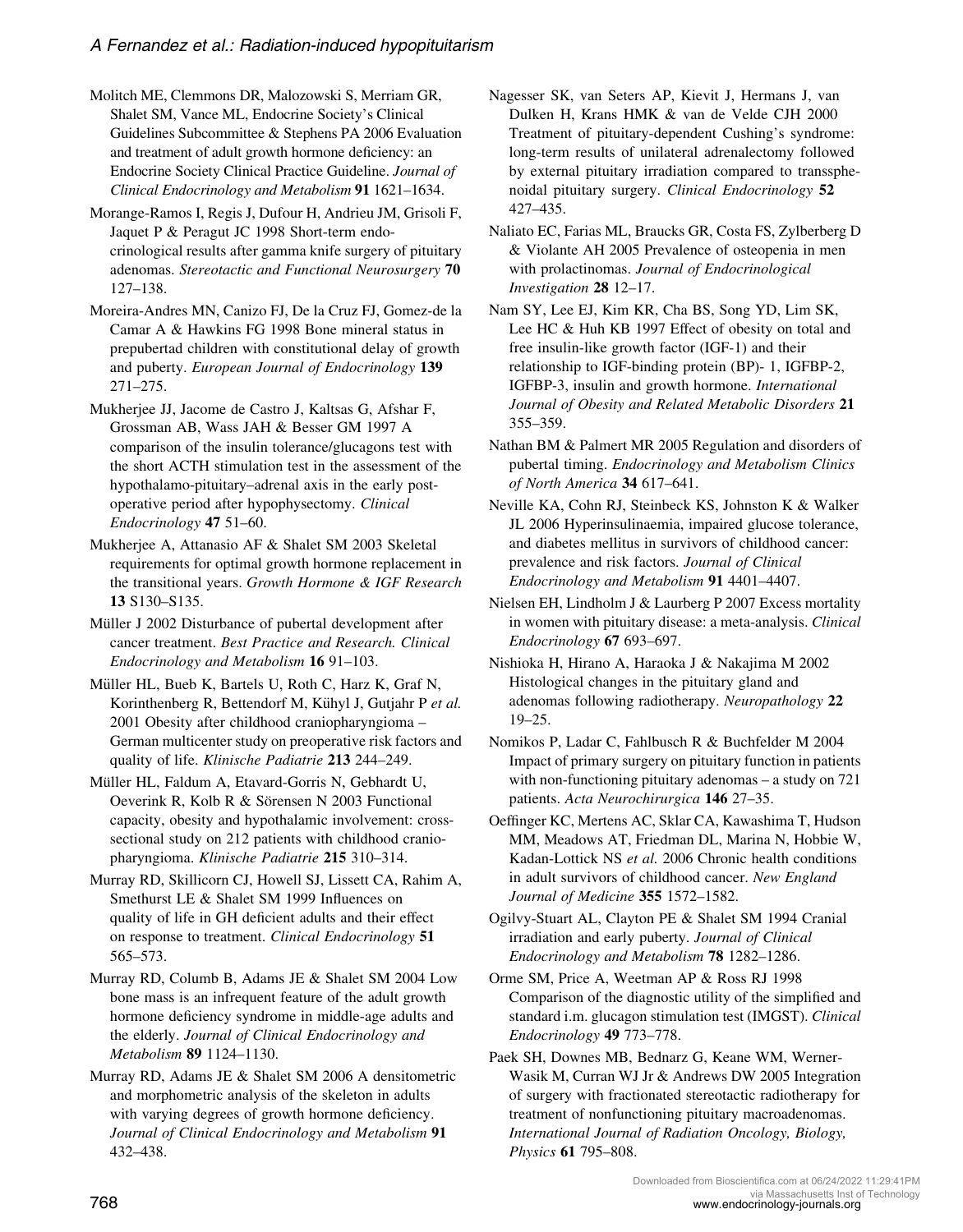<span id="page-36-0"></span>Petrovich Z, Jozsef G, Yu C & Apuzzo ML 2003a Radiotherapy and stereotactic radiosurgery for pituitary tumors. Neurosurgery Clinics of North America 14 147–166.

Petrovich Z, Yu C, Giannotta SL, Zee CS & Apuzzo ML 2003b Gamma knife radiosurgery for pituitary adenoma: early results. Neurosurgery 53 51-61.

Plowman PN 2002 Pituitary radiotherapy. In Oxford Textbook of Endocrinology and Diabetes, pp 168–171. Eds JAH Wass & SM Shalet. Oxford: Oxford University Press.

Pollock BE & Carpenter PC 2003 Stereotactic radiosurgery as an alternative to fractionated radiotherapy for patients with recurrent or residual nonfunctioning pituitary adenomas. Neurosurgery 53 1086-1094.

Pollock BE & Young WF Jr 2002 Stereotactic radiosurgery for patients with ACTH-producing pituitary adenomas after prior adrenalectomy. International Journal of Radiation Oncology, Biology, Physics 54 839-841.

Pollock BE, Nippoldt TB, Stafford SL, Foote RL & Abboud CF 2002 Results of stereotactic radiosurgery in patients with hormone-producing pituitary adenomas: factors associated with endocrine normalization. Journal of Neurosurgery 97 525–530.

Pouratian N, Sheehan J, Jagannathan J, Laws ER Jr, Steiner L & Vance ML 2006 Gamma knife radiosurgery for medically and surgically refractory prolactinomas. Neurosurgery 59 255–266.

Prince RL, Smith M, Dick IM, Price RI, Webb PG, Henderson NK & Harris MM 1991 Prevention of postmenopausal osteoporosis. A comparative study of exercise, calcium supplementation, and hormonereplacement therapy. New England Journal of Medicine 325 1189–1195.

Quigley C, Cowell C, Jimenez M, Burger H, Kirk J, Bergin M, Stevens M, Simpson J & Silink M 1989 Normal or early development of puberty despite gonadal damage in children treated for acute lymphoblastic leukaemia. New England Journal of Medicine 321 143–151.

Radovick S & DiVall S 2007 Approach to the growth hormone-deficient child during transition to adulthood. Journal of Clinical Endocrinology and Metabolism 92 1195–1200.

Rao RH & Spathis GS 1987 Intramuscular glucagon as a provocative stimulus for the assessment of pituitary function: growth hormone and cortisol responses. Metabolism 36 658–663.

Rappaport R, Brauner R, Czernichow P, Thibaud E, Renier D, Zucker JM & Lemerle J 1982 Effect of hypothalamic and pituitary irradiation on pubertal development in children with cranial tumors. Journal of Clinical Endocrinology and Metabolism 54 1164–1168.

Rasmuson S, Olsson T & Hagg E 1996 A low-dose ACTH test to assess the function of the hypothalamic–pituitary– adrenal axis. Clinical Endocrinology 44 763–770.

Reilly JJ, Ventham JC, Newell J, Aitchison T, Wallace WH & Gibson BE 2000 Risk factors for excess weigh gain in children treated for acute lymphoblastic leukaemia. International Journal of Obesity and Related Metabolic Disorders 24 1537–1541.

Reilly JJ, Brougham M, Montgomery C, Richardson F, Kelly A & Gibson BE 2001 Effect of glucocorticoid therapy on energy intake in children treated for acute lymphoblastic leukemia. Journal of Clinical Endocrinology and Metabolism 86 3742–3745.

Roberts CG & Ladenson PW 2004 Hypothyroidism. Lancet 363 793–803.

Romer TE, Rymkiewicz-Kluczynska B, Olivier M, Sagnard L & Szarras-Czapnik M 1991 Growth hormone-releasing hormone reverses secondary somatotroph unresponsiveness. Journal of Clinical Endocrinology and Metabolism 72 503–506.

Romijn JA & Wiersinga WM 1990 Decreased nocturnal surge of thyrotropin in nonthyroidal illness. Journal of Clinical Endocrinology and Metabolism 70 35–42.

Ronson BB, Schulte RW, Han KP, Loredo LN, Slater JM & Slater JD 2006 Fractionated proton beam irradiation of pituitary adenomas. International Journal of Radiation Oncology, Biology, Physics 64 425–434.

Rose SR 2008 Pubertal development and gonadal function in survivors of childhood cancer. In UpToDate, Ed DS Basow. Waltham, MA: UpToDate.

Rose SR, Lustig RH, Burstein S, Pitukcheewanont P, Broome DC & Burghen GA 1999a Diagnosis of ACTH deficiency. Comparison of overnight metyrapone test to either low-dose or high-dose ACTH test. Hormone Research 52 73–79.

Rose SR, Lustig RH, Pitukcheewanont P, Broome DC, Burghen GA, Li H, Hudson MM, Kun LE & Heideman RL 1999b Diagnosis of hidden central hypothyroidism in survivors of childhood cancer. Journal of Clinical Endocrinology and Metabolism 84 4472–4479.

Rosen T & Bengtsson BA 1990 Premature mortality due to cardiovascular disease in hypopituitarism. Lancet 336 285–288.

Rosen T, Hansson T, Granhed H, Szucs J & Bengtsson BA 1993 Reduced bone mineral content in adult patients with growth hormone deficiency. Acta Endocrinologica 129 201–206.

Rossouw JE, Anderson GL, Prentice RL, LaCroix AZ, Kooperberg C, Stefanick ML, Jackson RD, Beresford SA, Howard BV, Johnson KC et al. 2002 Risks and benefits of estrogen plus progestin in healthy postmenopausal women: principal results From the Women's Health Initiative randomized controlled trial. Journal of the American Medical Association 288 321–333.

Roth C, Lakomek M, Schmidberger H & Jarry H 2001 Cranial irradiation induces premature activation of the gonadotropin-releasing-hormone. Klinische Padiatrie 213 239–243.

Rush S & Cooper PR 1997 Symptom resolution, tumor control, and side effects following postoperative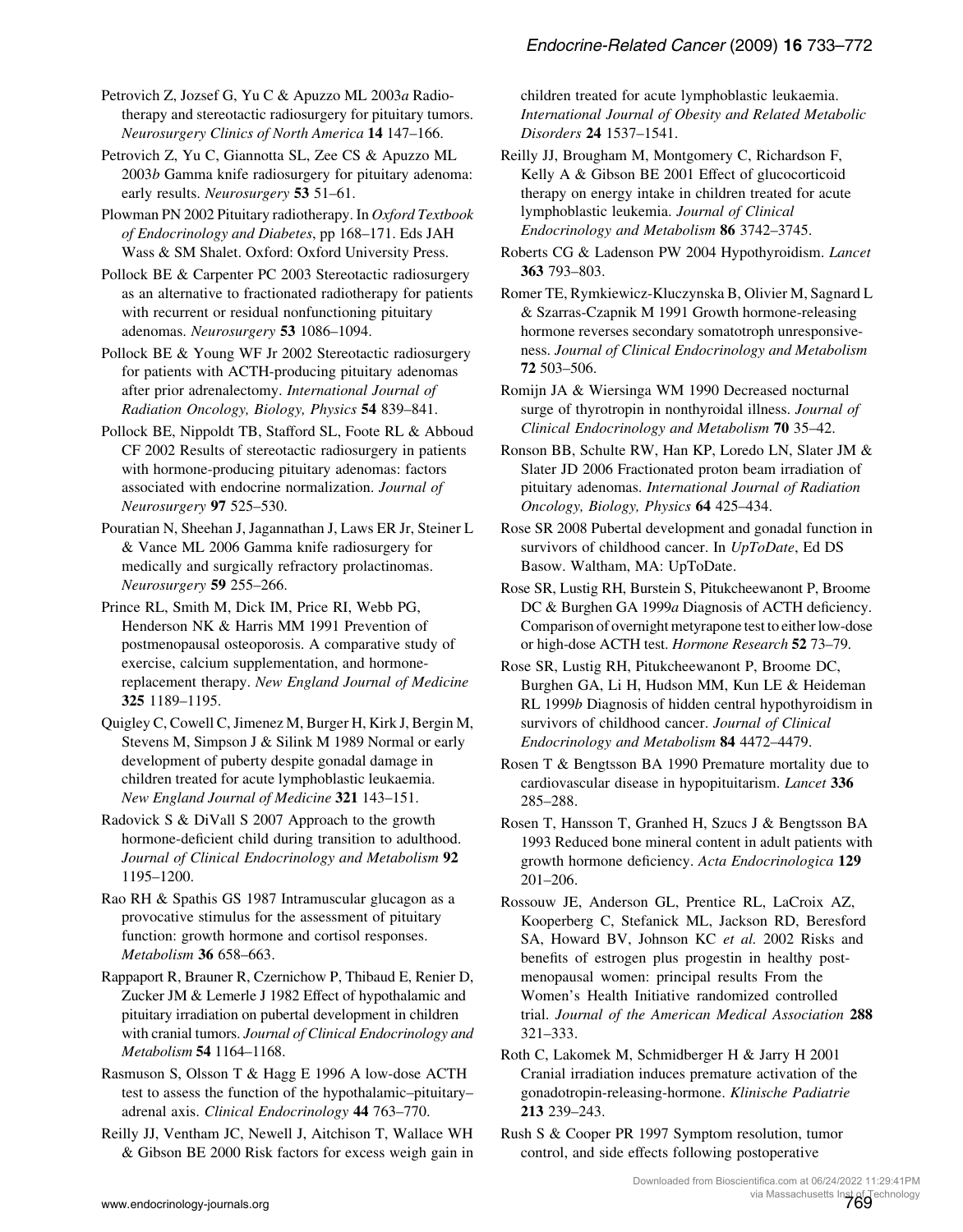<span id="page-37-0"></span>radiotherapy for pituitary macroadenomas. International Journal of Radiation Oncology, Biology, Physics 37 1031–1034.

Sandler LM, Richards NT, Carr DH, Mashiter K & Joplin GF 1987 Long term follow-up of patients with Cushing's disease treated by interstitial irradiation. Journal of Clinical Endocrinology and Metabolism 65 441–447.

Schmiegelow M, Lassen S, Poulsen HS, Feldt-Rasmussen U, Schmiegelow K, Hertz H & Muller J 2000 Cranial radiotherapy of childhood brain tumours: growth hormone deficiency and its relation to the biological effective dose of irradiation in a large population based study. Clinical Endocrinology 53 191–197.

Schmiegelow M, Feldt-Rasmussen U, Rasmussen AK, Poulsen HS & Muller J 2003a A population-based study of thyroid function after radiotherapy and chemotherapy for a childhood brain tumor. Journal of Clinical Endocrinology and Metabolism 88 136–140.

Schmiegelow M, Feldt-Rasmussen U, Rasmussen AK, Lange M, Poulsen HS & Muller J 2003b Assessment of the hypothalamo-pituitary–adrenal axis in patients treated with radiotherapy and chemotherapy for childhood brain tumor. Journal of Clinical Endocrinology and Metabolism 88 3149–3154.

Schneider AB, Gierlowski TC, Shore-Freedman E, Stovall M, Ron E & Lubin J 1995 Dose–response relationships for radiation-induced hyperparathyroidism. Journal of Clinical Endocrinology and Metabolism 80 254–257.

Schneider HJ, Rovere S, Corneli G, Croce CG, Gasco V, Ruda R, Grottoli S, Stalla GK, Soffietti R, Ghigo E et al. 2006 Endocrine dysfunction in patients operated for non-pituitary intracranial tumors. European Journal of Endocrinology 155 559–566.

Sesmilo G, Biller BM, Llevadot J, Hayden D, Hanson G, Rifai N & Klibanski A 2000 Effects of growth hormone administration on inflammatory and other cardiovascular risk markers in men with growth hormone deficiency. A randomized, controlled clinical trial. Annals of Internal Medicine 133 111–122.

Sesmilo G, Miller KK, Hayden D & Klibanski A 2001 Inflammatory cardiovascular risk markers in women with hypopituitarism. Journal of Clinical Endocrinology and Metabolism 86 5774–5781.

Shalet SM, Beardwell CG, Pearson D & Jones PH 1976 The effect of varying doses of cerebral irradiation on growth hormone production in childhood. Clinical Endocrinology 5 287–290.

Shalet SM, Shavrikova E, Cromer M, Child CJ, Keller E, Zapletalova J, Moshang T, Blum WF, Chipman JJ, Quigley CA et al. 2003 Effect of growth hormone (GH) treatment on bone in postpubertal GH-deficient patients: a 2-year randomized, controlled, dose-ranging study. Journal of Clinical Endocrinology and Metabolism 88 4124–4129.

Sham J, Choy D, Kwong PW, Cheng AC, Kwong DL, Yau CC, Way KY & Au GK 1994 Radiotherapy for nasopharyngeal carcinoma: shielding the pituitary may improve therapeutic ratio. International Journal of Radiation Oncology, Biology, Physics 29 699–704.

Shankar RR, Jakacki RI, Haider A, Lee MW & Pescovitz OH 1997 Testing the hypothalamic–pituitary–adrenal axis in survivors of childhood brain and skull-based tumors. Journal of Clinical Endocrinology and Metabolism 82 1995–1998.

Shrieve DC 2006 Basic principles of radiobiology applied to radiotherapy of benign intracranial tumors. Neurosurgery Clinics of North America 17 99–110.

Skinner R, Wallace WH, Levitt GA & UK Children's Cancer Study Group Late Effects Group 2006 Long-term followup of people who have survived cancer during childhood. Lancet Oncology 7 489–498.

Sklar C, Whitton J, Mertens A, Stovall M, Green D, Marina N, Greffe B, Wolden S & Robison L 2000 Abnormalities of the thyroid in survivors of Hodgkin's disease: data from the Childhood Cancer Survivor Study. Journal of Clinical Endocrinology and Metabolism 85 3227–3232.

Sklar CA, Mertens AC, Mitby P, Occhiogrosso G, Qin J, Heller G, Yasui Y & Robison LL 2002 Risk of disease recurrence and second neoplasms in survivors of childhood cancer treated with growth hormone: a report from the Childhood Cancer Survivor Study. Journal of Clinical Endocrinology and Metabolism 87 3136–3141.

Smith MC, Ryken TC & Buatti JM 2006 Radiotoxicity after conformal radiation therapy for benign intracranial tumors. Neurosurgery Clinics of North America 17 169–180.

Snel YE, Brummer RJ, Doerga ME, Zelissen PM, Bakker CJ, Hendriks MJ & Koppeschaar HP 1995 Adipose tissue assessed by magnetic resonance imaging in growth hormone-deficient adults: the effect of growth hormone replacement and a comparison with control subjects. American Journal of Clinical Nutrition 61 1290–1294.

Soules MR, Sherman S, Parrott E, Rebar R, Santoro N, Utian W & Woods N 2001 Executive summary: stages of reproductive aging workshop (STRAW). Fertility and Sterility 76 874–878.

Spiger M, Jubiz W, Meikle AW, West CD & Tylor FH 1975 Single-dose metyrapone test: review of a four-year experience. Archives of Internal Medicine 135 698–700.

Stafford SL, Pollock BE, Leavitt JA, Foote RL, Brown PD, Link MJ, Gorman DA & Schomberg PJ 2003 A study on the radiation tolerance of the optic nerves and chiasm after stereotactic radiosurgery. International Journal of Radiation Oncology, Biology, Physics 55 1177–1181.

Stava CJ, Beck ML, Feng L, Lopez A, Busaidy N & Vassilopouou-Sellin R 2007 Diabetes mellitus among cancer survivors. Journal of Cancer Survivorship 1 108–115.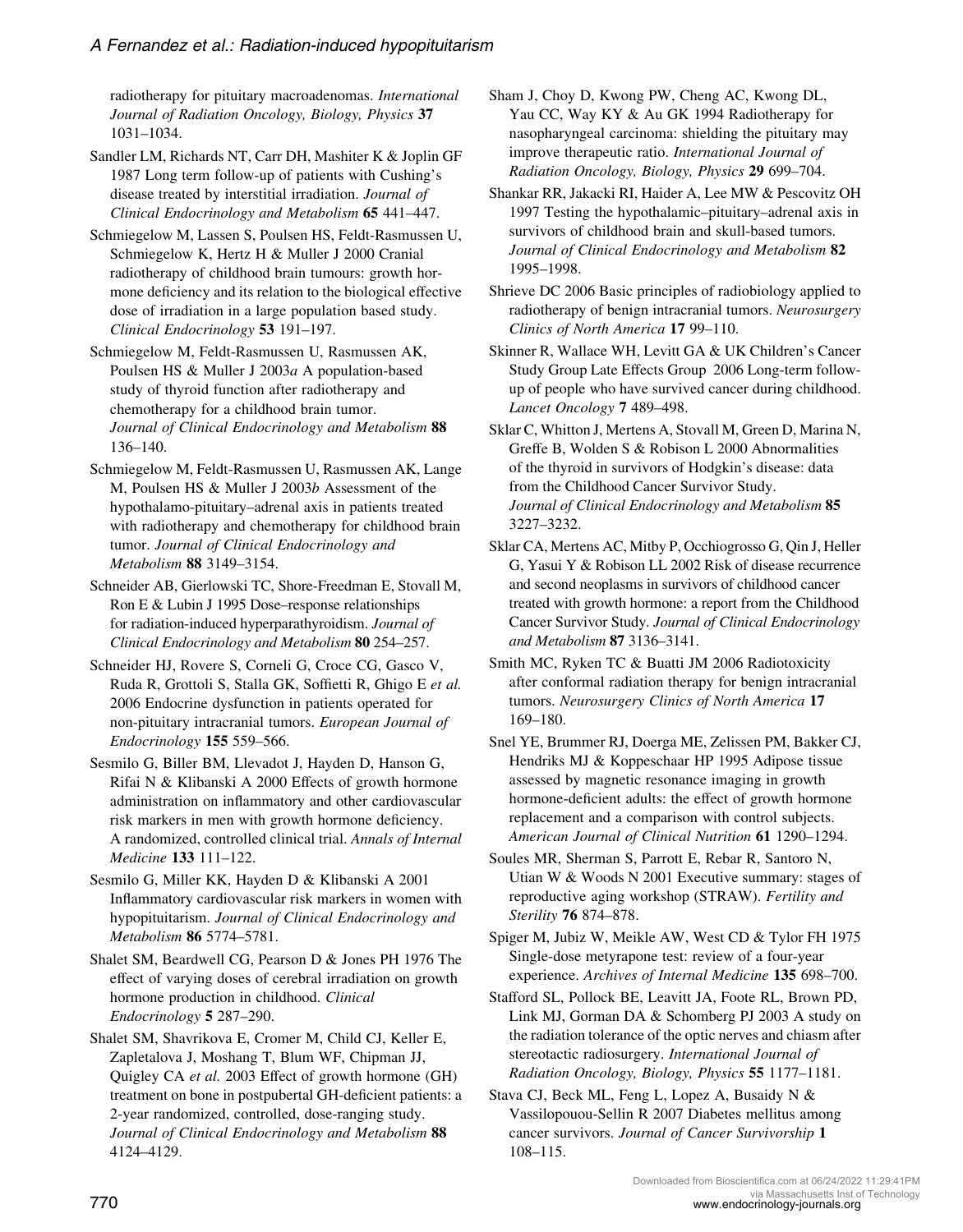<span id="page-38-0"></span>Stevens MCG, Mahler H & Parkes S 1998 The health status of adult survivors of cancer in childhood. European Journal of Cancer 34 694–698.

Stewart PM, Clark PM & Sheppard MC 1998 Comparison of the short ACTH stimulation test with the insulin tolerance/ glucagons test. Clinical Endocrinology 48 124–126.

Stubberfield TG, Byrne GC & Jones TW 1995 Growth and growth hormone secretion after treatment for acute lymphoblastic leukaemia in childhood. 18-Gy versus 24-Gy cranial irradiation. Journal of Pediatric Hematology/Oncology 17 167–171.

Sudhakar N, Ray A & Vafidis JA 2004 Complications after trans-sphenoidal surgery: our experience and a review of the literature. British Journal of Neurosurgery 18 507–512.

Svensson J, Fowelin J, Landin K, Bengtsson BA & Johansson JO 2002 Effects of seven years of GH-replacement therapy on insulin sensitivity in GH-deficient adults. Journal of Clinical Endocrinology and Metabolism 7 2121–2127.

Swords FM, Allan CA, Plowman PN, Sibtain A, Evanson J, Chew SL, Grossman AB, Besser GM & Monson JP 2003 Stereotactic radiosurgery XVI: a treatment for previously irradiated pituitary adenomas. Journal of Clinical Endocrinology and Metabolism 88 5334–5340.

Taskinen M, Saarinen-Pihkala UM, Hovi L & Lipsnanen-Nyman M 2000 Impaired glucose tolerance and dyslipidaemia as late effects after bone-marrow transplantation in childhood. *Lancet* 356 993-997.

Teinturier C, Tournade MF, Caillat-Zucman S, Boitard C, Amoura Z, Bougneres PF & Timsit J 1996 Diabetes mellitus after abdominal radiation therapy. Lancet 346 633–634.

Theintz G, Buchs B, Rizzoli R, Slosman D, Clavien H, Sizonenko PC & Bonjour JP 1992 Longitudinal monitoring of bone mass accumulation in healthy adolescents: evidence for a marked reduction after 16 years of age at the levels of lumbar spine and femoral neck in female subjects. Journal of Clinical Endocrinology and Metabolism 75 1060–1065.

Tofilon PJ & Fike JR 2000 The radioresponse of the central nervous system: a dynamic process. Radiation Research 153 357–370.

Tomlinson JW, Holden N, Hills RK, Wheatley K, Clayton RN, Bates AS, Sheppard MC & Stewart PM 2001 Association between premature mortality and hypopituitarism. West Midlands Prospective Hypopituitary Study Group. Lancet 357 425–431.

Toogood AA 2004 Endocrine consequences of brain irradiation. Growth Hormone & IGF Research 14 118–124.

Toogood AA, Ryder WD, Beardwell CG & Shalet SM 1995 The evolution of radiation-induced growth hormone deficiency in adults is determined by the baseline growth hormone status. Clinical Endocrinology 43 97-103.

Tordjman K, Jaffe A, Trostanetsky Y, Greenman Y, Limor R & Stern N 2000 Low-dose  $(1 \mu g)$  adrenocorticophin (ACTH) stimulation as a screening test for impaired hypothalamo-pituitary–adrenal axis function: sensitivity, specificity and accuracy in comparison with the high-dose (250 µg). Clinical Endocrinology  $52$  633-640.

Trejbal D, Sulla I, Trejbalová L, Lazúrová I, Schwartz P & Machánová Y 1994 Central hypothyroidism-various types of TSH responses to TRH stimulation. Endocrine Regulations 28 35–40.

Tsagarakis S, Grossman A, Plowman PN, Jones AE, Touzel R, Rees LH, Wass JA & Besser GM 1991 Megavoltage pituitary irradiation in the management of prolactinomas: long-term follow-up. Clinical Endocrinology 34 399–406.

Tsang RW, Brierley JD, Panzarella T, Gospodarowicz MK, Sutcliffe SB & Simpson WJ 1994 Radiation therapy for pituitary adenoma: treatment outcome and prognostic factors. International Journal of Radiation Oncology, Biology, Physics 30 557–565.

Tsang RW, Brierley JD, Panzarella T, Gospodarowicz MK, Sutcliffe SB & Simpson WJ 1996 Role of radiation therapy in clinical hormonally-active pituitary adenomas. Radiotherapy and Oncology 41 45–53.

Tsatsoulis A, Shalet SM, Harrison J, Ratcliffe WA, Beardwell CG & Robinson EL 1988 Adrenocorticotrophin (ACTH) deficiency undetected by standard dynamic tests of the hypothalamic–pituitary–adrenal axis. Clinical Endocrinology 28 225–232.

Tuchelt H, Dekker H, Bahr V & Oelkers W 2000 Dose– response relationship between plasma ACTH and serum cortisol in the insulin-hypoglycaemia test in 25 healthy subjects and 109 patients with pituitary disease. *Clinical* Endocrinology 53 301–307.

Underwood LE, Attie KM, Baptista J & Genentech Collaborative Study Group 2003 Growth hormone (GH) dose–response in young adults with childhood-onset GH deficiency: a two-year, multicenter, multiple-dose, placebo-controlled study. Journal of Clinical Endocrinology and Metabolism 88 5273–5280.

Vahl N, Juul A, Jorgensen JO, Orskov H, Skakkebaek NE & Christiansen JS 2000 Continuation of growth hormone (GH) replacement in GH-deficient patients during transition from childhood to adulthood: a two-year placebo-controlled study. Journal of Clinical Endocrinology and Metabolism 85 1874–1881.

Veldhuis JD, Roemmich JN, Richmond EJ, Rogol AD, Lovejoy JC, Sheffield-Moore M, Mauras N & Bowers CY 2005 Endocrine control of body composition. Endocrine Reviews 26 114–146.

Verdecchia A, Francisci S, Brenner H, Gatta G, Micheli A, Mangone L, Kunkler I & EUROCARE-4 Working Group 2007 Recent cancer survival in Europe: a 2000–02 period analysis of EUROCARE-4 data. Lancet Oncology 8 784–796.